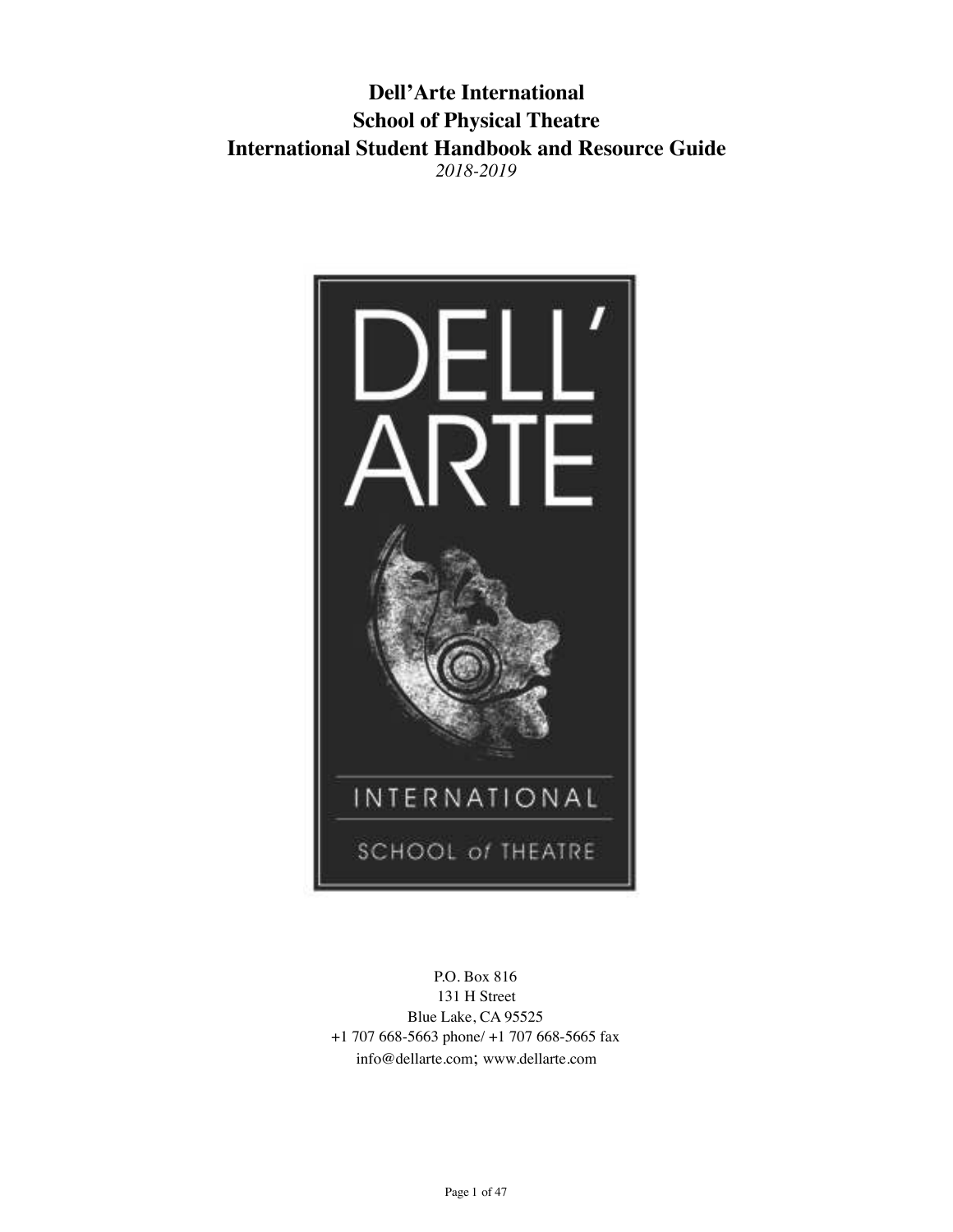Mailing Address: Dell'Arte International P.O. Box 816 Blue Lake, CA 95525

Address for Student Mail: c/o Dell'Arte P.O. Box 128 Blue Lake, CA 95525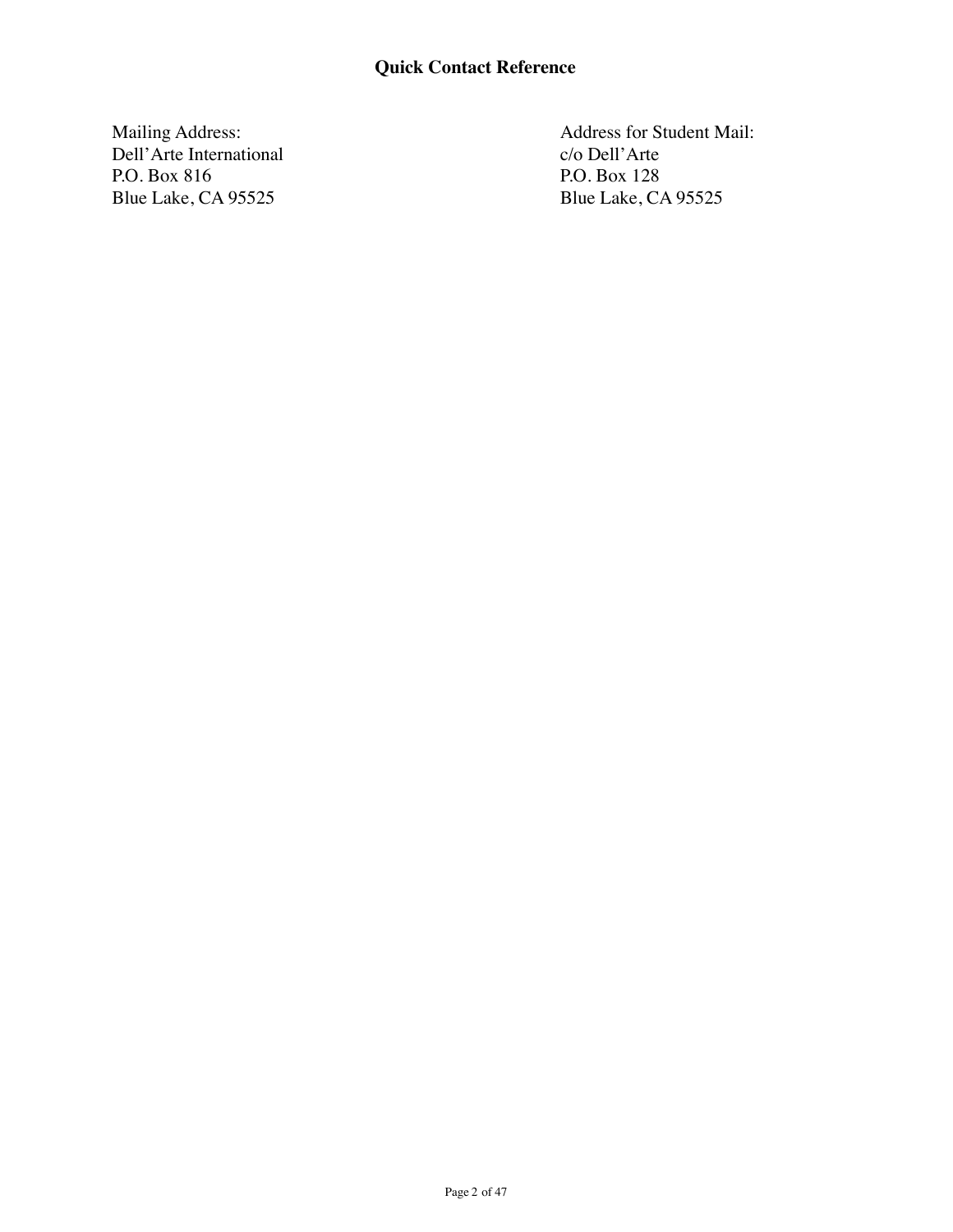#### PHONE: 707-668-5663 FAX: 707-668-5665

*International Student Advisor/Primary Designated School Official (PDSO) for the Student and Exchange Visitor Program (SEVP):*

Alyssa Hughlett alyssa@dellarte.com 707-668-5663 (office) 413-212-2018 (moblie phone)

#### **Other Primary International Student Contacts:**

| Roman Sanchez, Student Housing Manager<br>707-633-6579 (home phone for emergency use only) | roman@dellarte.com     | x117 |
|--------------------------------------------------------------------------------------------|------------------------|------|
| Lauren Wilson, School Director<br>914-406-5818 (mobile phone for emergency use only)       | $l$ auren@dellarte.com | x127 |
| Fran Beatty, Executive Director<br>707-672-5565 (mobile phone for emergency use only)      | fran@dellarte.com      | x114 |

Ruxy Cantir, Alumna, MFA '13 ruxy.cantir@gmail.com

#### *References:*

*StudyInTheStates.dhs.gov* provides information on how to study in the United States and how to maintain your status. This is a great starting point to gather information about studying in the United States.

*Usembassy.state.gov* provides specific information about embassies and consulates in every country. International student requirements can change at any time, so refer to this website for the most up-to-date forms, fees and guidelines.

*http://educationusa.state.gov* is an educational advising center. It has videos from students from various countries who have gone through the visa process and offer advice from their experience.

> **Thank you International Education Training Services (iets) for providing source materials for this document.**

### **Important Dates**

*Earliest date you may enter the United States:* September 2, 2018\*

*International Student Orientation:* Friday, September 28, 2018, 3pm\*\*

*PTP/MFA Year 1 Orientation:* Saturday, September 29 – Sunday, September 30, 2018

*First Day of Classes:*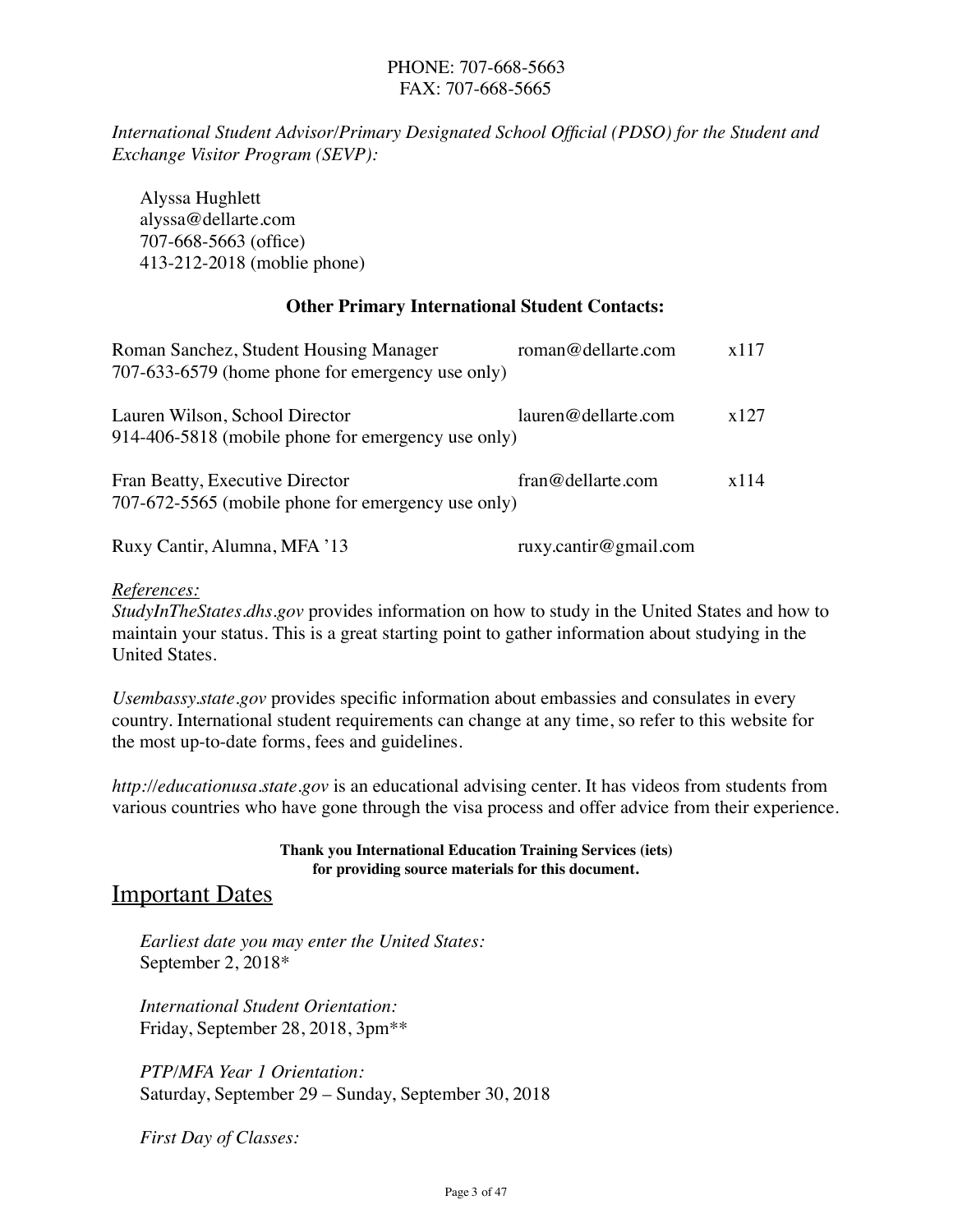Monday, October 1, 2018

\* "The" Program Start Date on your I-20 is the latest date that you can arrive in the U.S. Although your visa may be issued as early as 120 days before the program start date indicated on your Form I-20, federal regulations prohibit entering the U.S. more than 30 days before that program start date. Do not attempt to use your Form 1-20 to enter the U.S. earlier than 30 days before your program start date. You may be returned to your home country or be asked to pay a fee to be admitted as a visitor, which does not permit you to attend school. Immigration can also deny your entry if you arrive at the port of entry after this date.

\*\* Please bring the following documents with you to the International Student Orientation:

- Original Form I-20 (including any Form I-20's from previous schools you attended, if applicable.)
- Passport (including your visa and admission stamp)
- Printout of your I-94 (go to https://i94.cbp.dhs.gov/I94/#/home and sellect "Get Most" Recent I-94")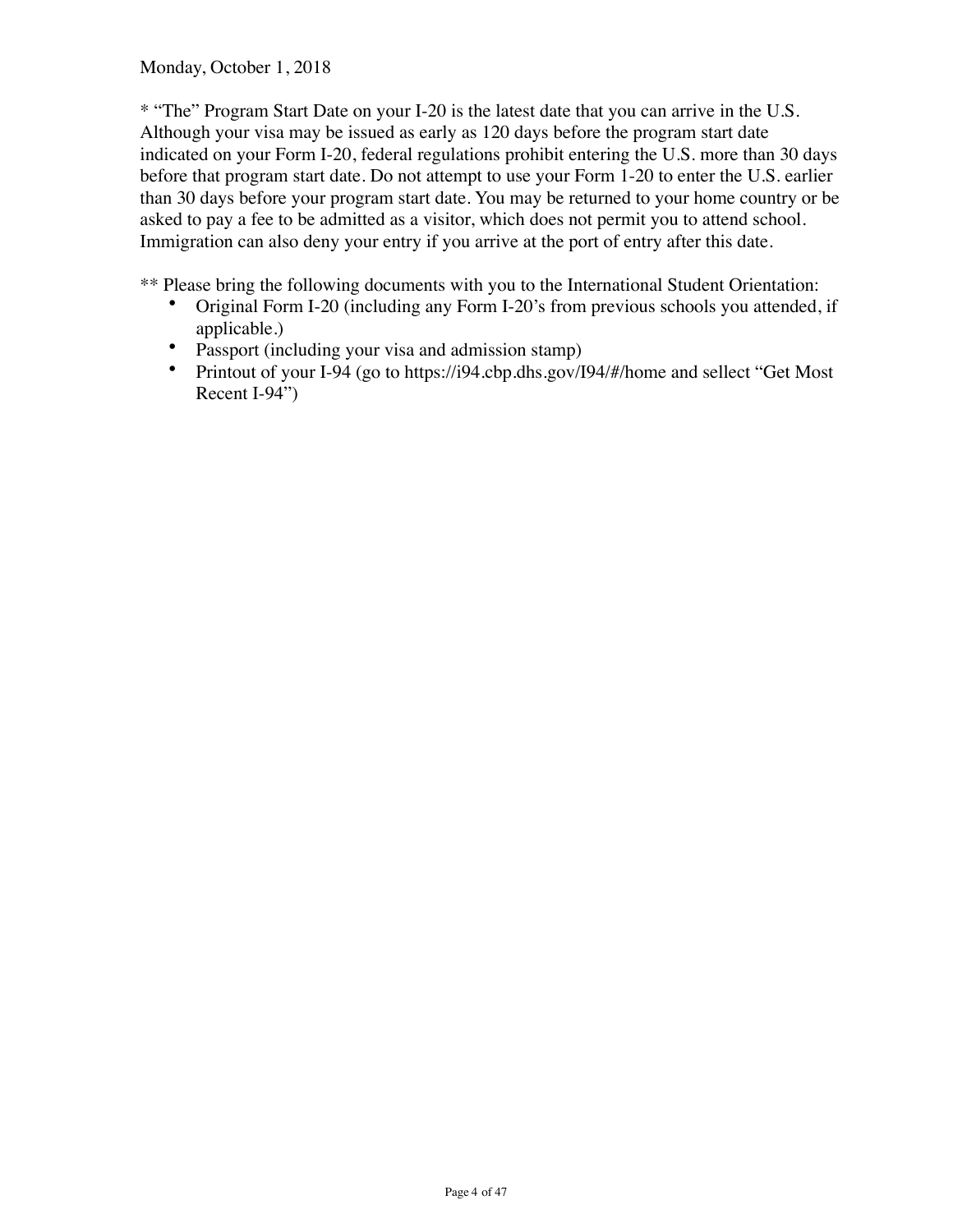### **Table of Contents**

| <b>IMPORTANT DATES</b>                                        |
|---------------------------------------------------------------|
| 3                                                             |
| <b>I. PROSPECTIVE STUDENTS</b>                                |
| 7                                                             |
| ADMISSIONS INFORMATION FOR PROSPECTIVE INTERNATIONAL STUDENTS |
| 7                                                             |
| <b>II. ACCEPTED STUDENTS</b>                                  |
| 8                                                             |
| HOW TO GET YOUR FORM I-20                                     |
| 8<br><b>FUNDING SOURCES</b>                                   |
| 10<br><b>EVIDENCE REQUIREMENTS</b>                            |
| 11<br>HOW TO APPLY FOR YOUR STUDENT VISA                      |
| 13<br>WHAT YOU NEED TO KNOW ABOUT ENTERING THE U.S.           |
| 17                                                            |
| <b>III. CURRENT STUDENTS</b>                                  |
| 18                                                            |
| MAINTAINING YOUR F-1 OR M-1 STUDENT STATUS                    |
| 18<br>VISA STATUS VS. VISA STAMP                              |
| 20                                                            |
| <b>IV. GRADUATING STUDENTS</b>                                |
| 21                                                            |
| <b>GENERAL INFORMATION</b>                                    |
| 21<br>OPT EMPLOYMENT AUTHORIZATION                            |
| 22<br><b>OPT APPLICATION</b>                                  |
| 24<br>OPT PROCESSING AND RULES                                |
| 26                                                            |
| <b>V. APPLICATIONS AND FORMS</b>                              |
| 28                                                            |
| APPLICATION FOR THE FORM I-20                                 |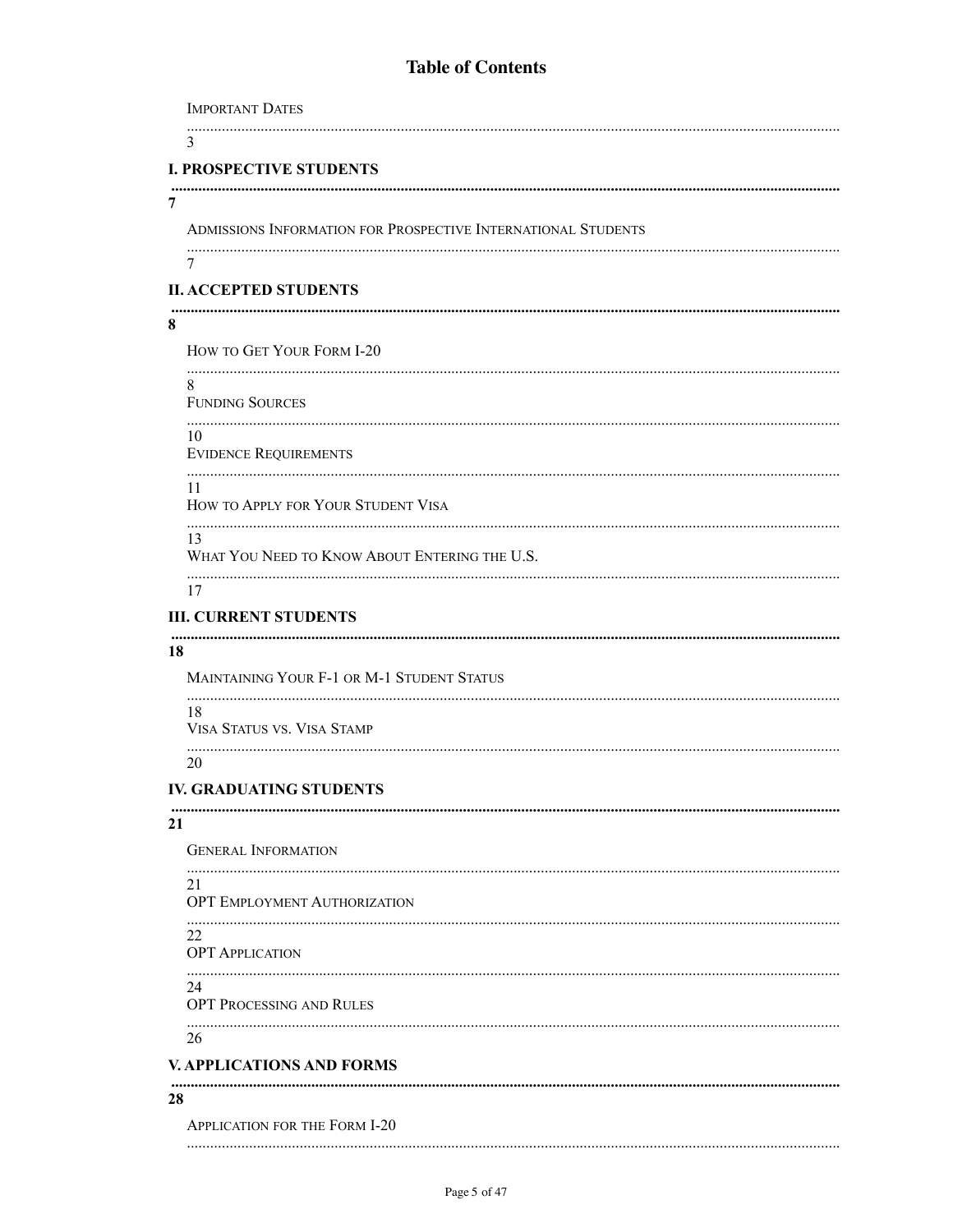28 SPONSOR'S AFFIDAVIT AND EVIDENCE OF ANNUAL CASH SUPPORT 33 SPONSOR'S AFFIDAVIT AND PROOF OF FREE ROOM AND BOARD 35 **AGREEMENT TO MAINTAIN STATUS** 37 OPT RECOMMENDATION REQUEST: STUDENT'S ACKNOWLEDGEMENT OF UNDERSTANDING 39 **VI. ALUMNI RESOURCES** 41 1) US ENTRY DOCUMENTS - PASSPORT, I-20, I-94 41 2) BANK ACCOUNTS 42 3) CELL PHONES 43 4) MEDICAL INSURANCE 44

5) TRANSPORTATION

46

| <b>6) CULTURE SHOCK</b> |  |
|-------------------------|--|
|                         |  |

46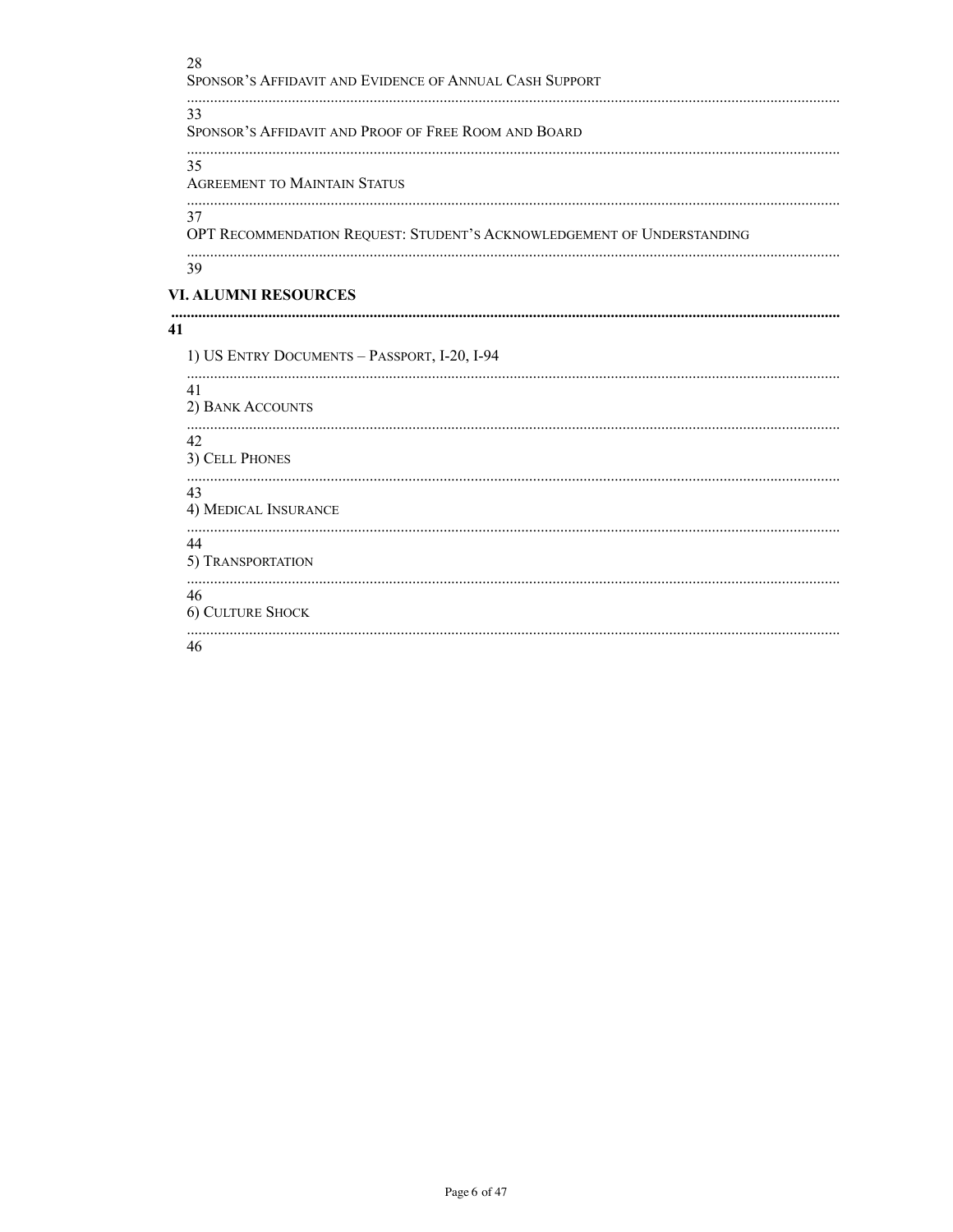## Admissions Information for Prospective International Students

#### **Financial Plan**

Non-US citizens must provide a written statement outlining how they will financially support themselves for each year of the program of study, including tuition, fees and living expenses. This Financial Plan should be submitted with the full application portfolio by the admissions deadline. Upon acceptance into the program, applicants will be asked to provide evidence of financial support in order to apply for a student visa.

#### **English as a Second Language**

Instruction in English as a Second Language is not offered at Dell'Arte International School of Physical Theatre. Students of foreign origin should have a working knowledge of the English language. Applicants should demonstrate this via an interview in English and/or by presenting most of the audition in English. The statement of purpose must also be written in English. Dell'Arte International does not require the TOEFL exam.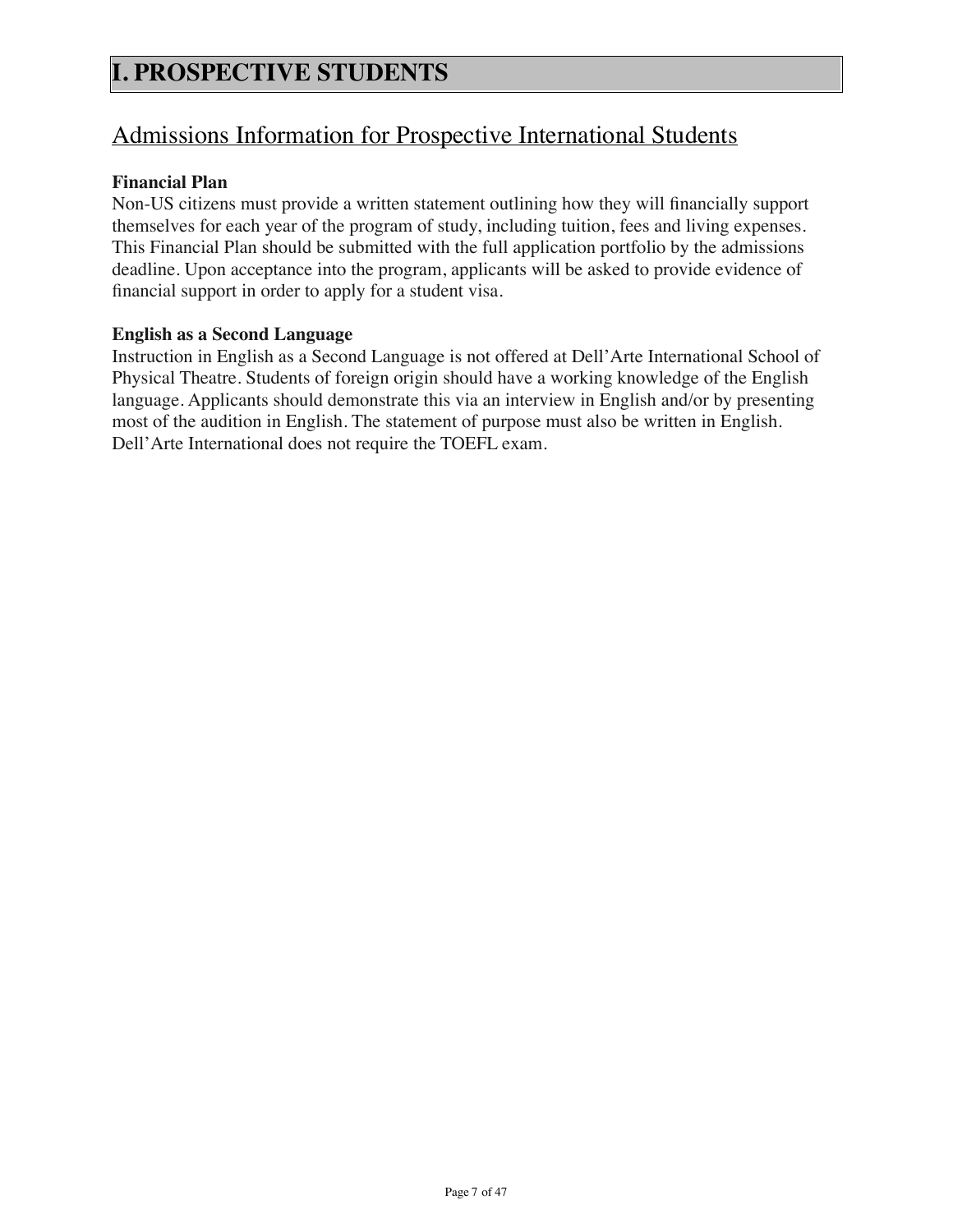## **II. ACCEPTED STUDENTS**

### How to Get Your Form I-20

*"Form I-20" is the Certificate of Eligibility for F-1 and M-1 Student Status*

*IMPORTANT: The information below carefully explains how to get your Form I-20. Please read it and follow the directions completely to avoid delays in getting your I-20.*

#### **Now that you are planning on being a student, there are two things you cannot do:**

1. *Do not enter the U.S. with a B-1, B-2, or B-1/2 visa.*

If you use a B Visa, you are saying, "I'm here as a visitor" *only*. Since you have been accepted to our school, this could be seen as misrepresenting your purpose for entering the U.S. and you might be refused permission to extend or change your status to F-1 or M-1 Student. U.S. federal regulations prohibit B Visitors from pursuing a course of study prior to obtaining a change of status to F-1 or M-1 Student.

*2. Do not enter the U.S. on the Visa Waiver Program (WT or WB).* If you are from a country from which you can enter the U.S. as a visitor by showing a round trip airline ticket, do not do this. You will be permitted to stay for only 90 days. You will not be given more time or allowed to change to F-1 or M-1 Student status.

#### **What is a Form I-20 and why do you need one?**

A Form I-20 is a government form that certifies that you are eligible for F-1 (for MFA / AEP – academic studies) or M-1 (for PTP – vocational studies) Student status. This means that:

- 1. you are or expect to be a "bona fide" student;
- 2. you meet our admissions requirements;
- 3. you will pursue a full course of study;
- 4. you proved to us that you have enough money to study and live in the U.S. without working illegally or suffering from poverty.

You need a Form I-20 to obtain an F-1 or M-1 Student visa or status, or to keep lawful F-1 or M-1 status when transferring or changing schools within the U.S.

#### **Does everybody need a Form I-20?**

No. Some international students do not need I-20's. Please contact us for advisement if have questions about your current status.

#### **What are the steps to getting a Form I-20?**

1. You must be an accepted student enrolled in a full time program of study. The PTP, MFA and AEP at Dell'Arte are full time programs.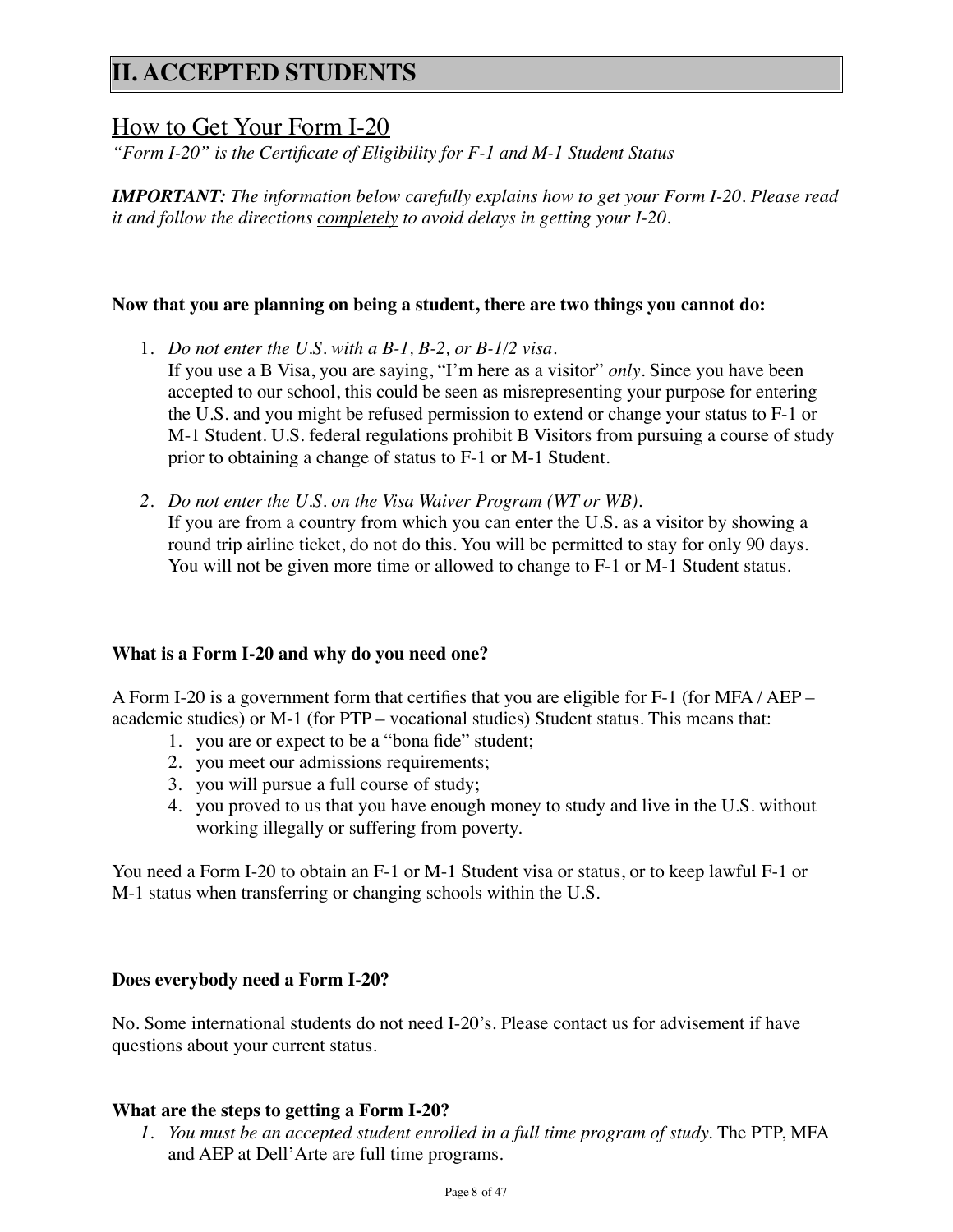- *2. You will then complete the Application for a Form I-20 in Section IV of this handbook: Applications and Forms.*
- *3. Next, you will gather all the evidence of your funding sources that will prove to us that you can support the costs of living and studying in the U.S.* MFA and AEP students must prove this for every year of your program. This is required by the U.S. government in order to issue the Form I-20.

Living expenses cost approximately \$7,000-8,000 USD for 9 months. We recommend that you budget an additional \$1,000-2,000 USD for emergency funds and \$700 for health insurance. You should also allocate funds for travel expenses, which vary depending on reservation dates and location.

- *4. Finally, you will submit the application and all financial evidence (i.e. sponsor's affidavits, bank statements, etc.) electronically (i.e. scan or fax) or mail us copies.* **Do not send us originals**! Keep the originals to take to your visa interview.
- *5.* It takes approximately **one week** for your application materials to be reviewed. It is normal for the Primary Designated School Official (PDSO) to request additional items. After all requested items have been reviewed, the PDSO will issue your I-20 and mail it to you. You must have the original form (signed by the PDSO in blue ink) to bring to your Visa interview.

### **Please keep in mind….**

*Do not expect that you will be able to work in the U.S. to help meet your annual costs!* Because of the rigorous nature of the training at Dell'Arte, on campus employment is rare and limited. Off-campus employment is strictly controlled by the U.S. Department of Homeland Security.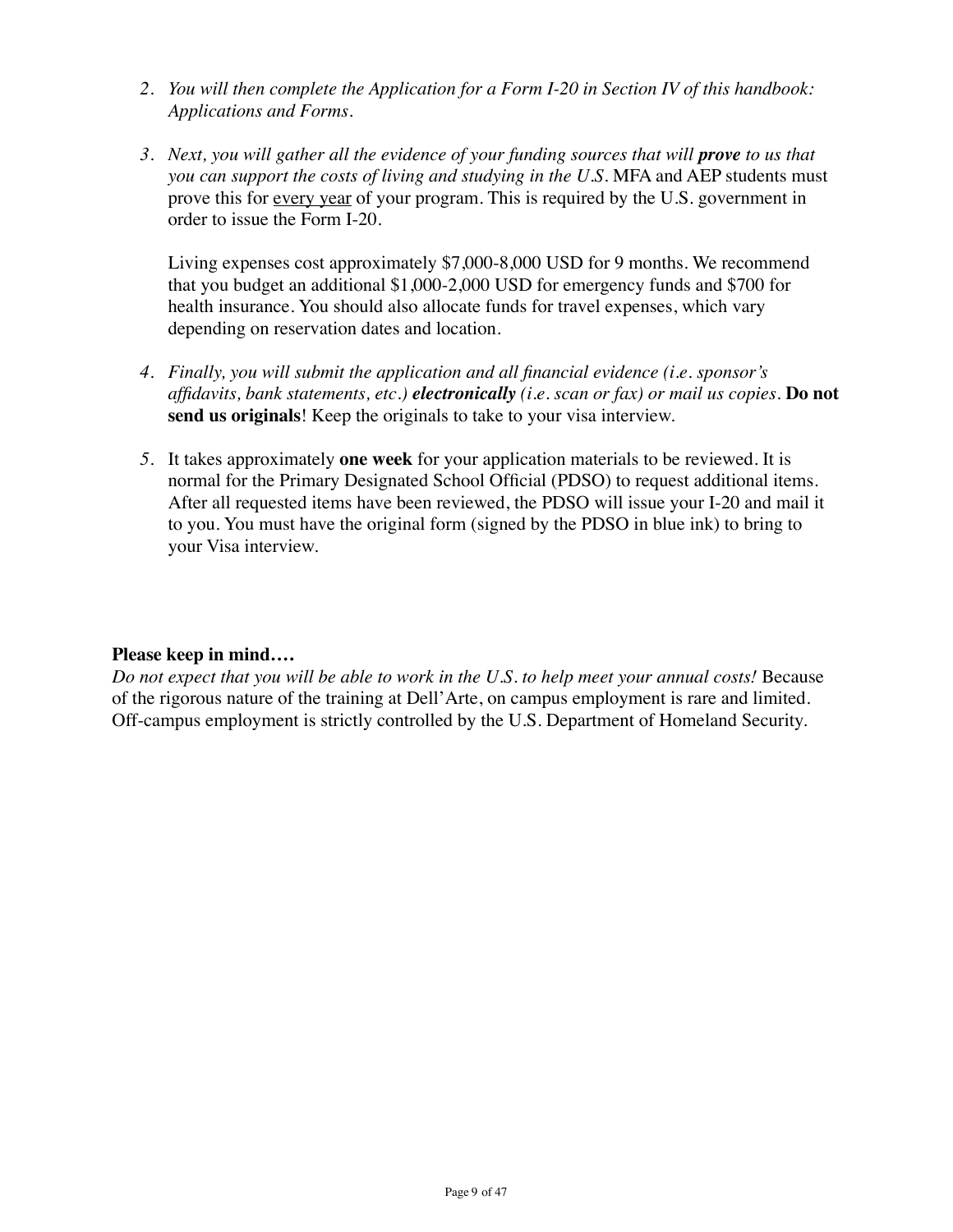## Funding Sources

*Your funding can come from any combination of sources in the U.S. or abroad:*

- 1. *Funds from Sponsors (parents, relatives, friends, organizations).* You may have as many sponsors as you need. Please be aware of the following:
	- a. A sponsor should only promise as much money as he or she is **capable** of giving you.
	- b. It is **highly** recommended that at least part of your financial support come from your home country. This helps when you apply for a student visa!
- 2. *Personal Funds* come from your own resources, not those of anyone else. If your parents put money in your bank account, please submit the evidence required of sponsors. Unless you have enough cash on hand to support yourself for your entire program of study or can prove other sources of personal income, you will need a sponsor with an income sufficient to support you.
- 3. *Funds from this School* such as a scholarship or fellowship.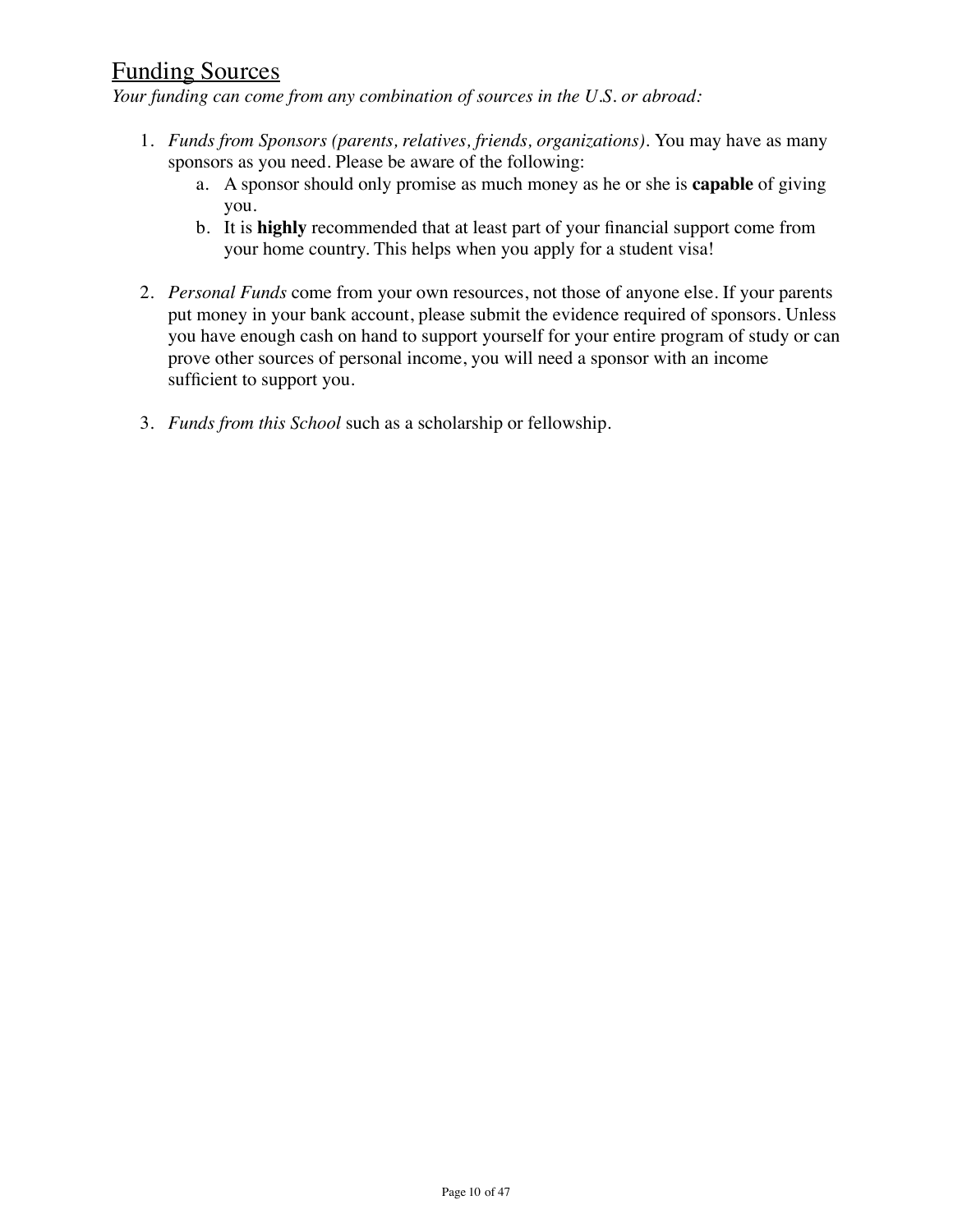## Evidence Requirements

*All documents must be:*

- Less than 2 months old.
- In English: **We cannot review documents, including bank statements, that are not in English. Documents must be certifiably translated. Untranslated documents will be rejected.**

### **Evidence Required for Personal Funds:**

*Bank/asset statement in your name:* monthly statement of balances and deposits *Two most recent paystubs*: if funds are not yet present in bank account.

### **Evidence Required for School Funds or Other Granting Organization:**

*Copy of your award letter or contract* stating **exactly** what you will be receiving and for how long.

### **Evidence Required from Sponsors of Cash Support:**

1. *Sponsor's Affidavit and Proof of Annual Cash Support:* This form may be copied for each sponsor. All questions must be answered.

### 2. *Proof of Income*

- a. *Individual Sponsor (any of the following) in addition to the most recent pay stub:*
	- i. Most recent income tax returns or receipts, **or**
	- ii. Pay stubs for last six months, **or**
	- iii.Bank/investment statements for last six months.
- b. *Company Sponsor*
	- i. Submit tax returns and business registration and licenses. The income of a company is **not** the personal income of the owner of the business and will not be accepted as proof of income. The owner/sponsor must still provide proof of personal income as well as the business registration and licenses.
- 3. *Bank Statement in the name of the sponsor only.* If a bank statement is in the name of more than one person, each individual must submit an affidavit of support. We cannot accept bank statements that do not specify monthly balances and deposits. Letters from bank officials will not be accepted. If there is no proof of income provided with a bank statement, the statement balance will be totaled and divided by the number of years in your program of study to determine the amount available to you each year.

### **Evidence Required from Sponsors of Free Room and Board:**

*If you are presently in the U.S., you must be living with the sponsor at the time of filing this application for this to be counted towards your means of support.*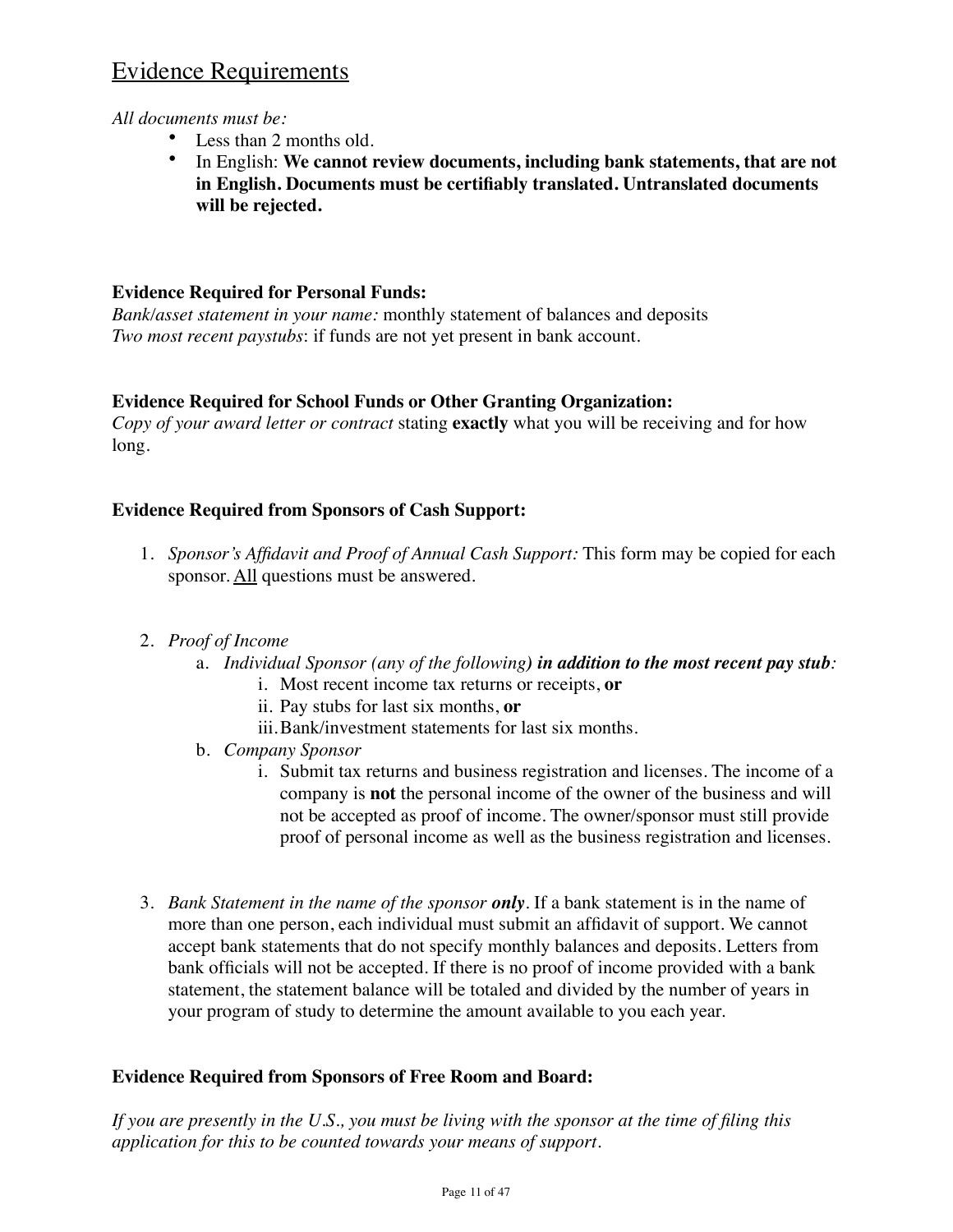- *1. Sponsor's Affidavit of Free Room and Board*
- *2. Proof of Income (any of the following) in addition to the most recent pay stub:*
	- *a.* Income tax returns or receipts, or
	- *b.* Pay stubs for last six months, or
	- *c.* Bank/investment statements for the last six months
- *3. Copy of Property Lease, Deed, Rent Receipts, or Utility Bill*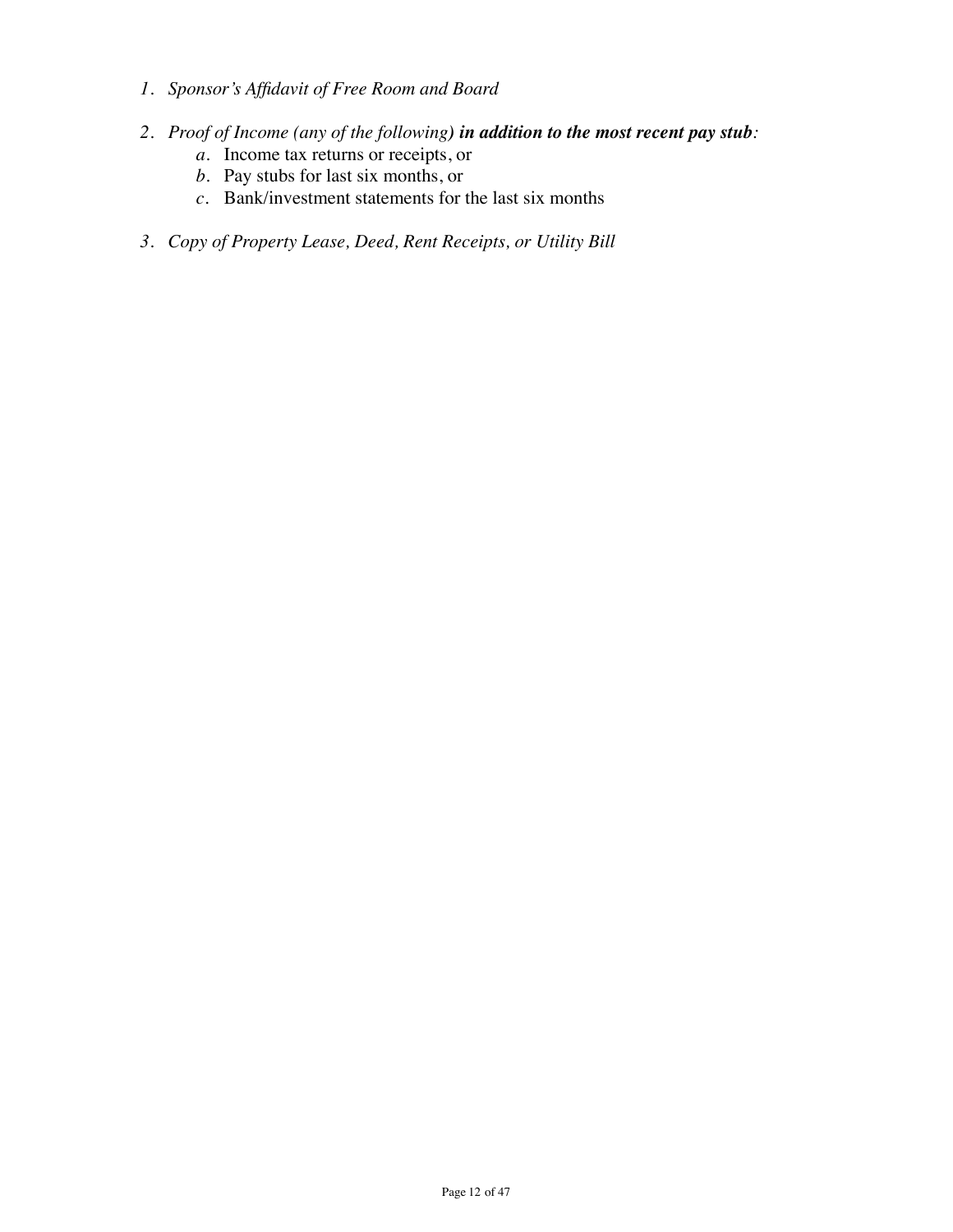## How to Apply for Your Student Visa

*The most common reason students are denied the F-1 or M-1 student visa or not admitted to the U.S. is because they were not prepared. Read the following information carefully and contact us if you need assistance or more information.*

#### **Begin by visiting** *http://studyinthestates.dhs.gov/students/getting-a-visa*

\*\*Canadian citizens (or anyone exempt from the visa requirement), you must still follow all of the following rules and procedures at the U.S. Port of Entry. Wherever the word "consul" or "visa" is mentioned below, you should substitute the words "Port of Entry Inspector" and "student status."

#### **Here are the steps for applying for your Student Visa:**

- 1. *Pay the U.S. SEVIS Fee of \$200* and have a printed receipt (I-901) that proves payment before your visa interview. Find out how to pay at www.fmjfee.com.
- 2. *You are required to have a passport* valid for travel to the United States and with a validity date at least six months beyond your intended period of stay in the U.S.
- 3. *Apply for your visa as soon as possible upon receiving your Form I-20.* There may be considerable wait time for both the visa interview and visa processing. Wait time for specific embassies and consulates is available at: *http://travel.state.gov/visa/temp/wait/ wait 4638.html.* Make an appointment for a visa interview in person in the country where you reside. You may schedule your interview at any U.S. embassy or consulate, but be aware that it may be difficult to qualify for a visa outside of your place of permanent residence.

Apply using the Online Nonimmigrant Visa Application, Form DS-160 found at http:// travel.state.gov/visa/temp/types/types 1268.html#apply. A separate form is needed for children, even if they are included in a parent's passport. Families should apply at the same time.

You will pay a visa application fee. Keep the visa application fee receipt (also called the 'MRV' receipt) to prove the payment of this fee.

You may be required to pay additional fees, as required by your country of origin.

4. *You will need one photograph.* The photograph must be an unmounted, full face photo, taken within the last six months. Details on photograph requirements can be found at http://travel.state.gov/visa/visaphotoreq/visaphotoreq\_5334.html.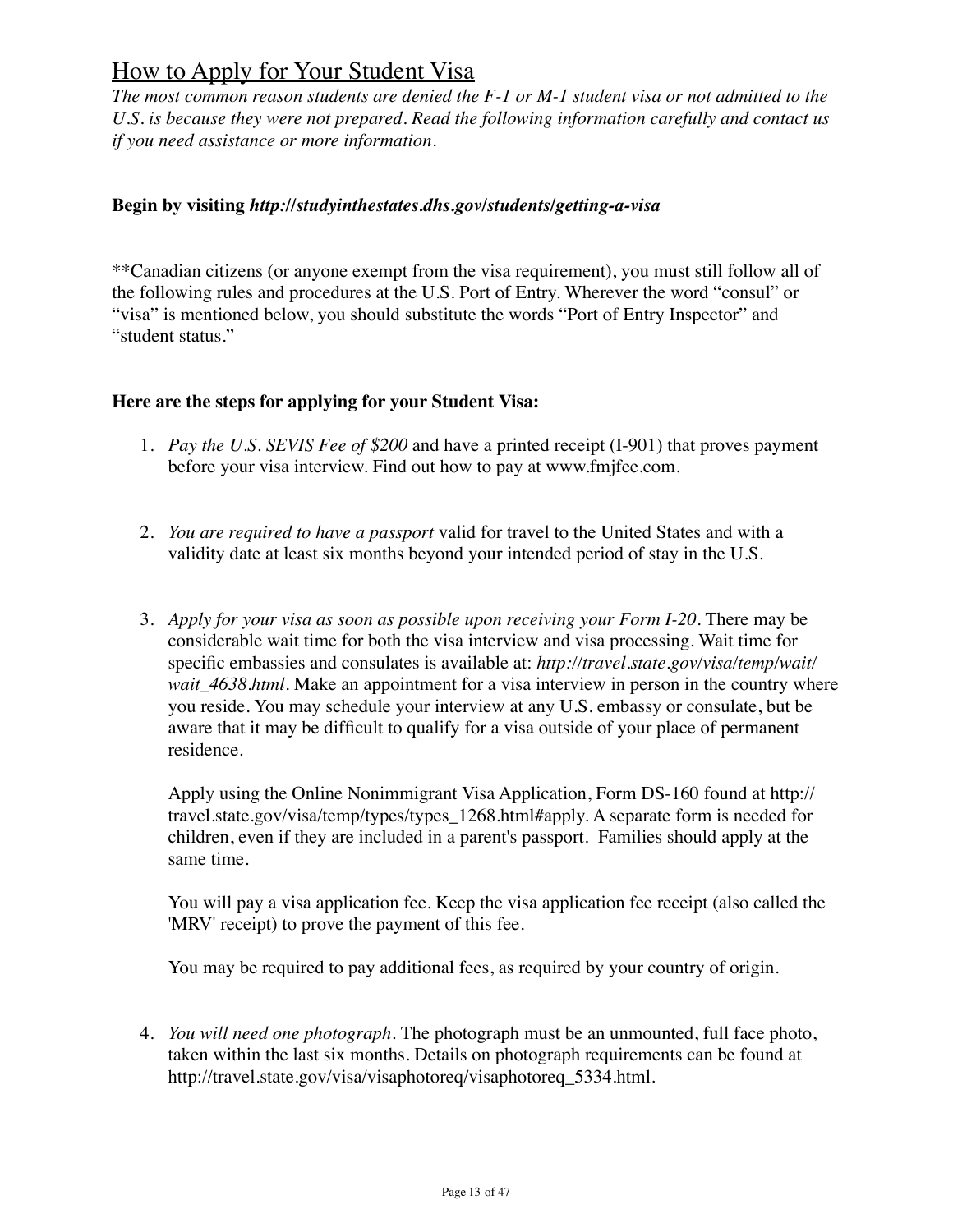- 5. *When you receive your Form I-20 from the PDSO, sign and date the Student Attestation section at the bottom of page 1 in blue ink.*
- 6. *The embassy/consulate will not issue your visa more than 4 months before your Form I-20's program start date.*
- 7. *The consul must, by U.S. law, presume that you do not intend to return home after completing your studies in the U.S.* Do not take this personally. Student visas are only given to those who can *convince* the consul that they intend to return to their home country. **This is the number one reason for visa denial.** The burden of proof is upon you to establish that you plan to go back home to stay.
- 8. *You must have a good educational or professional objective for coming to study at Dell'Arte International School of Physical Theatre that will prepare you for your career back home.* You also must be able to prove that you are academically qualified and have the financial means to pursue it.
- 9. *Be brief and answer the questions that are asked.* Do not give the consul a prepared speech. Answer the questions that are asked directly and to the point.
- 10. *Consuls are impersonal when administering laws.* In the U.S., laws are applied equally to all people regardless of status or gender. Do not try to negotiate personal matters with them.
- 11. *U*.*S. government officials require evidence to prove that you qualify for the F-1 or M-1 Student visa.* Carefully follow the instructions and take all necessary documents with you. Detailed information regarding this documentation may be found at: *http:// travel.state.gov/visa/temp/types/types\_1268.html* and on your embassy/consulate's website *http:///www.usembassy.gov.*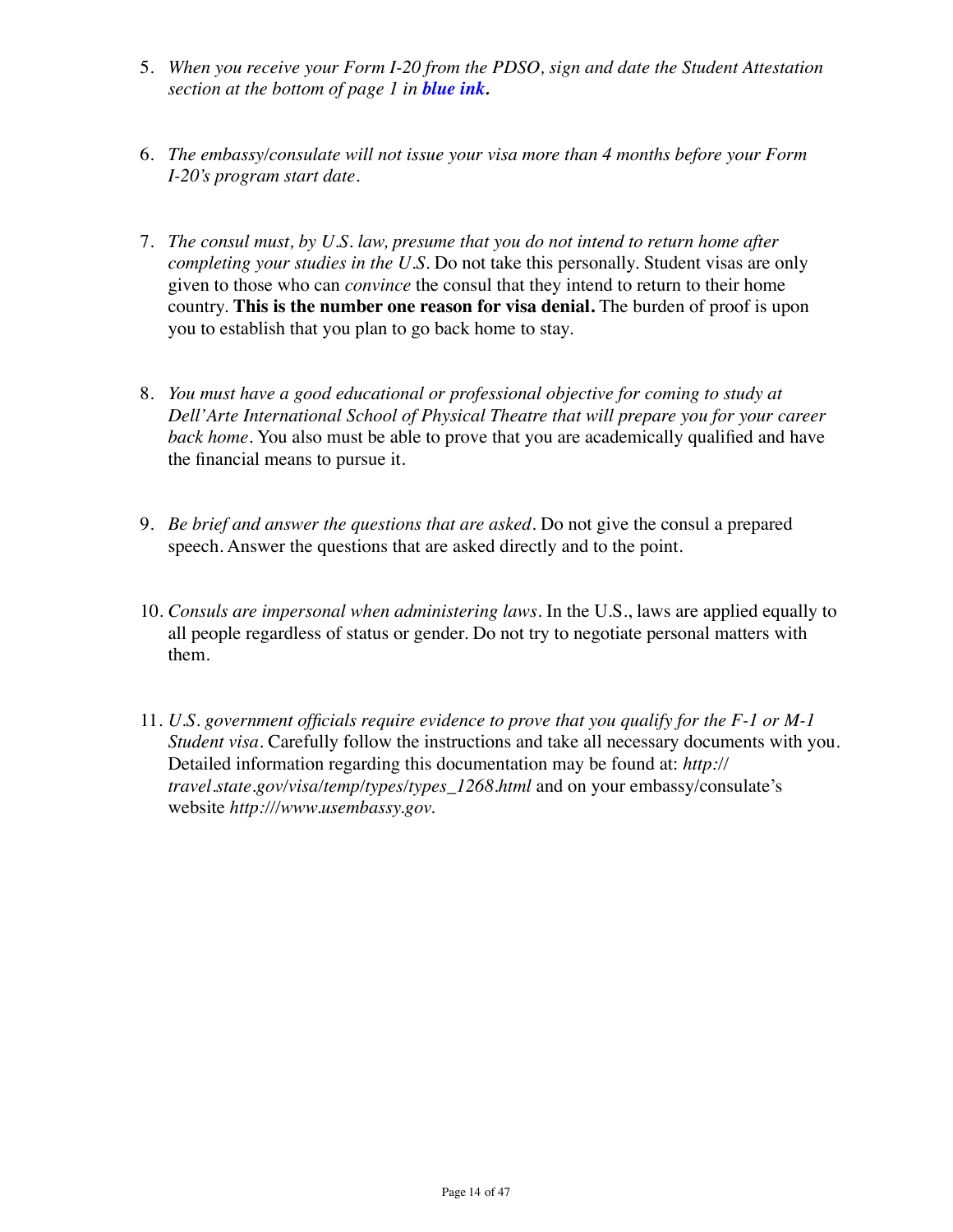#### **Next, be well prepared.**

*Be ready to clearly explain why you want to come to the United States to study at Dell'Arte International School of Physical Theatre.*

- Why do you want to study in the U.S.?
- Why do you want to pursue this program of study?
- Why did you choose Dell'Arte International School of Physical Theatre?
- What career will your studies prepare you for back home?

*You can provide your statement of purpose as evidence of this.* 

*Take evidence of your educational qualifications for admission to Dell'Arte International School of Physical Theatre.* This may include:

- Acceptance letter and enrollment agreement
- Resume
- Transcripts and diplomas from previous institutions attended

*Also, take original copies of the financial documents you gave us.* Your financial documents must match what appears on your Form I-20 (in item number 8). You are required to prove that you have the ability to pay for your U.S. stay.

*Be ready to convince the consul that you will return home permanently after you complete your studies.* Present documents that can prove that you have strong "ties" to your country, which will necessitate your return. These ties are usually social, economic and/or family.

- Prove that you have a permanent residence in your country that you do not intend to abandon by taking a photocopy of a deed or lease of your home.
- If your family owns a business, take a letter from the bank describing it. If they own property, take the deeds.
- If you have traveled to the U.S. before, emphasize that you have returned home before.
- If you have a brother or sister who studied in the U.S. and then returned home, take a copy of his or her diploma and a statement from his or her employer.
- Get a letter from a possible employer stating that they are interested in hiring people with certificates and degrees like the one you will get at Dell'Arte International School of Physical Theatre.
- Do not emphasize ties to the U.S. or to family members in the U.S.

*Practice your English.* You will be required to speak in English. The consul may even ask you to read something and discuss what it says.

*Do not talk about working in the U.S.* You are required to prove that you can support the costs of studying and living in the U.S. Employment is strictly controlled by the U.S. Department of Homeland Security and is not guaranteed.

*If you already began your studies in another nonimmigrant status and you received a change of status to F-1 or M-1,* be prepared to discuss how your original purpose for being in the U.S. changed to that of full time student, or for PTP students matriculating to year 2 of the MFA, how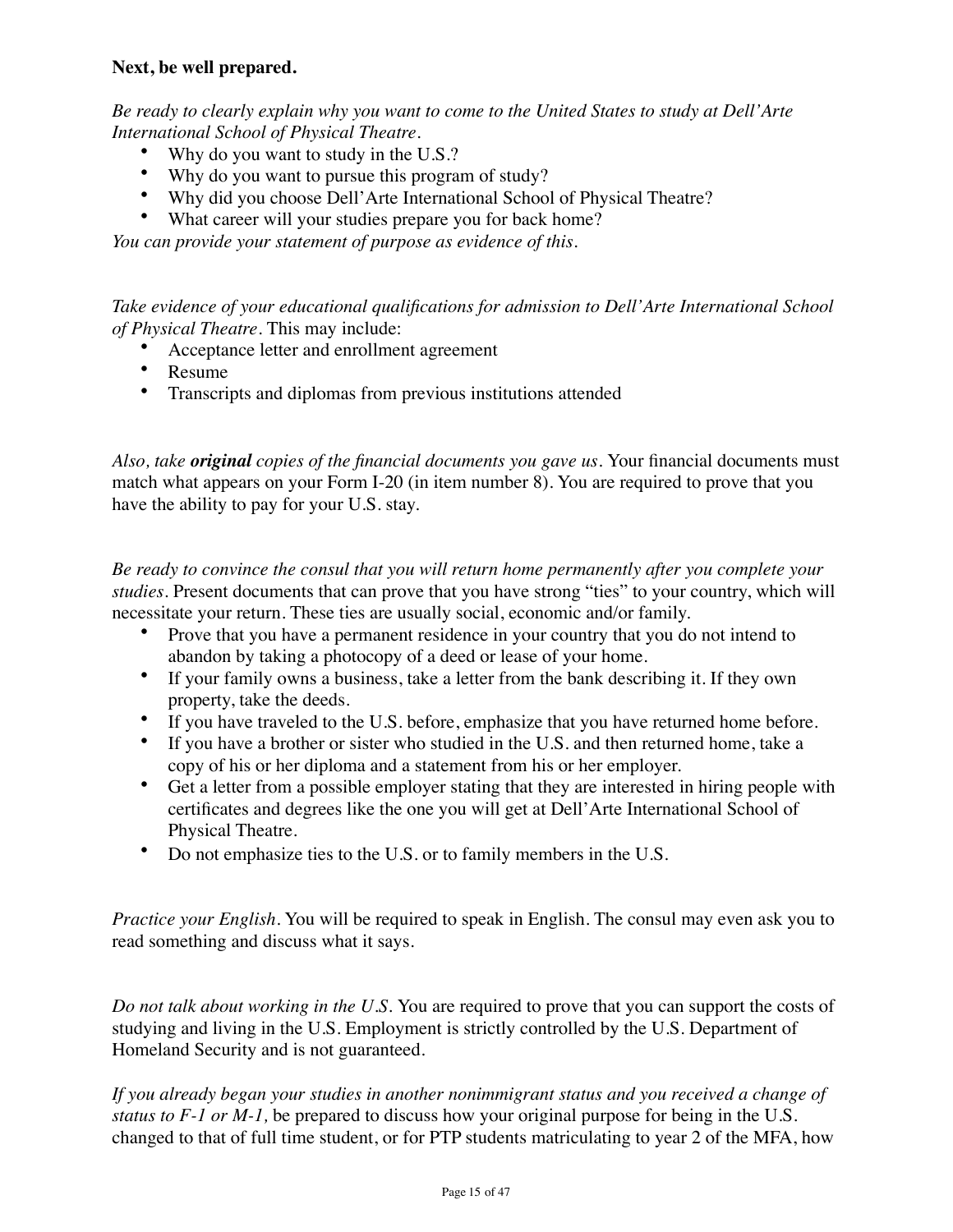your status is changing from M-1 to F-1. Provide a copy of your PTP certificate, MFA application, acceptance letter and enrollment agreement.

*Applicants with dependents must also provide proof of relationship to their spouse and/or children (i.e. marriage and birth certificates).*

**Last of all…**

#### **See if you can apply for a Social Security Card at the time of your Visa interview (required for MFA/AEP students only). OR Apply for a Social Security Card as soon as you arrive, ideally before school starts.**

Once the school year starts, this time-consuming process will interfere with class. To do this once you arrive, you must visit the Social Security Office at 3144 Broadway Street in Eureka.

#### **Review your visa after it is issued.**

When your F-1 or M-1 Student visa is issued, make sure that it has been issued correctly **before** leaving the consulate. Check that your name matches your passport name and that it shows that it is an F-1 visa (for MFA/AEP students) or M-1 visa (for PTP students). If either of these things is incorrect, ask for it to be fixed. This is very important! If you do not get your visa fixed, you may have problems later.

#### **What if your visa is denied?**

Contact us with complete details of what was said and what documents you presented with your application. Send a copy of any written reason for the denial you may have been given. If you were denied on 214(b) grounds, you did not present enough evidence that you will return home following the completion of your studies. We can advise you how to better prepare for your next visa application.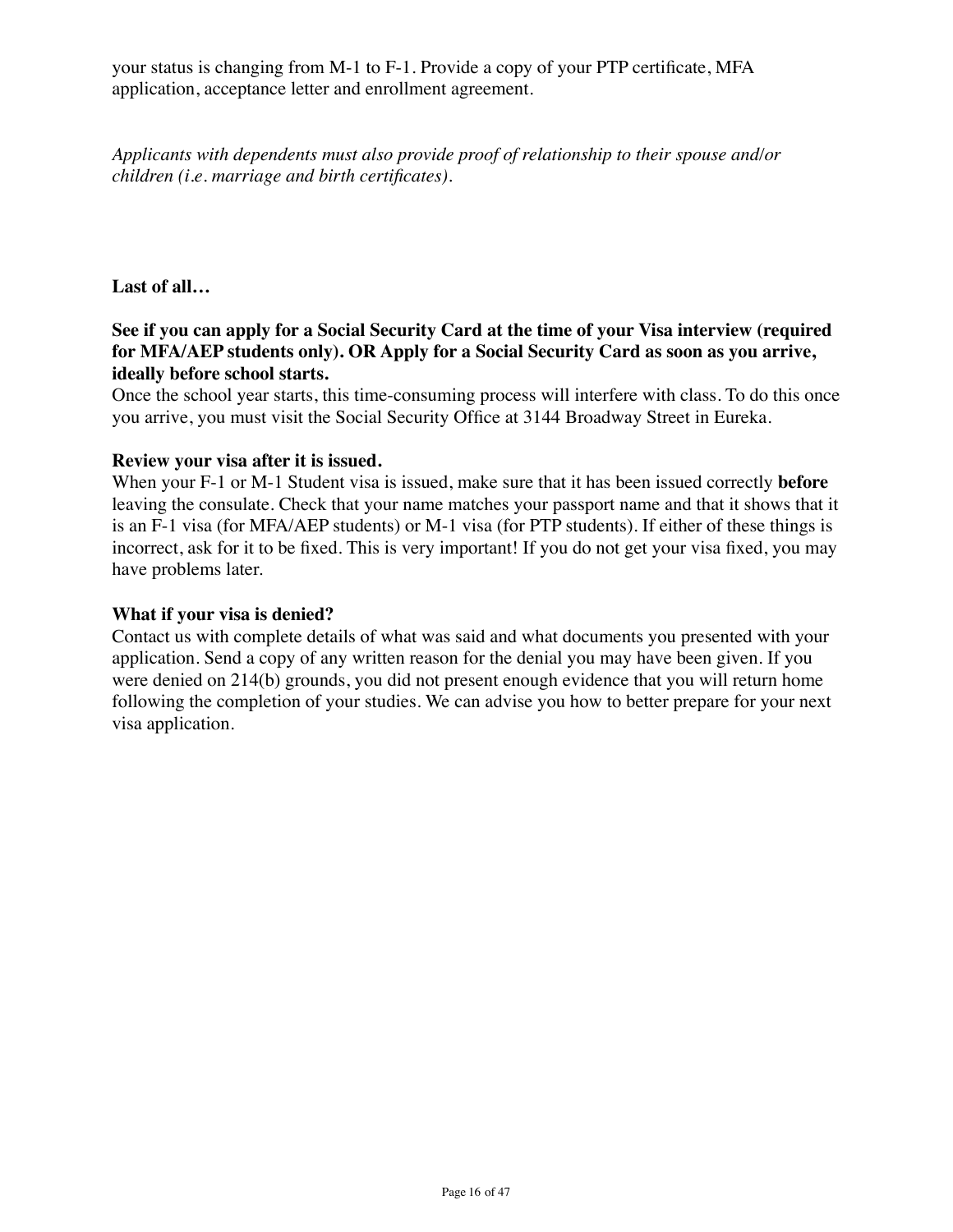## What You Need to Know About Entering the U.S.

*If you follow the instructions outlined below, you should arrive to Dell'Arte International School of Physical Theatre without difficulty. If you have any questions, contact us.*

- 1. *Important! Do not arrive earlier than 30 days before your Form I-20's Program Start Date.* You are not permitted to enter the U.S. earlier than that date. Arriving too early, you risk being denied entry or being charged a fee and admitted as a Visitor instead of a Student. Visitors are not allowed to study full time.
- 2. *Read the "Important Dates" on page 3 of this handbook.*
- 3. *Do not arrive later than the Program Start Date on your Form I-20 without our permission.* If you think you won't be able to arrive by that date, contact us immediately.
- 4. *Do not pack your immigration documents.*
- 5. *Take Alyssa Hughlett's mobile phone number in case of emergency: 413-212-2018*
- 6. *Have your documents ready to show the U.S Customs and Border Protection (CBP) Officer.* You will be asked to show your passport containing your student visa, Form I-20, admission stamp, SEVIS I-901 receipt, and proof of funding when you are going through U.S. Customs and Border Protection (CBP) Inspection.
- 7. *Be prepared to explain why you're coming to the U.*S. The CBP officer may ask you a few simple questions about the purpose of your stay in the U.S. Be prepared to tell him or her why you plan to study at Dell'Arte International School of Physical Theatre.
- 8. The officer may stamp and notate your documents as follows:
	- Stamp the date of your arrival opposite your student visa.
	- Stamp your passport and/or Form I-20 with an admission stamp. He or she may notate "F-1 D/s" or "M-1 D/s." If this happens, be sure the notation matches your status.
- 9. *If you do not have your Form I-20, or it is not properly signed, you will be issued a Form I-515A and given 30 days to be in the U.S.* Bring this form to the office at Dell'Arte as soon as you arrive so we can help you extend your permission to be in this country.
- 10. *You may be asked to go to secondary inspections.* If there are any questions about your documents, the CBP officer may ask you to go to secondary inspections. This is normal and no cause for concern.
- 11. *Make two sets of copies of your immigration documents.* It is important to maintain copies of your immigration documents in a safe place. Dell'Arte also requires that you bring us a copy, or make a copy at the office, so we can keep them safe and advise you in the future.
- 12. *Report to the Dell'Arte office on the dates indicated in the "Important Dates" on page 3 of this handbook.*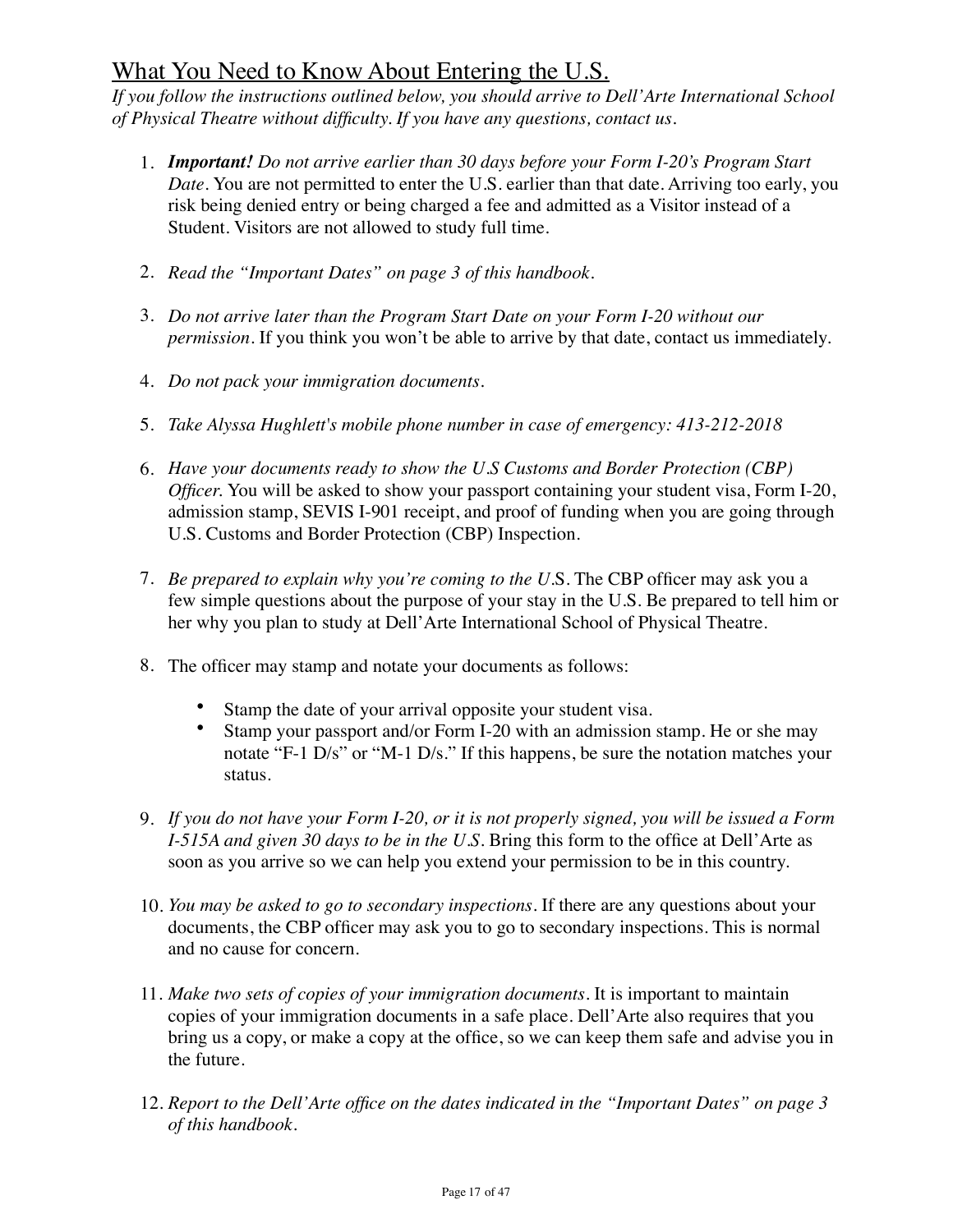# **III. CURRENT STUDENTS**

## Maintaining Your F-1 or M-1 Student Status

*According to Department of Homeland Security Regulations, you are fully responsible for abiding by the rules governing your F-1or M-1 Student status. We will try to help you understand these rules, but we are required to report to Immigration and Customs Enforcement (ICE) in SEVIS when an F-1 or M-1 student does not fulfill the following rules of status:*

*1. Always be full time.*

The PTP and MFA programs are full time programs of study. If you regularly attend class, you will be full time. Contact the PDSO/School Administrator before you withdraw or stop attending class. There are a few limited exceptions to the full time requirement for which you might qualify if you obtain permission in advance.

*2. Never work without authorization.*

F-1 student status entitles students to lawfully work **on campus part time** (20 hours per week) while school is in session (except during the Holiday Show and the Community Based Arts project, which are considered full time Curricular Practical Training) and **full time** when school is not in session (i.e. during the summer). This does not include during the 60 day grace period after graduation when applying for OPT or in the U.S. for any other reason, unless you are transferring to another school. There is no authorization process for on-campus work.

**You can never legally work off campus**, unless in cases of severe economic hardship (application required), unless the work is with an educationally affiliated organization and the work is an integral part of your program of study, or if the work is part of OPT. The work must be authorized by the PDSO and U.S. Citizenship and Immigration Offices.

Severe Economic Hardship Employment is off-campus employment authorization for F-1 students who are experiencing serious financial difficulties caused by unforeseen circumstances beyond their control. If you believe you qualify for this at any point in your training, contact the PDSO for an application.

M-1 status students can only work via post-completion of studies Optional Practical Training. (See Section III of this handbook: Graduating Students for more information.)

#### **Social Security Numbers/Taxes:**

In order to be paid in the United States, you must obtain a social security number. However, you do not need one in order to get hired or *begin* working. If you do not have a social security card, you should apply for one as soon as possible in order to be paid. You will also have to file taxes in the United States. Visit http://www.ice.gov/sevis/faqs/ f1\_m1\_ssa\_tax\_information.htm, and the SSA website (socialsecurity.gov) for more information.

*3. Obtain a SEVIS transfer to attend another U.S. school.*

If you plan to attend another U.S. school, college or university, you must notify the PDSO and be "Transferred Out" in SEVIS before your F-1 Student status ends.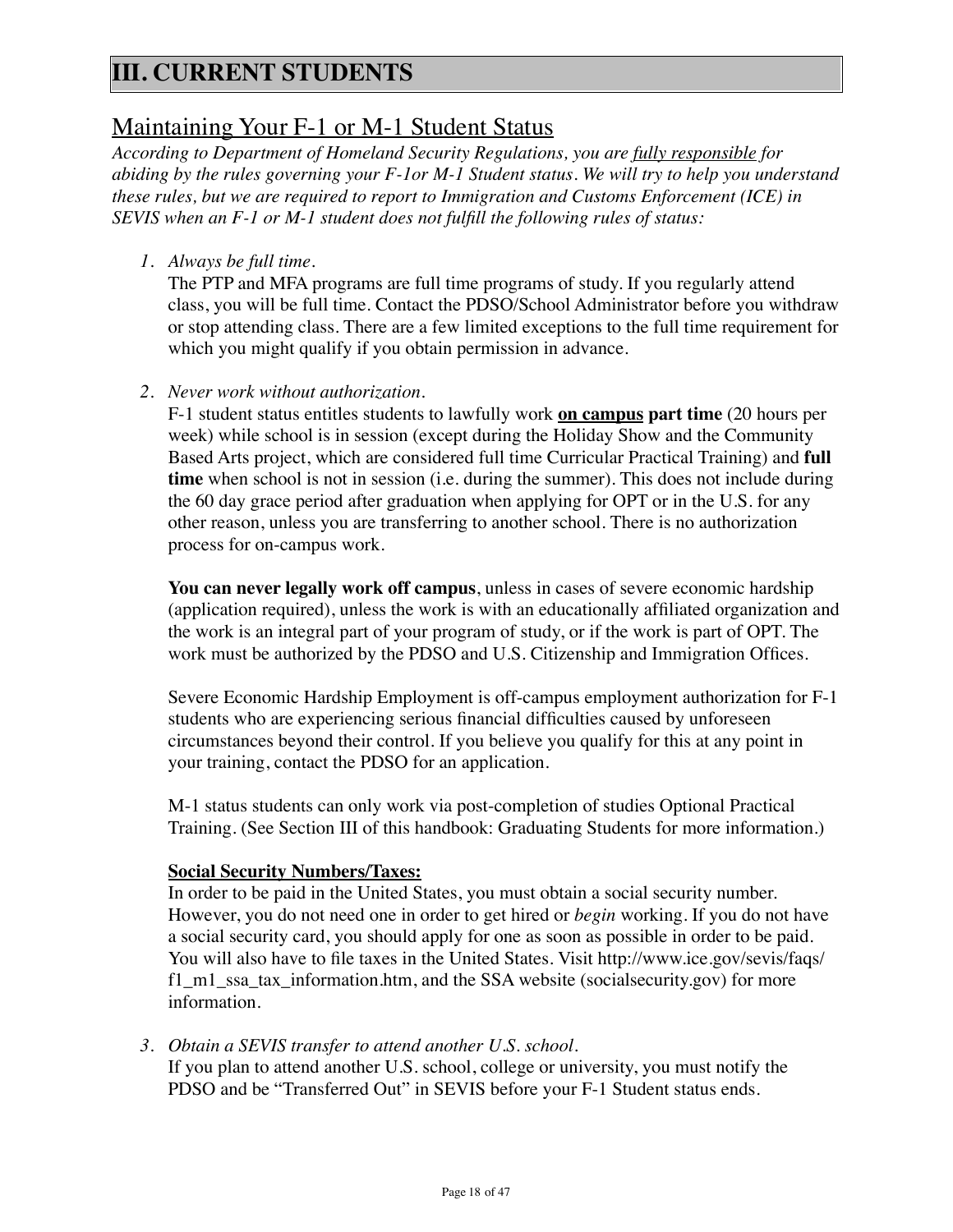M-1 status students may not transfer after 6 months from the date you are first admitted to the U.S. unless you are unable to remain at the school due to circumstances beyond your control. M-1 status students must apply for permission to transfer using the Form I-539.

- *4. Obtain a Change of Education Level to begin a new program of study.* If you have been admitted to a new program of study at Dell'Arte International School of Physical Theatre, you must obtain a Form I-20 for your new program before you complete your current program of study.
- *5. Do not remain in the U.S. more than 60 days (F-1 status students) or 30 days (M-1 status students) after completing your program of study unless you have applied for post-OPT employment, School Transfer, or a Change of Education Level.* You are required to complete your program of study by the completion date on your Form I-20. Once the completion date has passed, you have 60 days (for F-1 status students) or 30 days (for M-1 status students) to either depart the U.S., begin Post-OPT, request a School Transfer, or obtain a new Form I-20 to begin studies in a new education level or program. For application information for any of these options, see the PDSO.
- *6. Keep your passport valid at all times.* Your passport should be valid for at least 6 months after the completion of your program. If your passport will expire, contact your country's embassy or consulate in the United States to renew it.
- *7. Report any address or name changes to the PDSO/School Administrator within 10 days of making the change.*
- *8. Get an updated Form I-20 when any of its information changes.* Notify the PDSO if there are any changes in the information on your Form I-20, such as name, citizenship, or funding, and get an updated Form I-20.
- *9. Get a travel endorsement on your Form I-20 every term to return to the U.S.* When you want to travel outside the U.S. you need a travel endorsement (signature on page 3 of your Form I-20) from the PDSO for the current term to reenter. Be sure to submit your request at least 2 weeks in advance of your trip. *Carry your original immigration documents on your person whenever you travel.*
- *10. File a Form 8845 federal tax form for every year you are in the U.S., even if you did not receive any income.*
- *11. We advise you to carry a copy of your immigration documents and your student ID with you at all times when in the school vicinity.*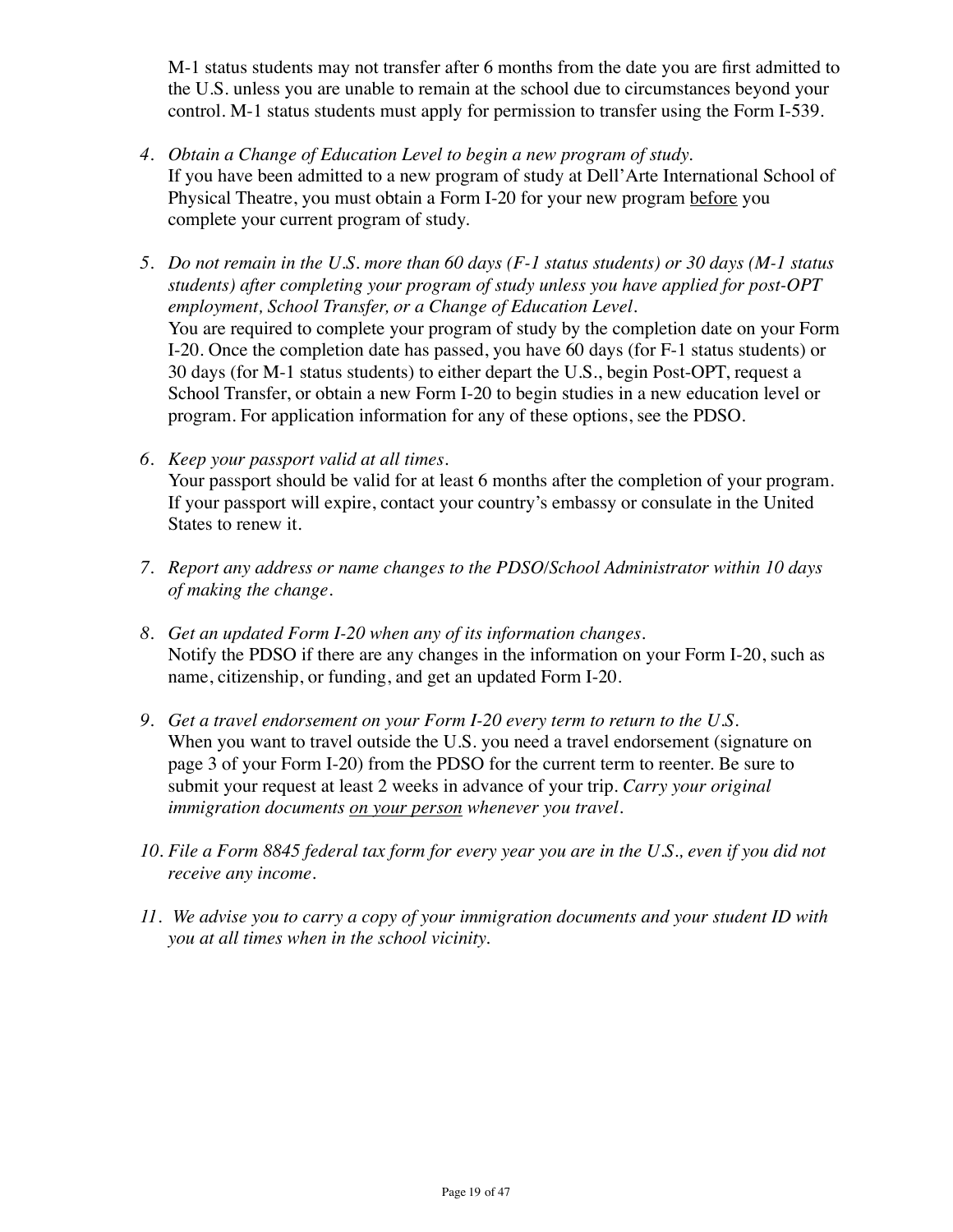## Visa Status vs. Visa Stamp[1](#page-19-0)

<span id="page-19-1"></span>There can be much confusion over the word "visa" and what to do when it expires. Do you have to go home? Can it be extended? To answer these questions, it is important to know what "visa" you're talking about.

#### **Visa Status:**

Visa status is what you have when you are inside the United States. When you are outside the United States, you have no visa status. Students at Dell'Arte will be either in F-1 status or M-1 status. Your visa status is governed by the dates on your I-20. The end date is how long your program of study is, and when you are expected to be finished. After the end date has passed, F-1 students have 60 days to remain in the United States; M-1 students have 30 days.

#### **Visa Stamp:**

Your visa stamp is like your entry ticket to the country. You apply for it at a US embassy or consulate abroad and use it at the port of entry. It is the sticker inside your passport (Canadian citizens do not need a visa stamp). Your visa stamp may be good for one entry, two entries or multiple entries. The end date on the stamp is based on reciprocity tables, not on the dates of your I-20. You may receive a stamp that is good for just a few months or several years. Your stamp is allowed to expire while you are in the United States. It is only needed at the port of entry. However, once you travel outside the country, if your stamp is expired you will have to get a new one to re-enter the country.

<span id="page-19-0"></span><sup>&</sup>lt;sup>[1](#page-19-1)</sup> Roger Williams University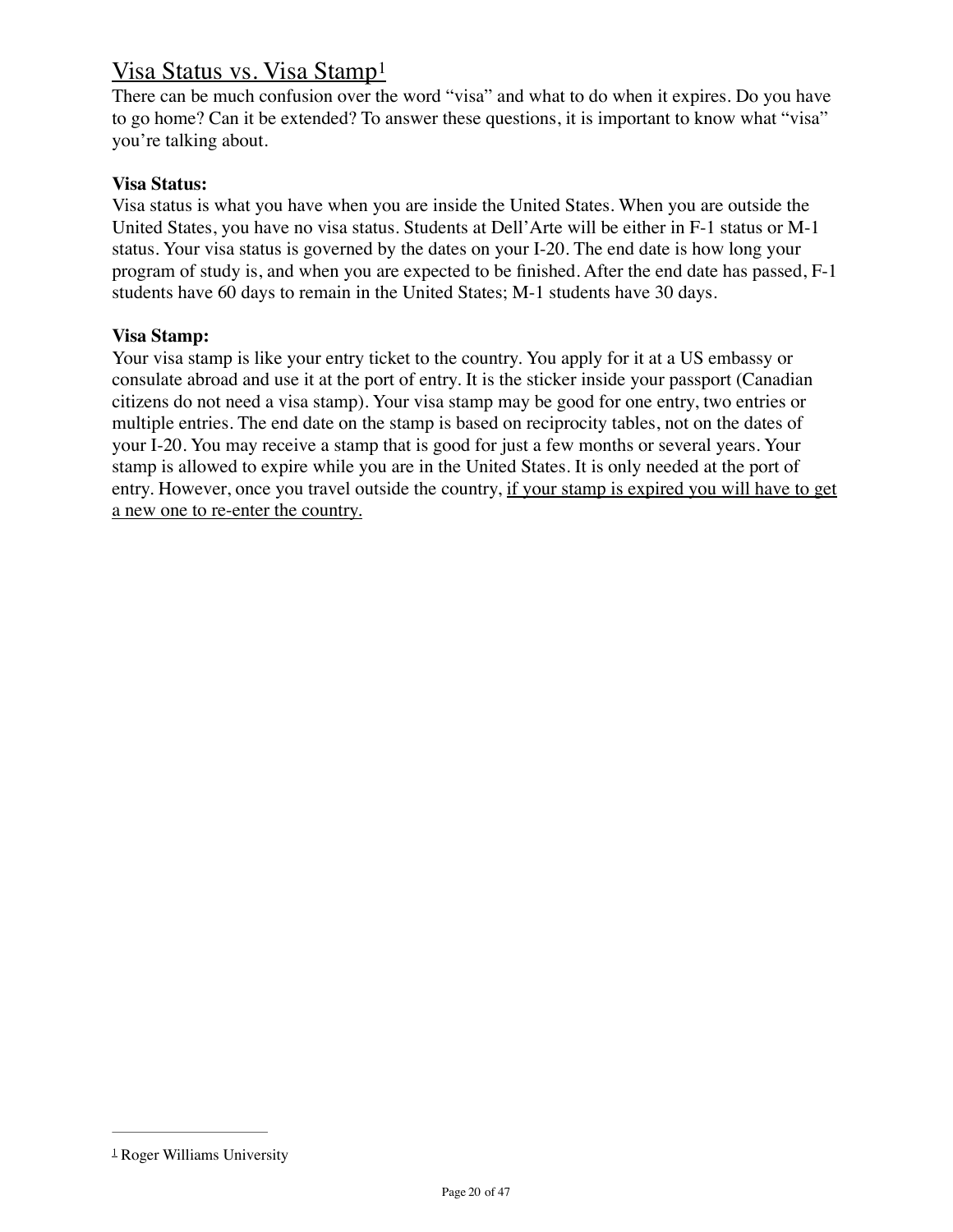# **IV. GRADUATING STUDENTS**

### General Information

**YOUR F-1 STUDENT STATUS OFFICIALLY ENDS 60 DAYS AFTER GRADUATION and YOUR M-1 STUDENT STATUS OFFICIALLY ENDS 30 DAYS AFTER GRADUATION unless you have either:** *applied for Post-Completion of Studies OPT or school transfer, obtained a new Form 1-20 for a Change in Education Level, or departed the US.*

**Planning to depart the US?** Immigration requires that you depart the US no later than 60 days after graduation for F-1 status students and 30 days after graduation for M-1 status students.

**Optional Practical Training (OPT):** F-1 status students: If you would like to get work experience after graduation in a job related to your Ensemble Based Physical Theatre field of study, you may apply for up to 12 months of OPT employment authorization from U.S. Citizenship and Immigration Services (UCSIS). You do not have to have a job offer to apply for OPT!

**By law, you may apply for post-completion OPT up to 90 days (3 months) before graduation but not later than 60 days (2 months) after!** It presently takes 2-3 months to get your OPT authorized by USCIS, so apply for OPT *now* if you want to travel or start working soon after graduation. The later you file your application, the more likely you will lose some of your 12-month benefit.

**If you have travel plans after graduation, it is advisable that you have OPT authorized by USCIS and obtain a job offer before departing the U.S.** You will need your EAD card, endorsed I-20 and a letter from an employer to return to the U.S.

**Beginning a New Program of Study:** If you are planning to begin a new program of study (i.e. doctoral degree) at another school in the U.S., you must request school transfer no later than 60 days after graduation for F-1 status students and 30 days after graduation for M-1 status students.

**Please note: F-1 and M-1 Student regulations prohibit beginning a new program of study if you have obtained post-OPT.**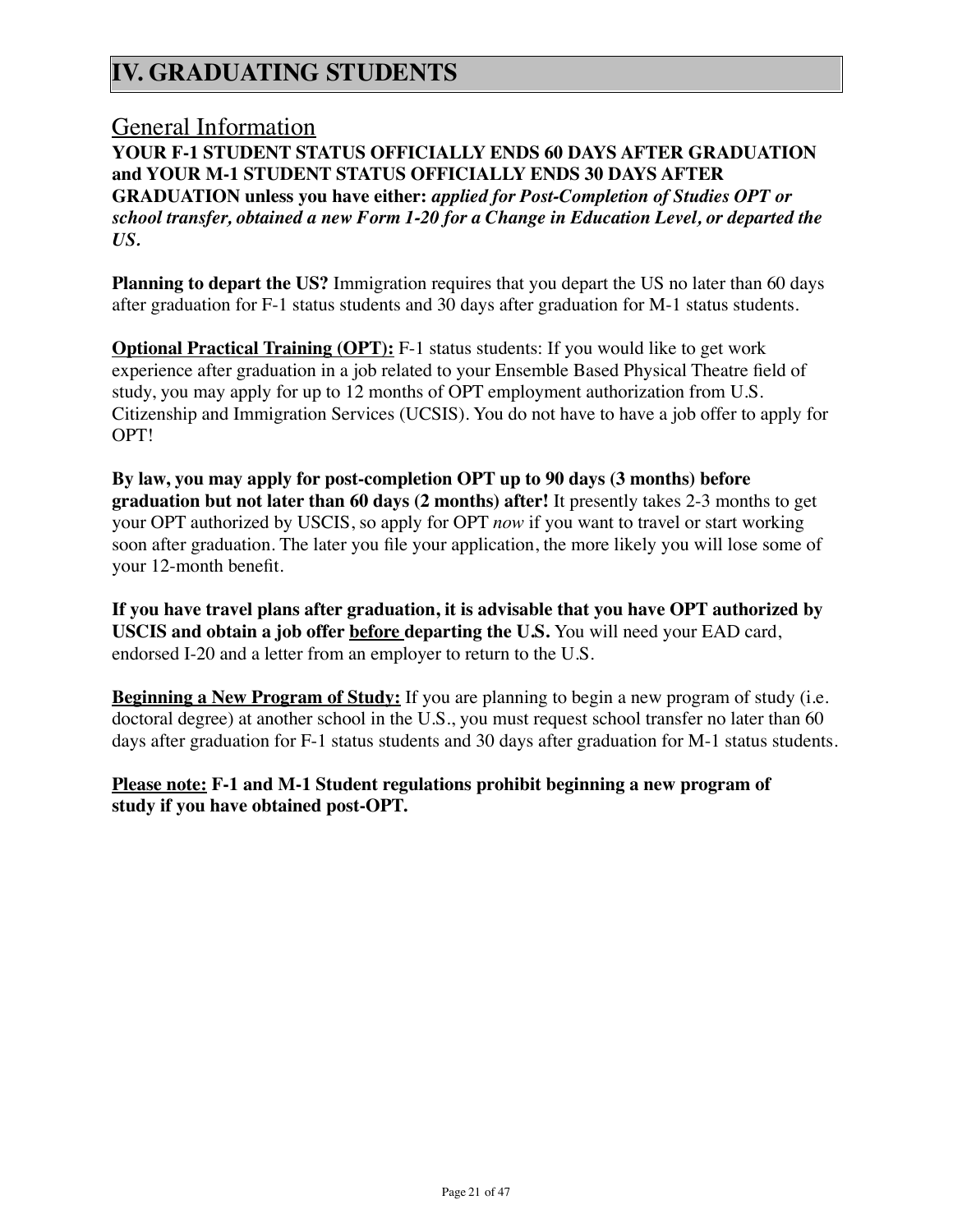# **OPT** Employment Authorization

### **What is it?**

OPT is off-campus employment authorization that lets F-1 status students get work experience in their major field of study. The amount of work you are permitted is a maximum of 12 months of *full-time* employment for each *higher* education level you pursue in the U.S. You can use it during or after your studies. You can work for any employer, anywhere in the country, as long as it is in your field of study (i.e. You cannot work as a chef in a local restaurant).

M-1 status students are availed practical training for Post-completion of studies only. One month of practical training is available for every four months of full-time study, not to exceed a total of six months. Therefore, M-1 status students are availed two months of practical training. There is no nine-month work bar. The PDSO/School Administrator must certify that upon her belief, employment comparable to the proposed employment is not available to the student in the country of the student's residence. This should be included in the "PDSO recommendation." M-1 status students may apply not earlier than **60 days** before completion of studies and not later than **30 days** after.

### **The OPT "Bank Account":**

F-1 status students: In your OPT "bank account" are 12 months of full-time OPT for your current program of study. Let's say you'd like to work full-time for 3 months after your first year at Dell'Arte. That's a 3-month withdrawal of full-time employment, leaving you 9 months to spend during the rest of your MFA degree. After your second year, you decide to work *part-time* (less than 20 hours a week) for 3 months. Since part-time employment counts at half the full-time rate, you've made a withdrawal of 1.5 months of full time employment. With 4.5 months total withdrawn from your "OPT bank account," this leaves you with 7.5 months of full time employment still in your account to use after graduation. If you decide to spend all of your OPT after you complete your degree, you must request all of it at once (the full year). You cannot use it in pieces.

If you decide to go on to a doctoral degree after completing your OPT for your MFA, your bank account will be *full again* with another 12 months available to you!

### **How can it be used?**

*Summer vacation –* either part time or full-time employment *While school is in session* – part time employment only *After completion of all course requirements for the MFA degree, excluding thesis or equivalent* – part or full-time employment *After completion of ALL requirements for the course of study* – full-time employment only

### **How can you qualify for it?**

- 1. You must have been enrolled full-time for at least one academic year.
- 2. You must be able to describe how the type of work you are seeking directly relates to your major. You do not have to have a job offer to apply for OPT. If you are applying for before completion of studies OPT, however, it is wise that you be as sure as possible of a job so that you don't waste any of your OPT "account."
- 3. If you are seeking post-Completion of Studies OPT, the PDSO must certify the date that you are expected to complete your program of study. You may apply for post-OPT up to 3 months before completing your program of study, but not later than 2 months after. If you apply within the 60 day grace period after graduation, you are likely not to receive your full 12-month OPT benefit due to USCIS processing times.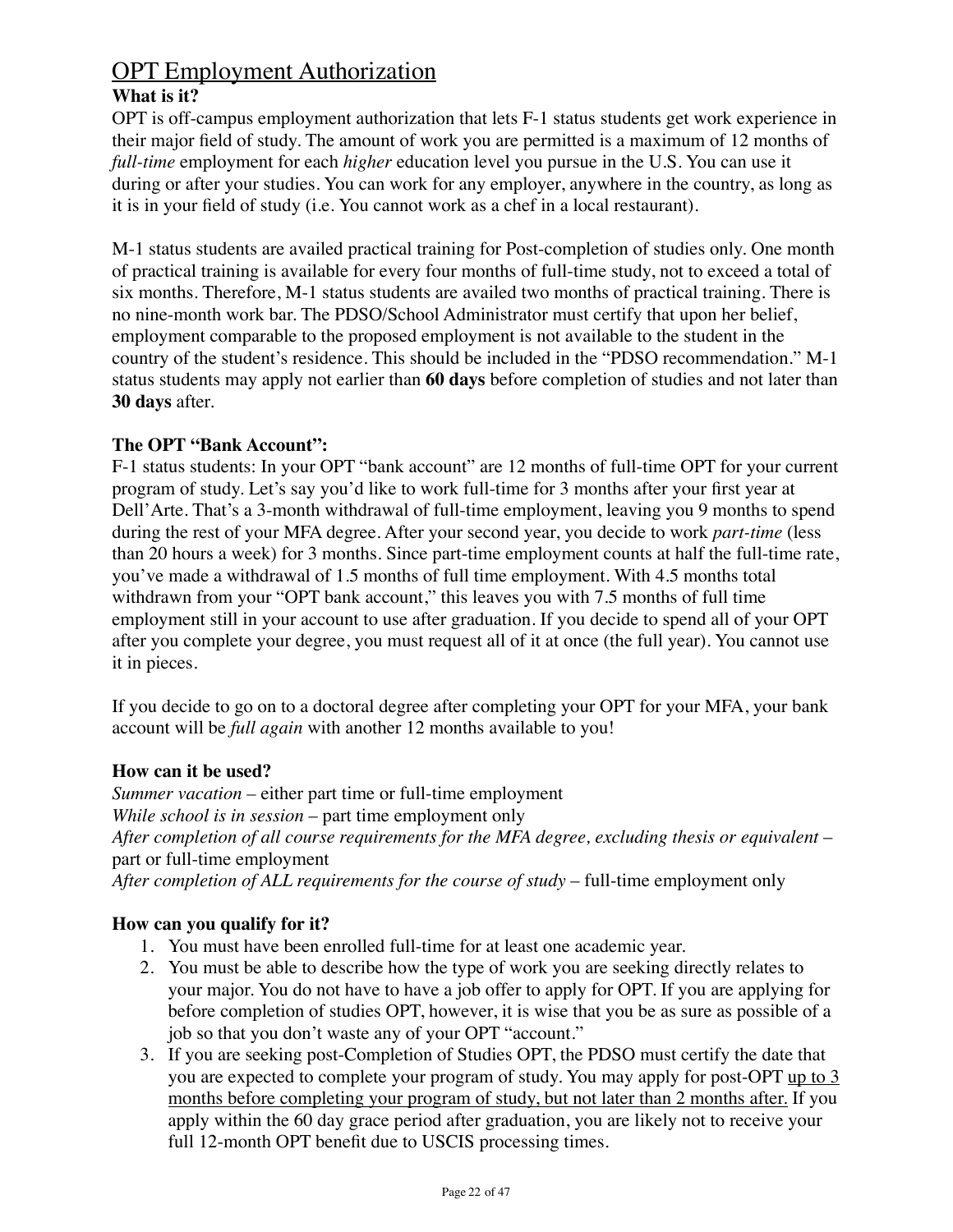4. You cannot already have used 12 months of full-time Curricular Practical Training. **Full time CPT will be authorized for the Holiday Show (3 months) and the Community Based Art Project (1 month), but because these projects total** *less than 12 months***, it will not count against post-OPT time.**

#### **How do you apply?**

Complete the application and return it to the PDSO. When you return it, she will review it to be sure that it is complete. If everything is in order, she will issue you a new Form I-20 recommending your OPT and contact you to come pick up your application. When you pick up your application, she will provide you with instructions on how to submit your application to USCIS and track its progress.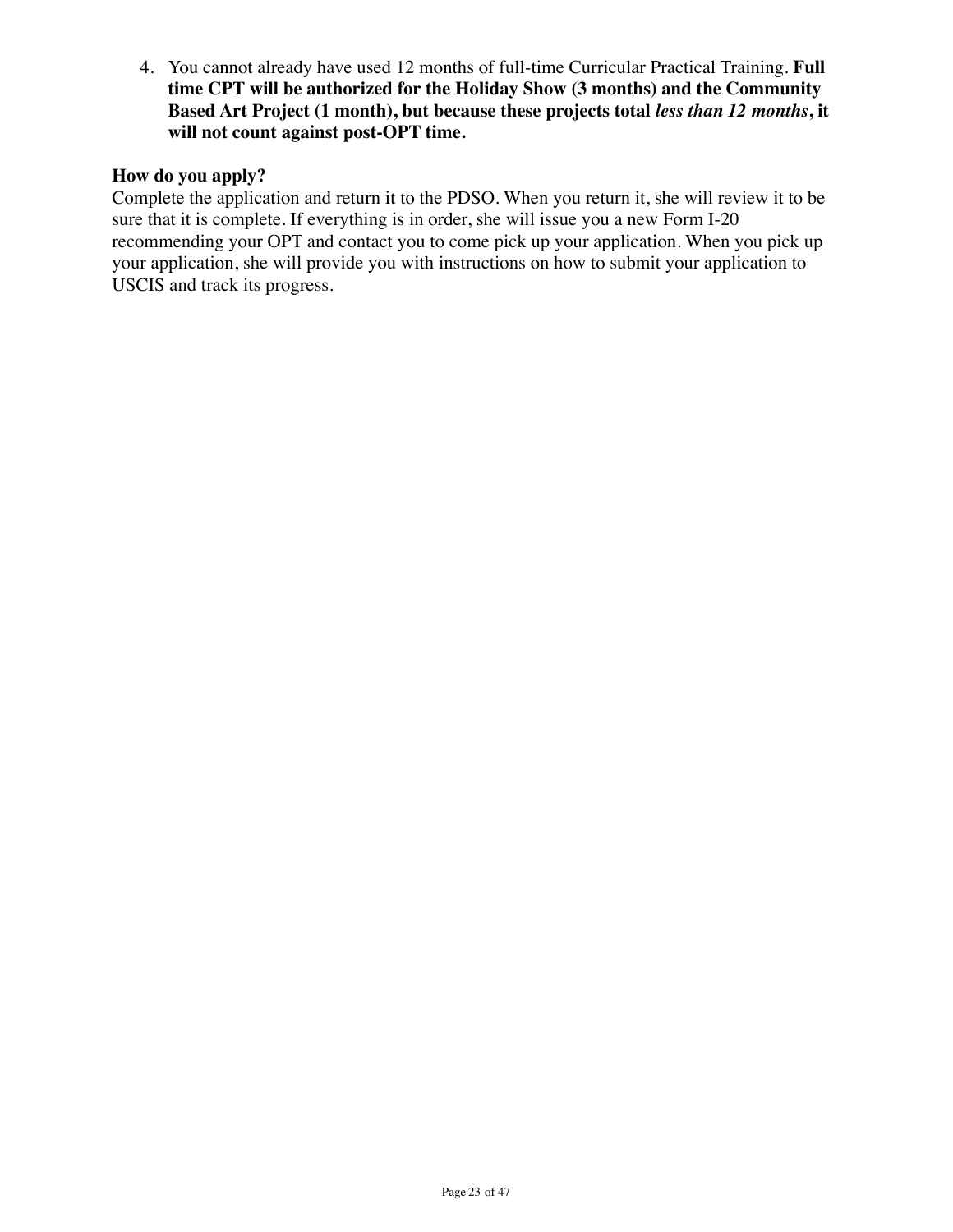## **OPT** Application

- 1. OPT Recommendation Request and F-1 Student Status Responsibilities while on Post-Completion of Studies OPT Form (See attached)
- 2. Form 1-765: APPLICATION FOR EMPLOYMENT AUTHORIZATION. Go to uscis.gov, complete items 1-16, print out and sign (in black ink):
	- a. Item 3: Address If you would like the PDSO to help track the adjudication of your application, enter *P.O. Box 816*. Do not enter "c/o Dell'Arte;" just the address.
	- b. Item 10: A-Number or 1-94 Number Put your 1-94 number unless USCIS has previously assigned you an alien registration number.
	- c. Item  $11$  If you have ever applied for hardship or optional practical training employment before, answer yes, where and when you applied, whether it was granted or denied, and attach a photocopy of any EAD card issued for it. If you answer no, go straight to Item 12.
	- d. Items 14 and 15 These are always "Student."
	- e. Your Certification Sign and put your phone number and the date.
	- f. Item 16 Enter the code that applies to the type of OPT you are requesting: precompletion  $OPT - I(3)(A)$ ; post-completion  $OPT - (c)(3)(B)$
	- g. Item 17 DO NOT fill this out. It only applies to STEM extension applications.
- 3. Form G-1145: E-NOTIFICATION OF APPLICATION/PETITION ACCEPTANCE. Go to uscis.gov, complete, print out and sign (in blue ink) the MOST RECENT Form G-1145 available. Make sure this is paper clipped (not stapled) to the top of your completed application.

### Attach the Following Documents to Your Application:

- 1. Two passport type photographs Print your name and SEVIS ID number on the back in *pencil.*
- 2. Forms 1-20 Photocopies of *all previous* F-1 Forms I-20 issued by us and other schools you have attended. Once you receive your newly issued Form I-20 from the PDSO/ School Administrator, you will include this (the original copy) with the DSO OPT recommendation on page 3.
- 3. Photocopy of any previous EAD card(s)
- 4. Photocopy of Form I-94 (both sides) or admission stamp in passport
- 5. Photocopies of your passport identification pages and visa
- 6. \$410 fee in the form of a check or money order payable to U.S. Department of Homeland Security. If you are using a personal check, it must have your name and address on it.

Make a photocopy of all the above documents for your records.

### **Your complete application must be received at USCIS within the following deadlines:**

- 1. Within 30 days of the DSO OPT Recommendation on your Form 1-20, that is, signatures on pages 1 and 3.
- 2. When applying for post-OPT, your application may not be received at the USCIS Lockbox later than 60 days after you have completed your program of study.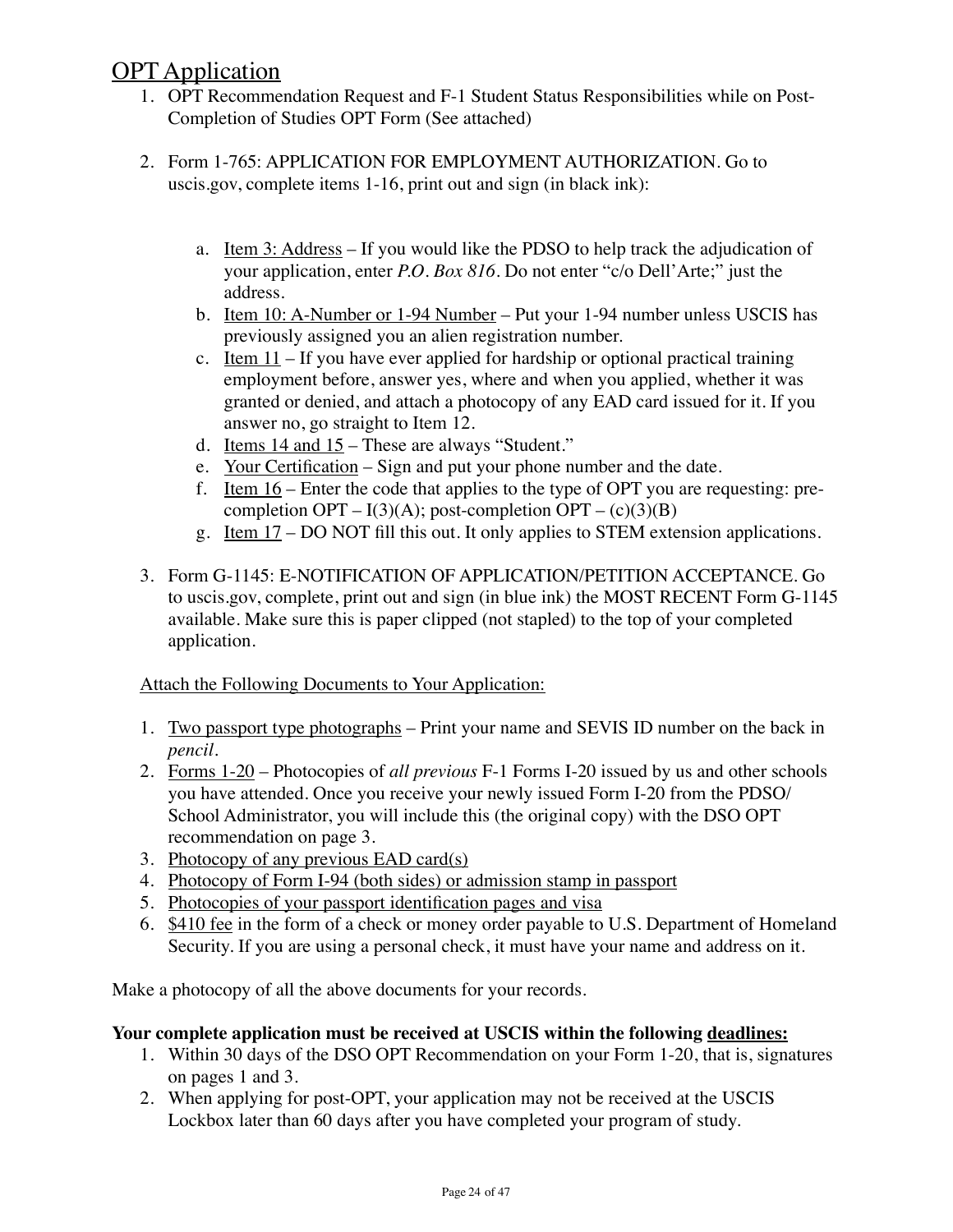- 3. It is strongly recommended that you send your application by some type of courier service that will provide you with proof of timely receipt. (See second address listed below.)
- 4. If you are not using our address, send evidence of timely filing and acceptance of your application to the PDSO and keep copies for yourself (i.e. courier delivery receipt; G-1145 E-Notification of Application/Petition Acceptance.)

#### **File your complete application to the USCIS Lockbox:**

For US Postal Service (USPS) Deliveries: USCIS P.O. Box 21281 Phoenix, AZ 85036

For Express mail and courier deliveries: USCIS Attn: AOS 1820 E. Skyharbor Circle S Suite 100 Phoenix, AZ 85034

#### **Once your application is complete:**

- 1. If everything is in order, the PDSO will issue you a new Form 1-20 with her recommendation on it. She will contact you to come in and pick up your application.
- 2. If you put the Dell'Arte P.O. Box on your Form I-765, USCIS will communicate with us about your application. If they request additional information, the PDSO will contact you. If your application is approved, the Employment Authorization Document (EAD) will be sent here, the PDSO will make a copy for your file, and contact you to come and pick it up, along with your "OPT Approved" Form I-20.
- 3. You cannot begin working until you receive your EAD Card.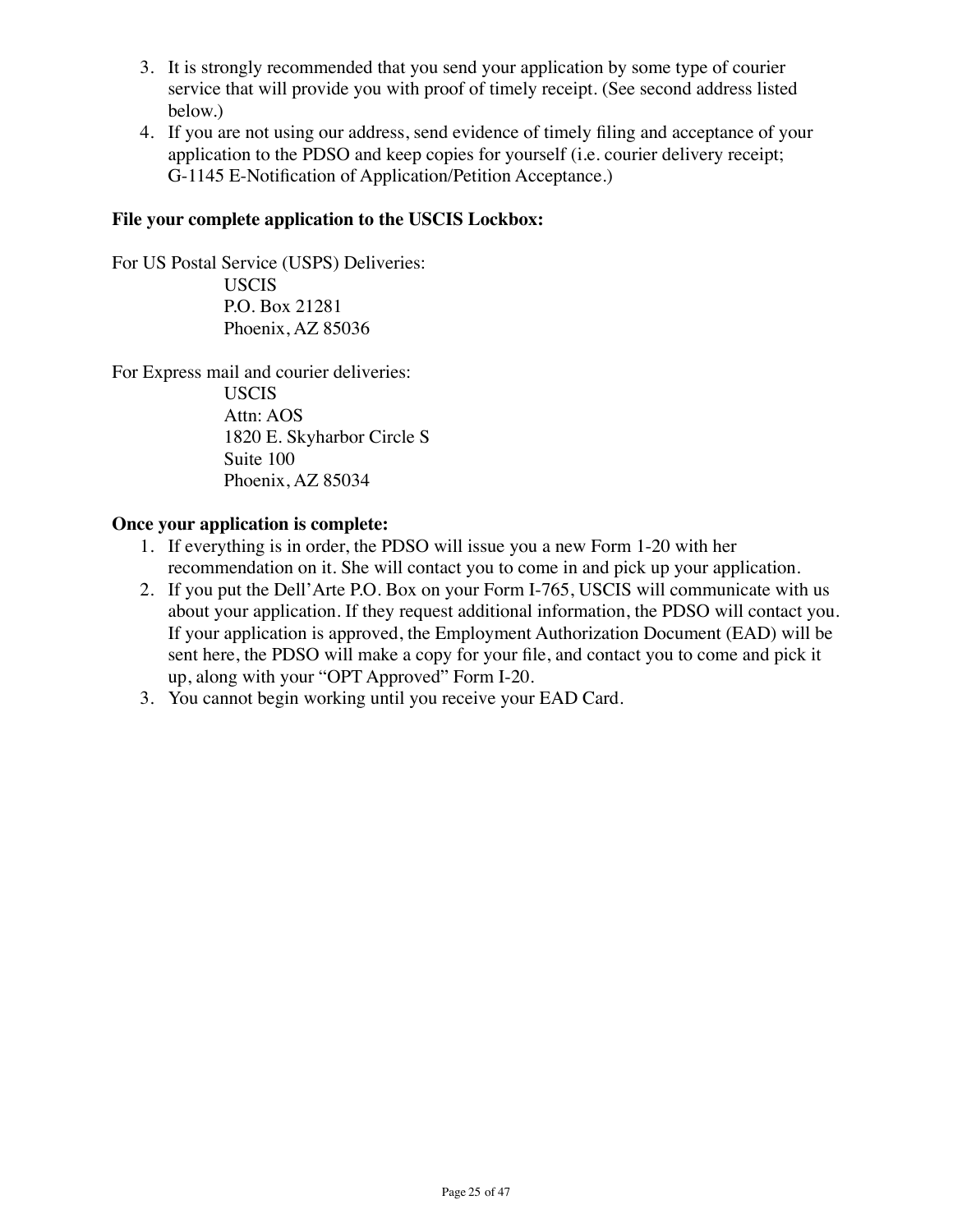# OPT Processing and Rules

#### **How long does it take?**

After your application is filed at USCIS, plan that it will take about 3 months for your Employment Authorization Document (EAD) to be sent. It could take less or more depending on their workload and any security clearances. If it takes longer than 3 months, you may request "Expeditious Handling" of your application.

#### **It's important that you take USCIS processing time into consideration when planning the date you want to start working!** YOU CANNOT BEGIN TO WORK UNTIL YOU HAVE YOUR EAD CARD!

Track the progress of your application by either contacting the PDSO (if you requested her assistance and used P.O. Box 816) or through the USCIS Case Status Online System at www.uscis.gov.

If your EAD card is being sent to you, be sure to provide the PDSO with a photocopy.

Please note: If, for any reason, your application is returned to you, that means that it *has not been accepted.* Contact the PDSO immediately for information about your options.

#### **What if you want to travel before starting post-OPT?**

Travel while OPT is pending is at your own risk. DHS regulations require that you have your EAD card and a job or job offer to return to the U.S.

#### **What about travel after OPT is authorized?**

Reentry to the U.S. is allowed to "resume employment"  $[8 \text{ CFR } 214.2 \text{ (f)}(13)(ii)]$ . You are required to carry the following documents with you (Do not pack them!):

- 1. I-20 endorsement not older than 6 months
- 2. EAD
- 3. Proof of job offer or job
- 4. Passport valid 6 months into the future
- 5. Valid visa Renewing your visa while on OPT is difficult, so it's best to only return home while the visa is valid.

You can travel on business for OPT work as long as you are gone less than 5 months. According to the SEVP OPT Policy Guidance (7.1.8), "Time spent outside the United States during an approved period of post-completion OPT counts as unemployment against the 90/120-day limits, unless the student is either:

- Employed during a period of leave authorized by an employer; or
- Traveling as part of his or her employment."

#### **How can you extend your OPT?**

You can extend pre-completion of studies OPT by filing another application. You may not continue to work until it has been authorized by USCIS.

Only qualified "STEM" graduates (Science, Technology, Engineering, and Mathematics) may qualify for an extension of the post-OPT. You will, however, be entitled to another 12-month period of OPT if you go on to a higher level of study.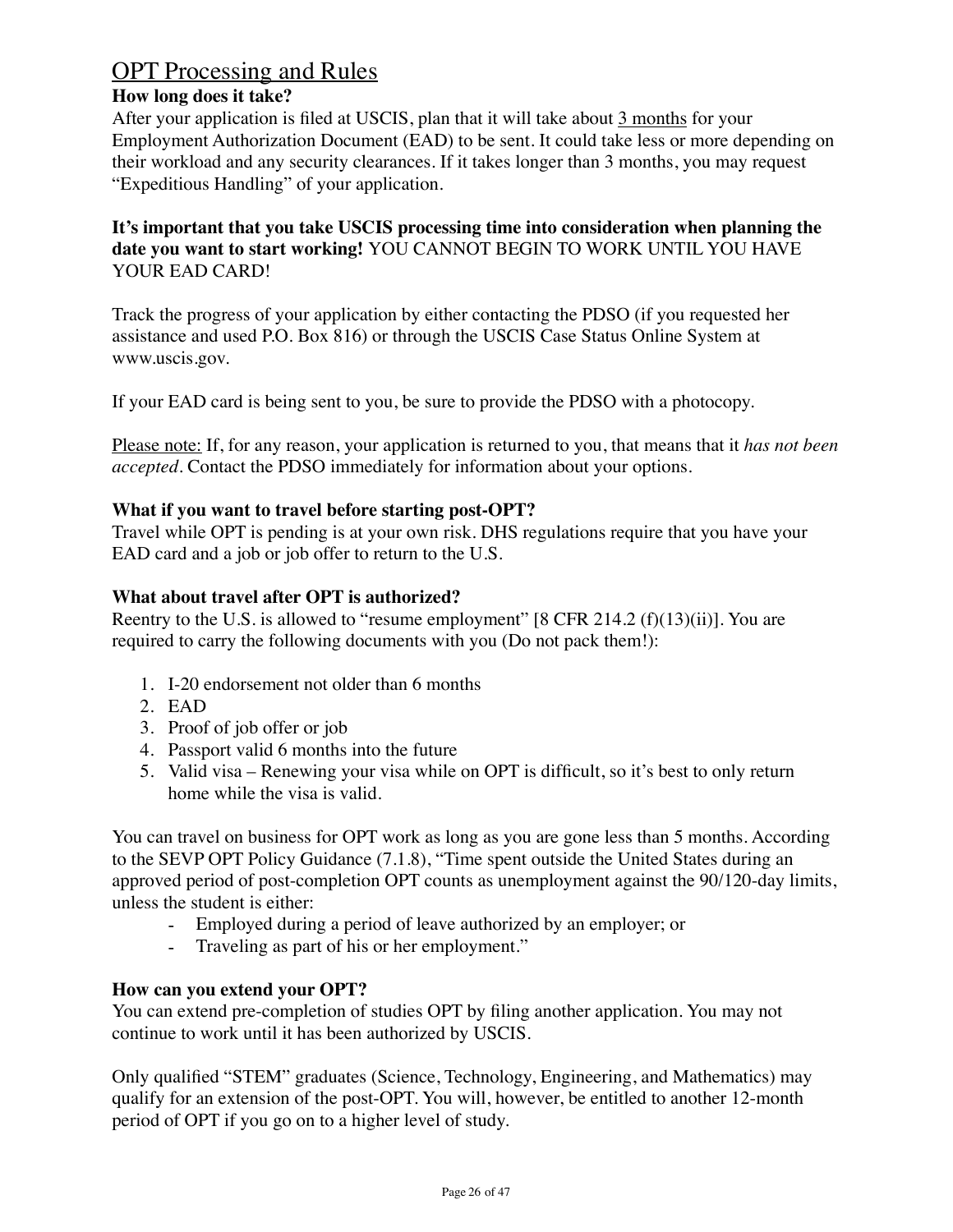#### **Study and Post-Completion OPT:**

DHS regulations state that, "Authorization to engage in optional practical training employment is automatically terminated when the student transfers to another school or begins study at another education level." Therefore, you should not continue your U.S. studies until after your OPT has ended.

What if you don't ever find a job? Your options are the same after your 60-day grace period is finished. Leave the U.S. and return home, or go back to school. Write a "Request to Revoke" letter to USCIS. (See your PDSO for the procedure.)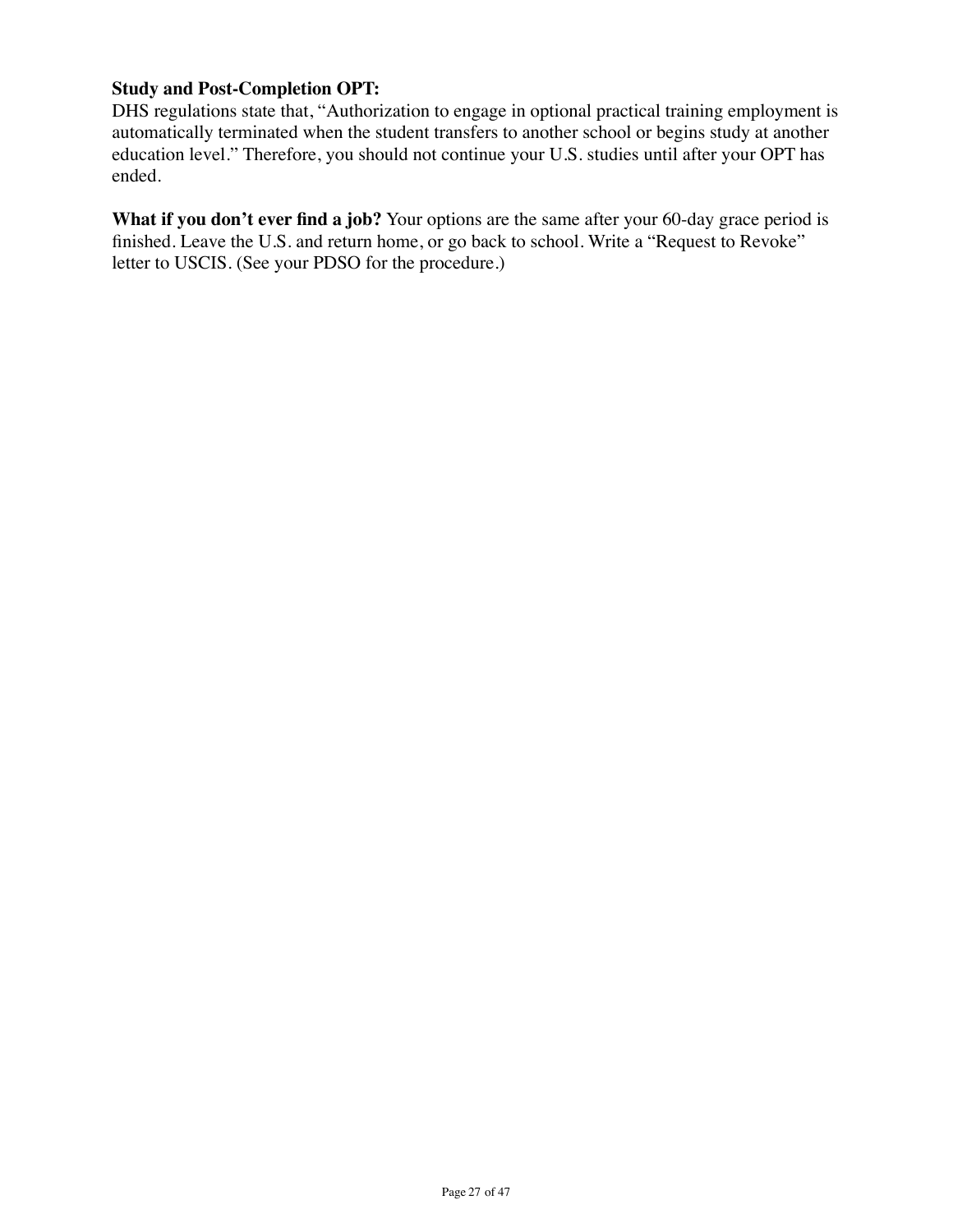# **V. APPLICATIONS AND FORMS**

| <u>Application for the Form I-20</u><br>Part I: Personal Information                                                                      |                                                                                                                                                                                                                      |                                               |          |              |         |
|-------------------------------------------------------------------------------------------------------------------------------------------|----------------------------------------------------------------------------------------------------------------------------------------------------------------------------------------------------------------------|-----------------------------------------------|----------|--------------|---------|
|                                                                                                                                           | 1. Which program have you been accepted into? PTP<br>PTP students will apply for M-1 student status (for vocational training). MFA<br>and AEP students will apply for $F$ -1 student status (for academic training.) | MFA                                           | AEP      | (Circle one) |         |
| 2. Name in Passport:                                                                                                                      |                                                                                                                                                                                                                      |                                               |          |              |         |
| Surname (Family/Last Name)<br>-Enter your name exactly as shown in your passport.<br>-Attach a copy of your passport identification page. |                                                                                                                                                                                                                      | Given Name(s) (First Name, Middle Name, etc.) |          |              |         |
| 2A. Preferred Name:                                                                                                                       |                                                                                                                                                                                                                      |                                               |          |              |         |
|                                                                                                                                           |                                                                                                                                                                                                                      |                                               |          |              |         |
|                                                                                                                                           |                                                                                                                                                                                                                      |                                               |          |              |         |
| 4. Gender: Male                                                                                                                           | Female Unknown/Other (Please circle one)                                                                                                                                                                             |                                               |          |              |         |
|                                                                                                                                           |                                                                                                                                                                                                                      |                                               |          |              |         |
|                                                                                                                                           |                                                                                                                                                                                                                      |                                               |          |              |         |
|                                                                                                                                           |                                                                                                                                                                                                                      |                                               |          |              |         |
| 7. Permanent address in home country:                                                                                                     |                                                                                                                                                                                                                      |                                               |          |              |         |
| Number and Street                                                                                                                         |                                                                                                                                                                                                                      |                                               |          |              |         |
| City                                                                                                                                      | Province/State                                                                                                                                                                                                       | Postal Code                                   |          |              | Country |
| 8. Address in the United States (if known):                                                                                               |                                                                                                                                                                                                                      |                                               |          |              |         |
| Number and Street                                                                                                                         |                                                                                                                                                                                                                      |                                               |          |              |         |
| City                                                                                                                                      | State                                                                                                                                                                                                                |                                               | Zip Code |              |         |
| 9. Email                                                                                                                                  |                                                                                                                                                                                                                      |                                               |          | Fax          |         |

**11. Dependents:** A student wishing to have his/her family member(s) accompany him/her must document the following amounts for each family member per calendar year of intended study: Spouse: \$2,000 per calendar year; each child: \$2,000 per calendar year.

#### **Important update regarding dependents:**

From SEVIS Broadcast Message 1308-01 Form I-20 Issuance Subsequent to the June 26, 2013, Supreme Court Ruling on the Defense of Marriage Act: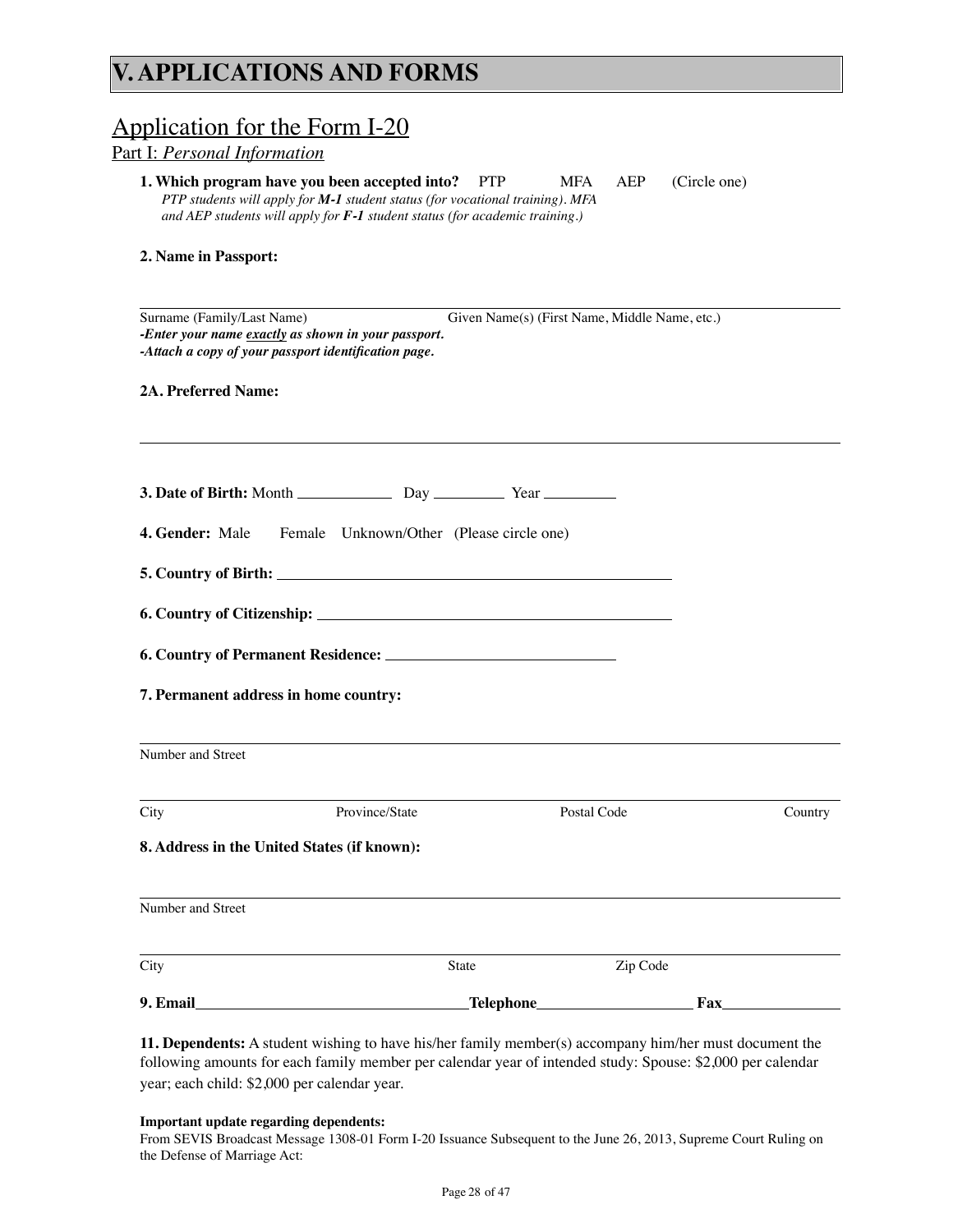*On June 26, 2013, the Supreme Court ruled that Section 3 of the Defense of Marriage Act (DOMA) is unconstitutional.* 

*The Department of State, Bureau of Consular Affairs has advised consulates that their officials may issue derivative visas*  based on same-sex marriage if the marriage is "recognized in the place of celebration." That is, if the country where the *couple married recognizes same-sex marriage as legal, then the U.S. government will recognize the union as legal for visa issuance, irrespective of where the couple plans to reside. The Department of State will be updating the reciprocity tables pursuant to 9 FAM 41.105 to identify what types of marriages are available for same-sex couples.* 

*A designated school official (DSO) should continue to verify marriages consistent with current practices and should now do so for a same-sex marriage if it is "recognized in the place of celebration." Once the marriage is verified, a DSO then may issue a Form I-20, "Certificate of Eligibility for Nonimmigrant Status," to a same-sex spouse of an F-1 or M-1 nonimmigrant who is seeking admission into the United States as an F-2 or M-2 dependent.*

| plan to come without dependents. |                                                                            |                                |  |  |
|----------------------------------|----------------------------------------------------------------------------|--------------------------------|--|--|
| 1.                               | The following dependents will accompany me (list names and relationships.) |                                |  |  |
| Name (Family/First/Middle)       | Date of Birth (month/day/year)                                             | Country of Birth               |  |  |
| Country of Citizenship           | Gender                                                                     | Relation to you (spouse/child) |  |  |
| 2.                               |                                                                            |                                |  |  |
| Name (Family/First/Middle)       | Date of Birth (month/day/year)                                             | Country of Birth               |  |  |
| Country of Citizenship           | Gender                                                                     | Relation to you (spouse/child) |  |  |

#### Part II: *If you are in the United States now, complete this section. If not, continue to Part III.*

#### **What is your immigrant status?**

*You may attend school regardless of your Immigration status.*

#### **If F-1:**

- 1. **SEVIS ID Number: N**
- 2. **What is the purpose of your requested Form I-20? (Circle one)**
	- i. Transfer In
	- ii. Regain F-1 Status
	- iii. Initial F-1 or M-1 Status
- 3. **Do you plan to travel outside the US before school starts?** Yes No (Circle one) *If yes, tell us how you would like to get your Form I-20 in Part III. If no: If you are F-1, you will receive "Transfer In" or other instructions. If you hold another status, we must meet with you before issuing your Form I-20.*

#### Part III: *If you are not in the U.S. now, complete this section.*

**1. Did you recently attend school in the U.S. in F-1 or M-1 status?** Yes No (Circle One)

**If yes, what was the last date of your attendance?** 

*If you attended a U.S. school last term and are just home on holiday between academic terms, please contact us immediately for advisement (Be prepared to provide name of school, program, and major).*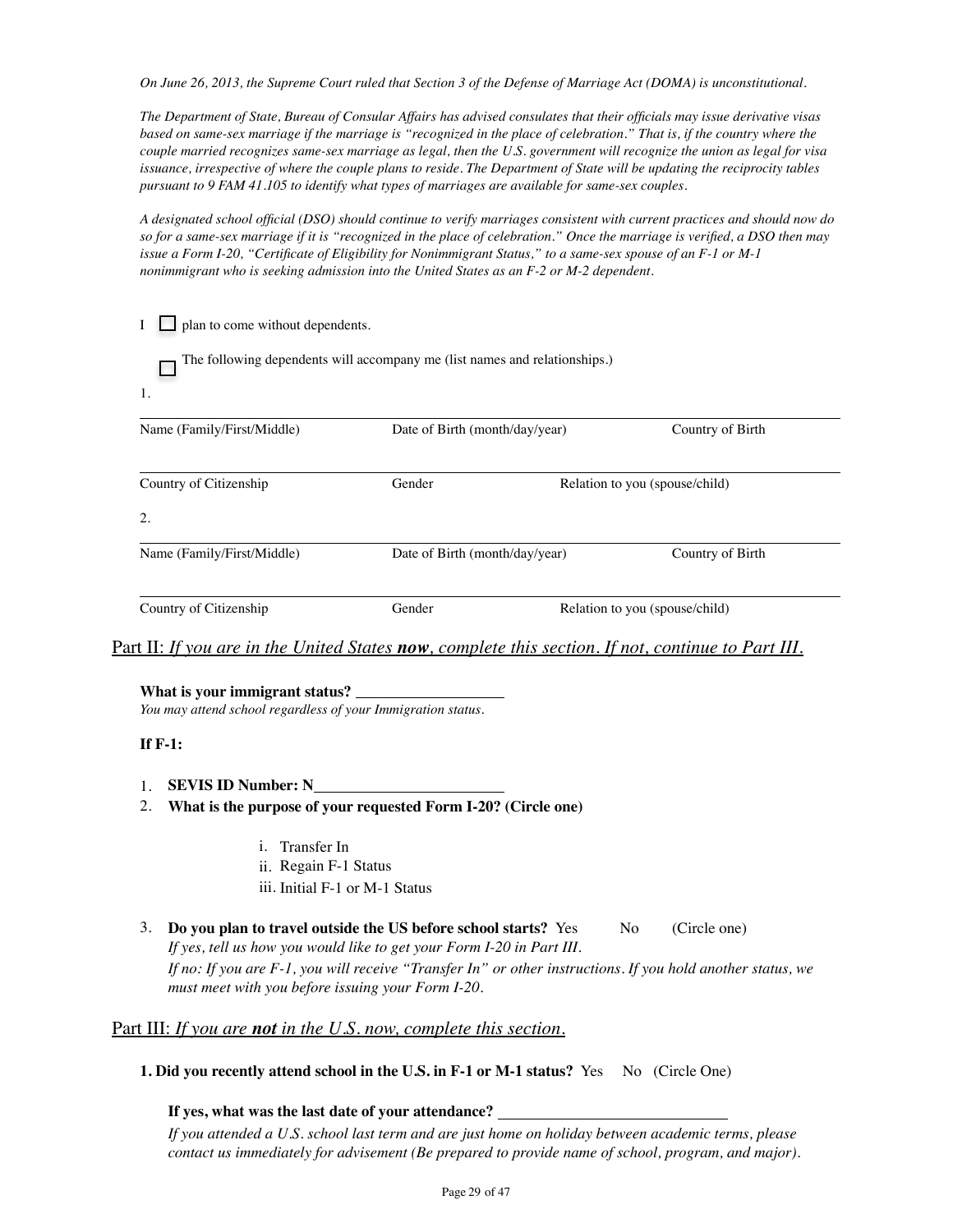*1.* **Mailing Address:** *Your Form I-20 will be sent standard airmail to the name and address you indicate in the box below. Print your name and address in English, exactly as it should appear on the envelope:*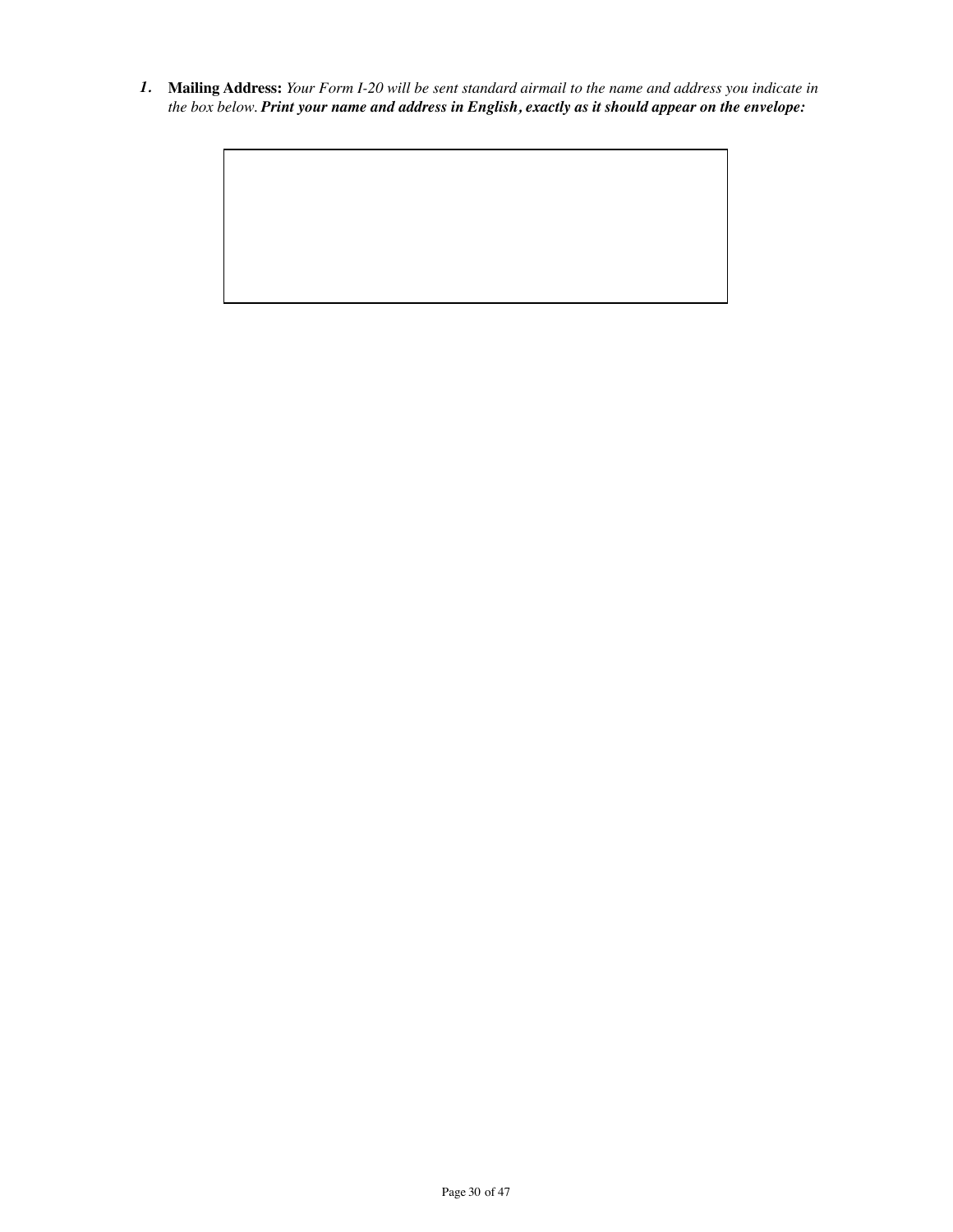**Total Estimated Costs**

*Minimum = Tuition + \$7,000 USD PER YEAR of study*

#### **How will you be funded for your program of study?**

*If MFA or AEP, account for every year of the 2 - 3 years of training.*

| Source(s) of my support                                                                             | <b>Amount</b> |
|-----------------------------------------------------------------------------------------------------|---------------|
| <b>Personal Funds:</b> The amount available to me from my own resources is:                         |               |
| Funds from this School.<br>Type:                                                                    |               |
| <b>Funds from Granting Organization.</b><br><b>Organization Name:</b>                               |               |
| <b>Cash Funds from a Sponsor.</b><br><b>Sponsor's Name:</b>                                         |               |
| <b>Cash Funds from a Sponsor.</b><br><b>Sponsor's Name:</b>                                         |               |
| <b>Cash Funds from a Sponsor.</b><br><b>Sponsor's Name:</b>                                         |               |
| Free Room and Board from a Sponsor with whom I will live with.<br><b>Sponsor's Name:</b>            |               |
| <b>TOTAL AMOUNT:</b> This amount must be the same or more than your minimum<br><i>annual costs.</i> |               |

#### **Please attach the following (in English or officially translated to English) to prove your funding:**

#### **Personal documents:**

- o Official Bank/Asset statement (most recent month)
- o Proof of Income: two most recent paystubs *only needed if funds are not yet fully saved in bank account*
- o Award letter and/or contract from school or granting organization (if applicable)
- o Copy of Passport

#### **Sponsor documents:**

- o Affidavit of support
- o Proof of income: most recent paystub plus ONE of the following: Recent tax return/receipt OR 6 months paystubs OR 6 months bank statements
- $\circ$  If providing free room and board in the U.S.: Proof of residence (i.e. deed, rent receipts, or utility bill)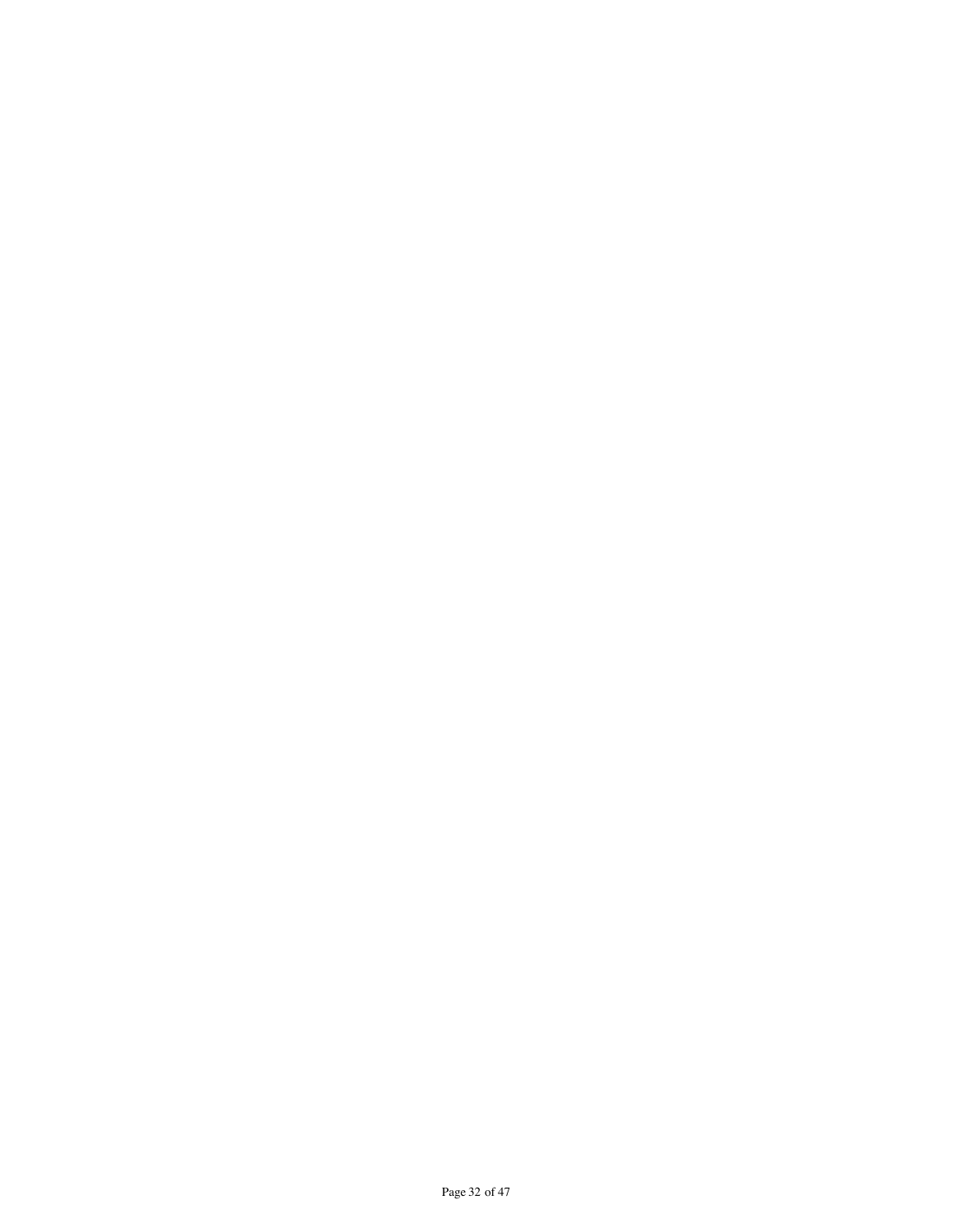# Sponsor's Affidavit and Evidence of Annual Cash Support

#### **What does this affidavit mean?**

By completing this affidavit, you are swearing to the U.S. government that you will provide this student with a specific amount of money, from your own financial resources, *for every year* he or she is going to study at Dell'Arte International School of Physical Theatre and live in the U.S. You are also proving that you can afford the support you are promising with the documentary evidence you have attached.

#### **How long is the course of study?**

The Professional Training Program runs for 9 months total, from October through June.

The Master of Fine Arts Program runs from October through June for 3 years total.

The Advanced Ensemble Program runs from October through June for 2 years total.

#### **How to Complete this Form**

- *1. Fill out this form in English (or have it officially translated).* **Promise only the amount of money you are able to give.** The most common reason we reject affidavits is that we do not believe a sponsor can afford to give as much as promised.
- *2. Sign and date the affidavit.*
- *3. Attach the supporting evidence listed below.* The affidavit will not be accepted without the required supporting evidence.
- *4. Give the student the original documents and have him or her submit them electronically or make photocopies to mail or fax to us with the application for a Form I-20.* The student will need to keep the originals to present to the consul at the visa interview.

### **Supporting Evidence Required**

- *1. Proof of Income (any of the following) in addition to the most recent pay stub:*
	- *a.* Income tax returns or receipts, or
	- *b.* Pay stubs for the last six months, or
	- *c.* Bank/investment statements for the last six months
- 2. *Bank statements in your name only.* A monthly statement of balances and deposits. If another person's name appears on your bank statement, that person must also complete a separate affidavit. A letter from a bank officer will **not** be accepted.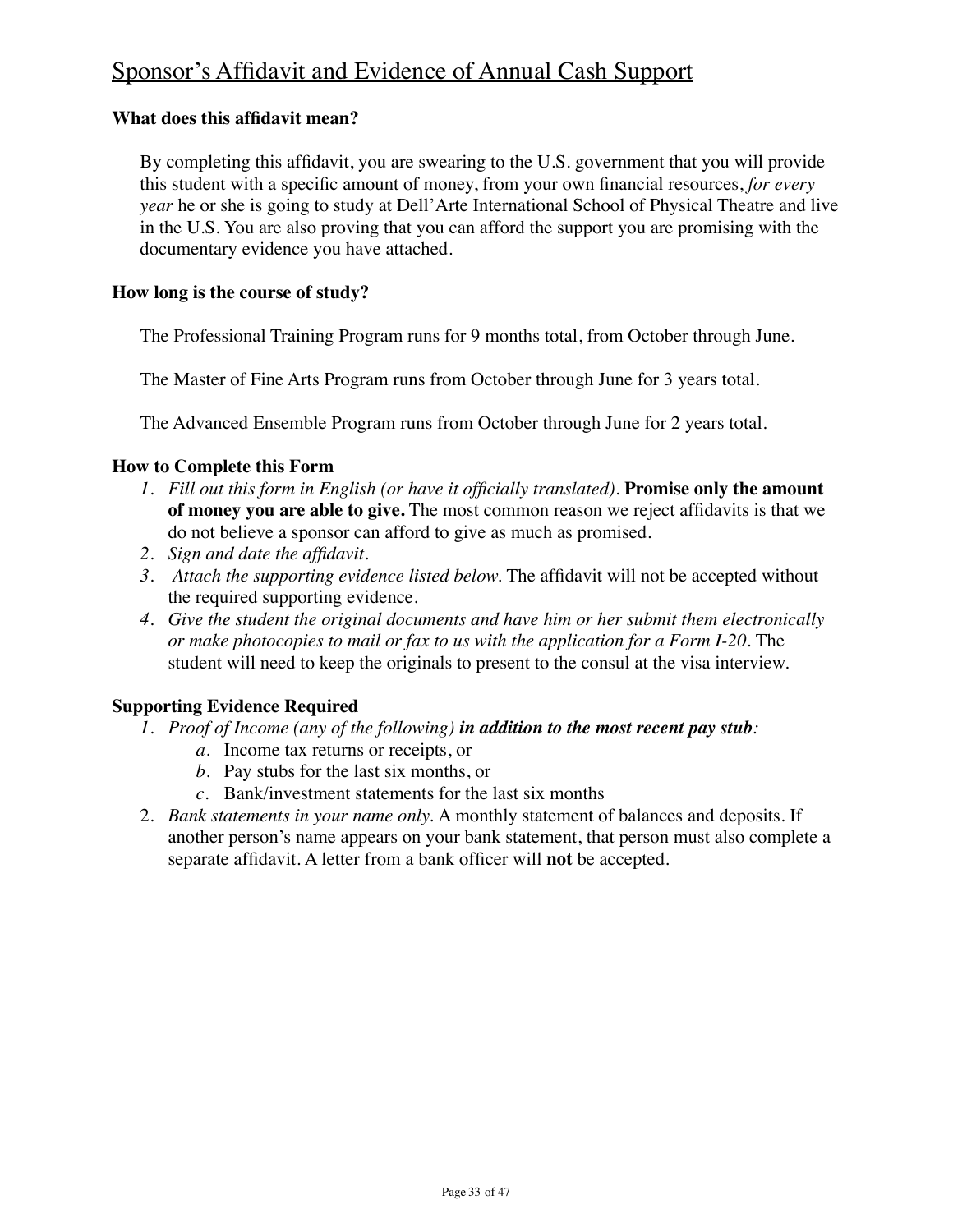### **This is my sworn promise of cash support.**

|                               |                                                             | <i>I</i> , <i>promise that I can and will give</i>                                      |       |
|-------------------------------|-------------------------------------------------------------|-----------------------------------------------------------------------------------------|-------|
|                               | My name                                                     |                                                                                         |       |
|                               |                                                             | $[no\,\,less\,\,than\,\,U.S.\,\,$$                                                      |       |
|                               | Full name of student                                        | in cash for every year of the student's program of study at Dell'Arte International     |       |
|                               |                                                             | School of Physical Theatre. My relationship to the student is____________________       |       |
| My address is                 |                                                             |                                                                                         |       |
|                               |                                                             |                                                                                         |       |
|                               |                                                             |                                                                                         |       |
|                               |                                                             |                                                                                         |       |
| include student named above.) |                                                             | The following persons are fully or partially dependent on me for their support. (Do not |       |
| Name                          | Relationship to me                                          | Age                                                                                     |       |
| Name                          | Relationship to me                                          | Age                                                                                     |       |
|                               |                                                             |                                                                                         |       |
|                               |                                                             | Annual Salary (USD) Other income                                                        | (USD) |
|                               | My proof of income and bank statements are attached. Yes No | (Circle one)                                                                            |       |

*I swear that the information I have provided above is true and correct.*

Signature of Sponsor Date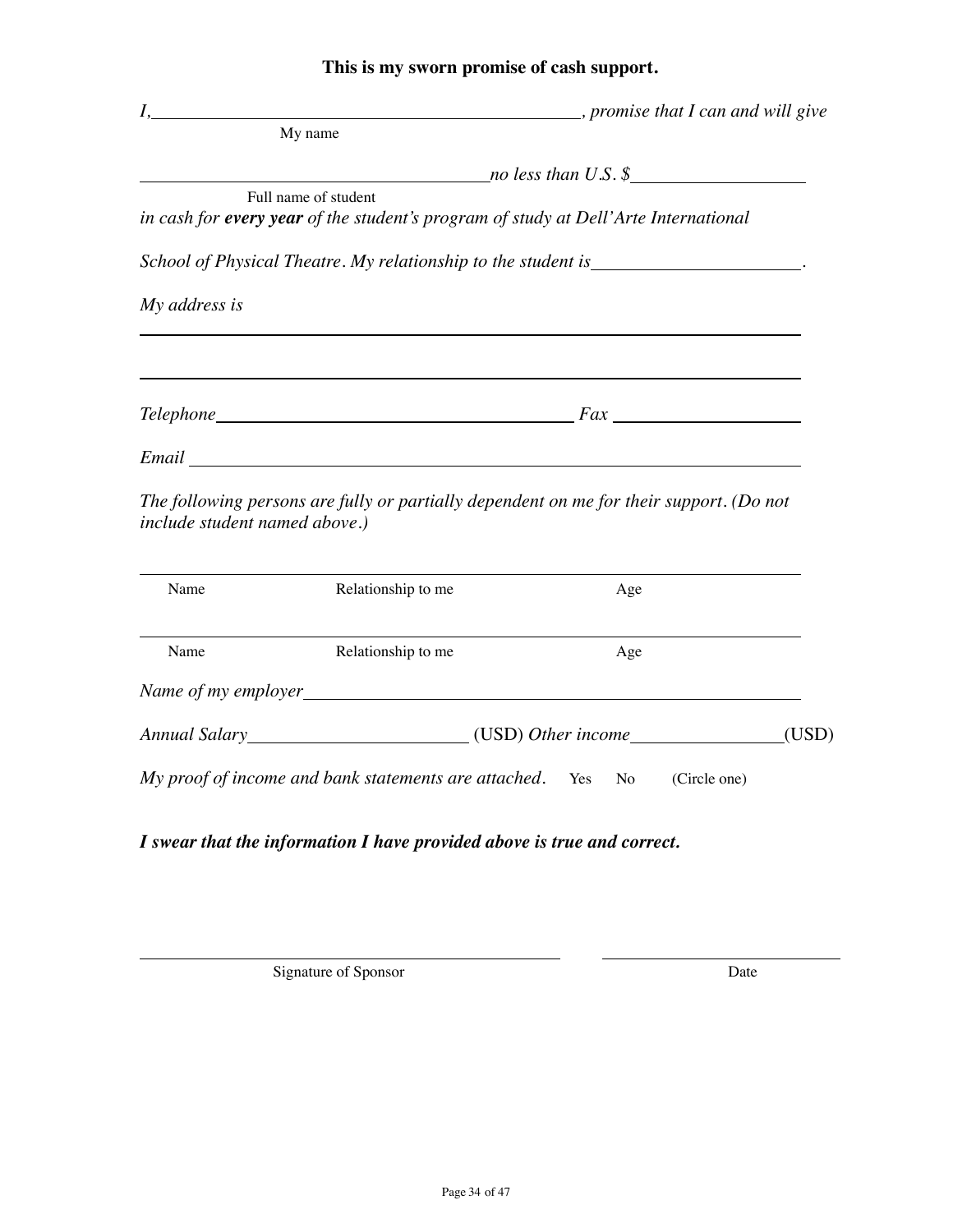# Sponsor's Affidavit and Proof of Free Room and Board

#### **What does this affidavit mean?**

By completing this affidavit, you are swearing to the U.S. government that this student will live with you free of charge for room and food *for every year* he or she is studying at Dell'Arte International School of Physical Theatre. (The student can not be required to provide you with any services such as babysitting, cleaning, etc. in exchange for the room and board, as that is *employment.*) You are also proving that you are the person who owns or rents the property and can afford the support you are promising with the documents you have attached.

Before signing, it is important to understand that you are making a financial commitment to the student that should not be broken. Do not expect that the student can help support the costs through employment. Employment is strictly controlled by the U.S. Department of Homeland Security and is very limited.

#### **How long is the course of study?**

The Professional Training Program runs for 9 months total, from October through June. The Master of Fine Arts Program runs from October through June for 3 years total. The Advanced Ensemble Program runs from October through June for 2 years total.

#### **How to Complete this Form**

- *1. Fill out this form in English (or have it officially translated).*
- *2. Sign and date the affidavit.*
- *3. Attach the supporting evidence listed below.* The affidavit will not be accepted without the required supporting evidence.
- *4. Give the student the original documents and have him or her submit them electronically or make photocopies to mail or fax to us with the application for a Form I-20.* The student will need to keep the originals to present to the consul at the visa interview.

#### **Supporting Evidence Required**

- *1. Proof of Income (any of the following) in addition to the most recent pay stub:*
	- *a.* Income tax returns or receipts, or
	- *b.* Pay stubs for the last six months, or
	- *c.* Bank/investment statements for the last six months
- 2. *Bank statements in your name only.* A monthly statement of balances and deposits. If another person's name appears on your bank statement, that person must also complete a separate affidavit. A letter from a bank officer will **not** be accepted.
- 3. *Copy of your deed, lease, current rent receipts or current utility bill* to prove that you are the person who owns or rents the property.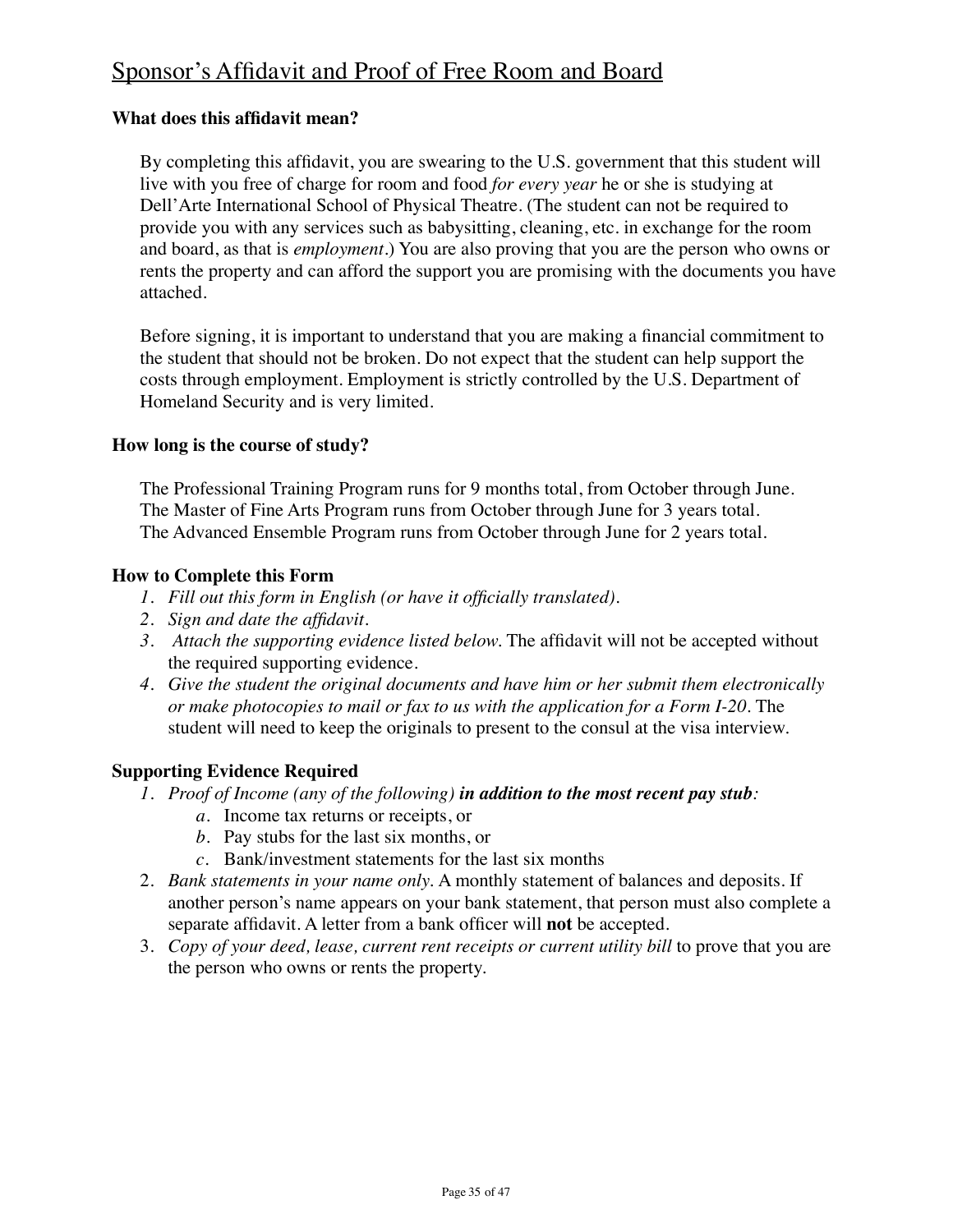| $I, \underline{\hspace{2cm}}$                                                    |     |    | $\blacksquare$ , promise that for each year of his/ |
|----------------------------------------------------------------------------------|-----|----|-----------------------------------------------------|
| My name                                                                          |     |    |                                                     |
| her study at Dell'Arte International School of Physical Theatre,                 |     |    |                                                     |
|                                                                                  |     |    | will live free of charge with me at my              |
| Full name of student                                                             |     |    |                                                     |
| home. My address is                                                              |     |    |                                                     |
| ,我们也不会有什么。""我们的人,我们也不会有什么?""我们的人,我们也不会有什么?""我们的人,我们也不会有什么?""我们的人,我们也不会有什么?""我们的人 |     |    |                                                     |
|                                                                                  |     |    |                                                     |
| $\Box$ I own this property.                                                      |     |    |                                                     |
| I rent this property.                                                            |     |    |                                                     |
| Does the student currently live with you in the $U.S.$ ?                         | Yes | No | (Circle one)                                        |
| I will not require any service in exchange for this benefit.                     |     |    |                                                     |
|                                                                                  |     |    |                                                     |
| My proof of income and deed or lease are attached. Yes                           |     | No | (Circle one)                                        |
|                                                                                  |     |    |                                                     |

**This is my sworn promise of free room and board.**

*I swear that the information I have provided above is true and correct.*

Signature of Sponsor Date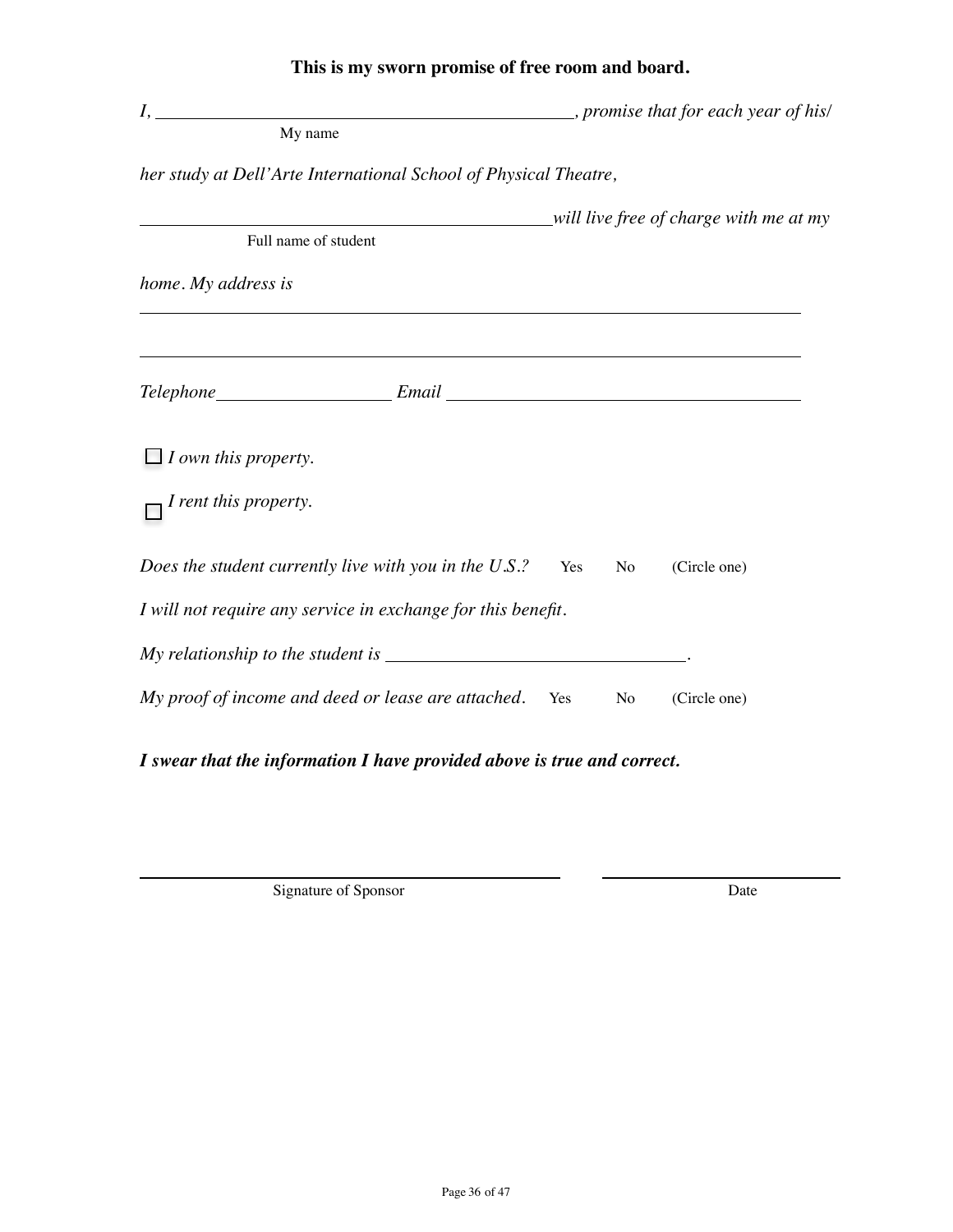# Agreement to Maintain Status

I understand that it is my legal responsibility to comply with the rules and responsibilities of my F-1 or M-1 Student status. I also understand that Dell'Arte International School of Physical Theatre is required by federal law to report in SEVIS regarding whether or not I am fulfilling the rules of my F-1 or M-1 Student status as explained in the International Student Handbook.

| $\sim$<br>້ |  |
|-------------|--|
|-------------|--|

| <b>Print Name</b> |
|-------------------|
|-------------------|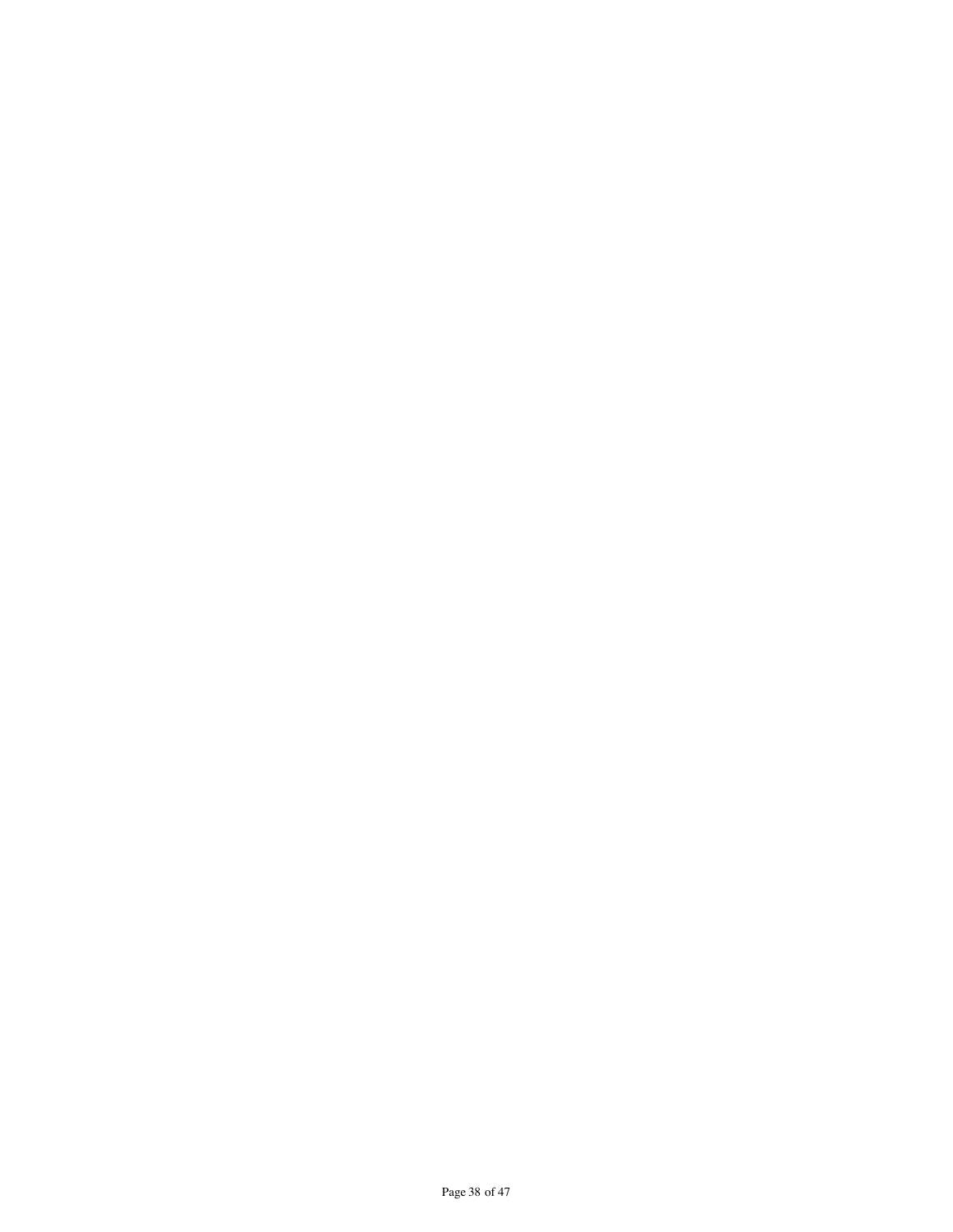# OPT Recommendation Request: Student's Acknowledgement of Understanding

I understand that I am requesting the PDSO's recommendation for Optional Practical Training Employment authorization. The PDSO will advise and assist me with reviewing my application for completeness and eligibility. Once the school has recommended the OPT, the application will be returned to me for filing at the USCIS.

I understand that I am completely responsible for properly filing my OPT application with the USCIS and tracking its processing through the USCIS Case Status Online System at uscis.gov.

### **F-1 Student Status Responsibilities While on Post-Completion of Studies OPT**

I understand that during my period of authorized Post-Completion of Studies OPT, I am continuing in my F-1 Student Status and have legal responsibilities:

- 1. I agree to only work in my major field of study and within the dates that I have been authorized on my EAD.
- 2. I understand that DHS regulations state, "During post-completion OPT, F-1 status is dependent upon employment. Students may not accrue an aggregate of more than 90 days of unemployment…" [8 CFR 214.2 (f)(10)(ii)(E)]. I agree to report interruptions of OPT employment to the PDSO/Registrar [8 CFR 214.2 (f)(12)(i)].
- 3. I understand that I am strongly recommended to keep a record and supporting evidence of all of my OPT related activities, such as:
	- a. Details of job searches, correspondences with perspective employers, interviews, etc.
	- b. Employment information: dates, name/location of employer, position, part/fulltime
	- c. Volunteer work: dates, name/location/type of volunteer work, part/full time (Note: Federal law requires that a volunteer may not assume a normally paid position or displace a US worker.)
- 4. I agree to report a change of name (with proof of my updated passport noting the change) and/or change of address to the PDSO.
- 5. I understand that beginning a new course of study or transferring U.S. schools automatically terminates OPT employment.
- 6. I agree to obtain a DSO's endorsement to travel every six months.
- 7. I understand that employment authorization is automatically suspended in the event of a strike or other labor dispute involving work stoppage at the place of employment [8 CFR  $214.2(f)(14)$ ].

Signature Date

Printed Name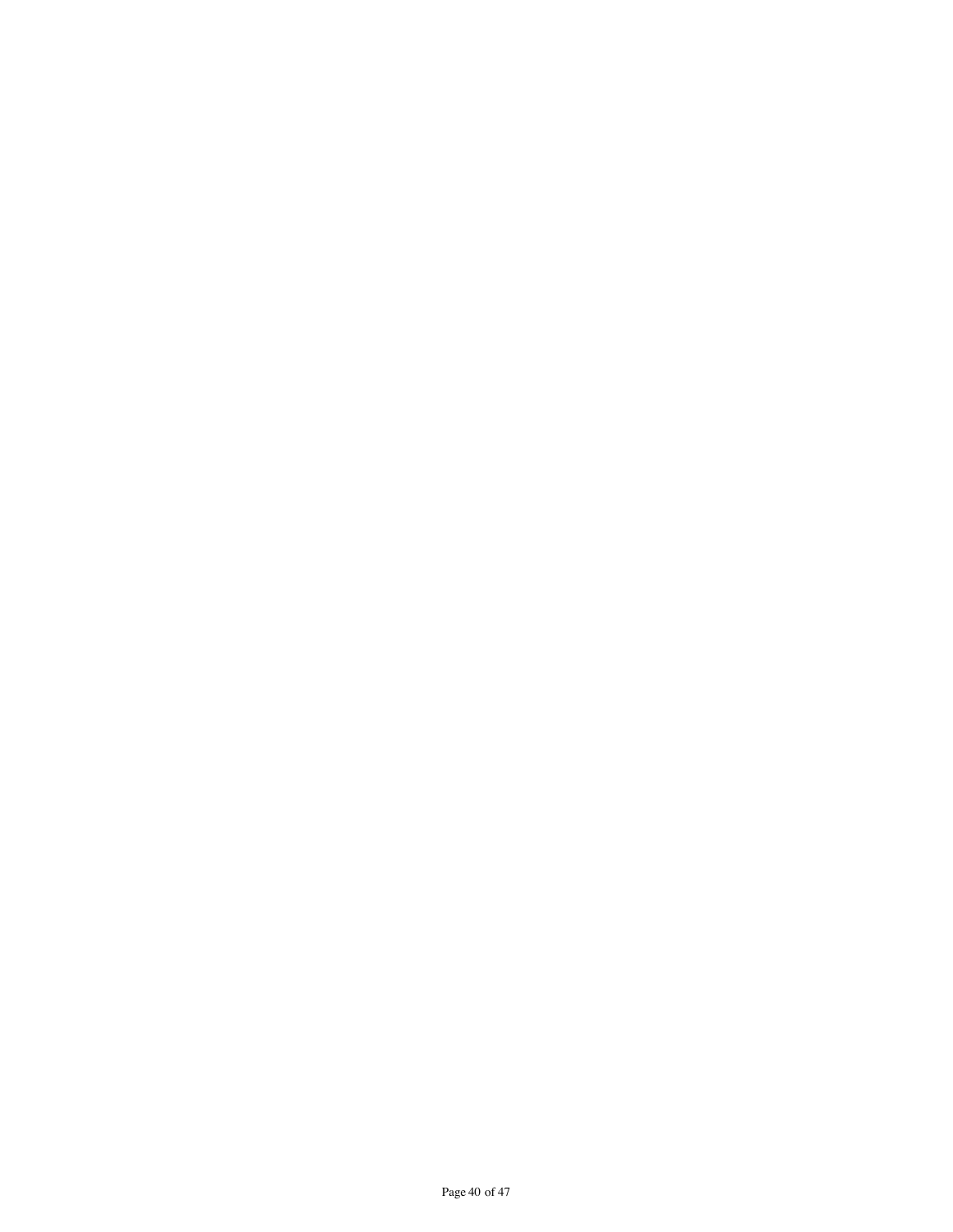# **VI. ALUMNI RESOURCES**

#### WELCOME TO DELL'ARTE, everyone! AND! Welcome to the USA!

Are you.... confused? Scared? Homesick? Excited? Eager? Good. This means you're ready for the incredible year that's staring you in the face. You are about to embark on an extraordinary adventure, and to be honest, I'm a little jealous. Have a blast and enjoy every second of it!

My name is Ruxy Cantir and I graduated from Dell'Arte's MFA program. Like you, I was an international student here and before that, I went to college in South Carolina. So I pack some knowledge on what it's like to live as a foreigner here that I impart with you now. This document you're reading is hopefully going to clear away worries you may have about living here and ease your transition in your awesome adventure.

Here we go!

### 1) US Entry Documents – Passport, I-20, I-94

Your Passport. Oooh, your passport might as well be coated in gold, it's that important. Keep it in a safe place. It contains your American visa and allows you to enter and leave the US. Your passport also serves as your Government identification here in the States. Some places won't accept a student ID, so you may have to carry your passport with you to prove your age. For instance, if you want to buy booze, you may get carded to check if you're over 21, and this is when you whip out your passport and watch the cashier squint her/his eyes over a foreign piece of document. It's fun.

Your I-20. Here's another one you should put in a safe at the bottom of a sea surrounded by sharks. This is the document Dell'Arte gave to you so that it would be possible for you to get your visa from your local US Embassy. This basically offers more detailed information about your visa and stay in the US. There the authorities can see where you go to school, what scholarship you have, etc. This is mostly important for you when you enter the States – the immigration official will look at it and stamp it. If and when, during the school year, you will leave the US, ask Alyssa to sign your I-20. THIS IS VERY IMPORTANT! The new dated signature is necessary for you to be able to enter the US again.

Your visa. The US Embassy in your country printed a visa in your passport. It is either single entry (which means you are allowed to enter the US only once, so if you've entered now, you are not allowed to leave the country and then come back in, unless you get another American visa) or multiple entry (which means you are allowed to leave the US as many times as you need and come back without a problem as long as your visa is valid). Be advised that you are allowed to leave the US only during a scheduled break at Dell'arte.

Your I-94. It is a good idea to always have a current printout of your I-94 Arrival and Departure information. You get this by going to the **Homeland Security I-94 Information** Retreival website

Your F1 or M1 status. This refers to the type of visa you have. If you are an MFA or AEP student, you are most likely under an F1 status, which is a longer-term visa. If you're in the PTP, you are most likely under the M1 status, which is a shorter-term visa.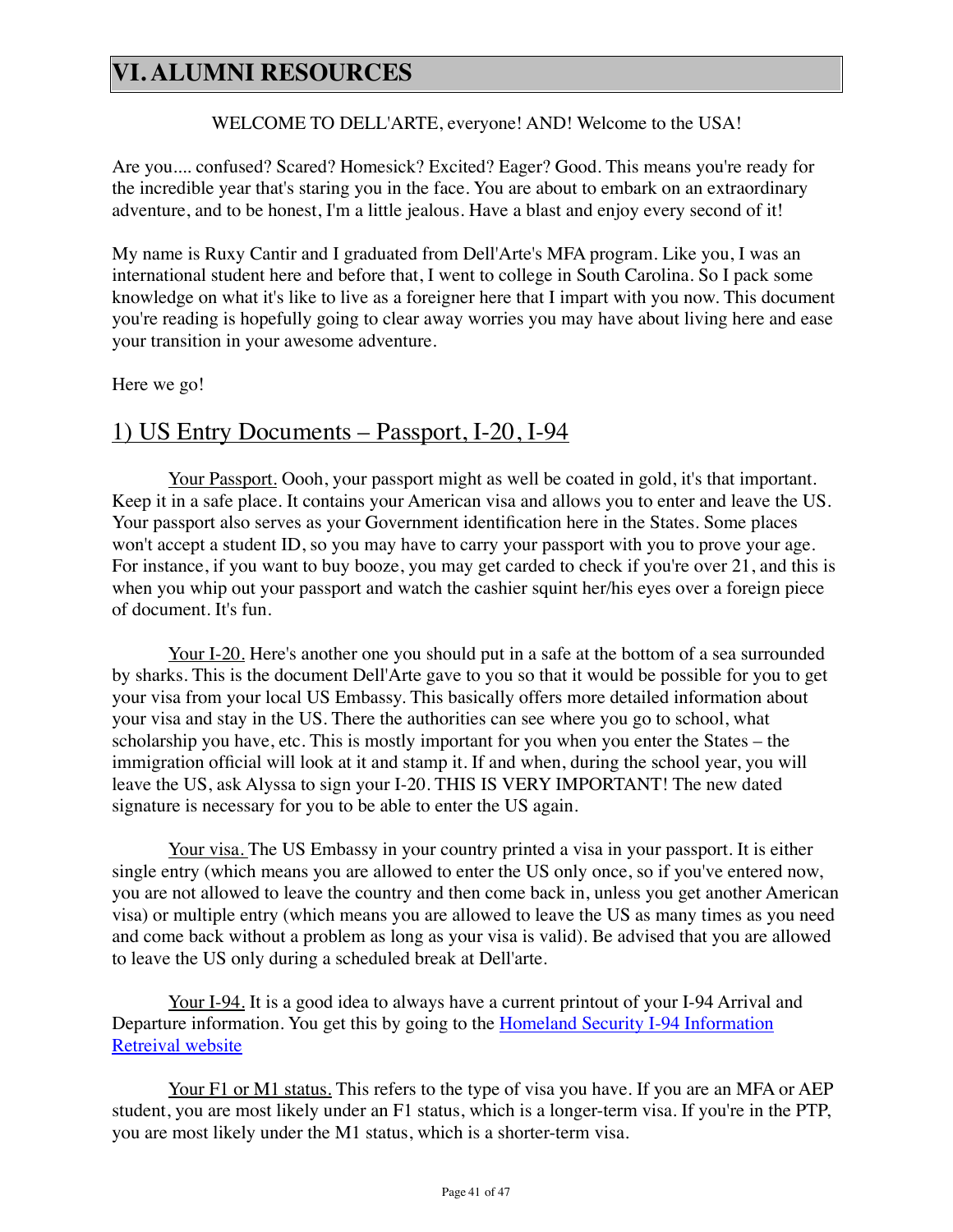**Bottom line:** Keep all of these documents safe safe safe. Don't carry them with you, unless you absolutely have to. (look below for times you may need to have your passport on you)

I've traveled back and forth between the states and my native Moldova many times, so let me quickly go over a scenario when you enter the states.

Let's say you're flying from Sweden to Chicago and then to San Francisco. This means that when you land on American soil (in this scenario, Chicago), you will go through customs. There's usually a huge line right after you land in Chicago. You will go to stand in the line where it says "Non-American citizens" or "Alien passengers." Be patient, you will be in line for a while. When you get to talk to the Immigration Officer in the booth, he or she will ask for your passport, your I-20, and the form you filled out on the plane (this is a blue one where you are supposed to declare any goods or merchandise you are bringing into the States. Unless you're bringing in incredible amounts of fruits or cheese, or something, you should be fine and check "no" on the boxes on that form). Have these documents ready when you go to the booth. The Immigration officer will take your fingerprints and take a picture of you with a webcam. He/she may also ask you questions about the program you're enrolled in. He/she will stamp your I-20, your passport, say, "welcome to the US" and you will be on your way. You will get your checked luggage and as you exit the customs area of the airport, you will hand the blue form you filled out to the officer standing at the exit. Then, you're set!

Of course, a similar process happens when you enter the country via bus, car, boat, or catapult.

You will need to have your passport on you to:

- open a bank account
- go to the doctor for the first time

- go to a bar or buy booze from a grocery store (this angers me, but it is what it is. The legal drinking age in the US is 21, so you will be asked to show your ID if you look young. Some places only accept a Government Photo ID, so if you're international, they will ask for your passport. Don't get me started on this bullcrap, but if you think you will have a drink somewhere, take your passport with you)

- enter the Blue Lake Casino after 10 PM (I have been turned around many times, which is something else I'm bitter about. FYI, the casino has free tea, coffee, and soda, so..... it's worth going in there sometimes. It also has Karaoke Thursdays and Sundays. A Dell'arte fave. It's a good time.)

## 2) Bank Accounts

I'm assuming most of you have a bank account or a debit card of some sort in your country where you store money. Your card will most likely be usable in the States, if it is a Visa or Mastercard. Obviously, you will be charged a fee, if you use your card at an ATM, anywhere between one dollar and 5 dollars (the ATM in WinCo Foods in Eureka only charges \$1, fyi). If that is something you can live with – that is, getting cash out from your card every once in a while with an average \$3 fee, then you're set, you don't need an American bank account. Just so you know, though, without an American bank account, you won't be able to cash any checks that you might get – you'll need a friend to cash them for you at an American bank.

My recommendation is that you get an American bank account because it makes certain things, like cashing checks, easier. With a local account, you would also be able to pay for stuff easier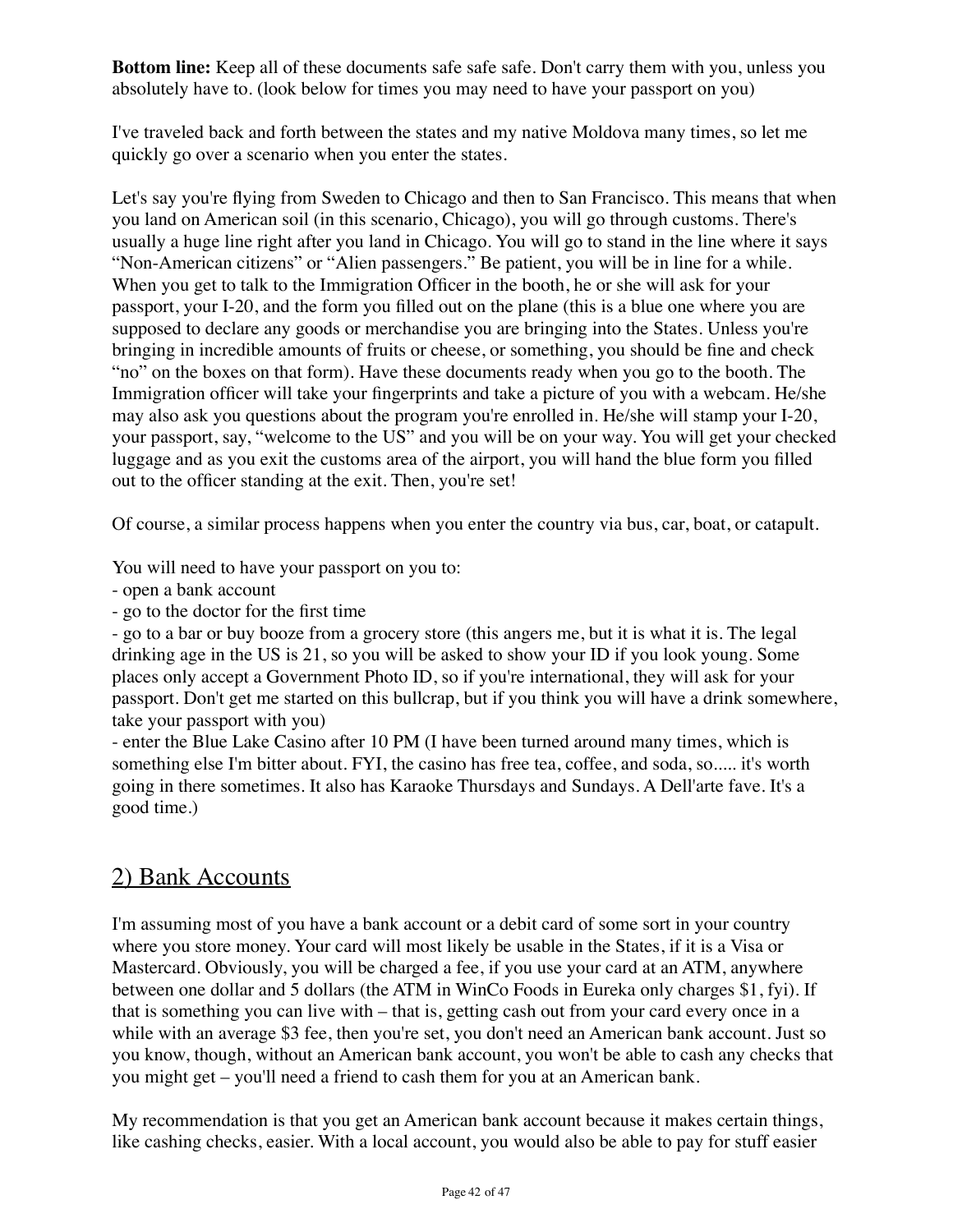when you go out, order things online with your card, write checks yourself, etc. If you do decide to get an account here, it is fairly easy. You just need to go to a bank, tell the teller you want to open an account, bring your passport and I-20 form. If they ask you about social security number, just say you are an international student, that should settle it.

Some useful bank names in the Arcata and Eureka area: Bank of America, US Bank, Umpqua Bank, Coast Central Credit Union (a local, less evil bank), Chase, North Valley Bank.

I, myself, have been using Bank of America for about 7 years now, and have been pretty happy with it, even though they are an evil corporation...

You might get tax filing forms from your American bank in the spring. Those are usually sent out automatically to everyone. Even if you don't have an income, you might have to fill out a form or two... but.... to be honest, you probably don't have to worry about it.... The tax stuff for international students has always been somewhat of a mystery to me. Nobody, even in college, has been able to give me a straight and consistent answer about the necessity for international students to file for taxes. I, myself, never had to file anything, even when I was working parttime in college, because THEY (generic "they") said I was making too little to declare. SO my two cents would be to not worry about it until you get something from your bank or the government, then you can figure it out, by either asking your bank more specifically or researching this with Alyssa more intensely.

!!!! Just to note that an advantage of having an American bank account would be that you would be able to write checks – which come in handy when you have to send money via mail, for example – to pay for a bill to a clinic (most of those bills arrive via mail.)!!!!

Speaking of working in the US – again, you are not allowed to work in the US, unless it is associated with the school.

# 3) Cell Phones

First of all, let me say that one can live in Blue Lake without a cell phone. The PTP community is pretty tight-knit, so you are in contact with one another constantly. Even if you're not, you're probably about a 5-minute walk away from your friends.

If you are convinced you need a cell phone, there are two options for you.

Option number one is that you could get a phone and a "plan" (i.e. you sign a contract with) from a phone company, like AT&T, Verizon, Sprint, T Mobile etc. Most individual plans (you sign a contract alone) start at \$39.99/month. Family plans (multiple users of the plan) start at \$59.99 – this is the type of plan you could share with your friends. The problem with these is that most contracts have a length of 2 years. You need to talk to them individually at an office to customize it for you for one year only. Not hard to do, just an additional step. I have used AT&T for about 3 years now and it's been great, it has good coverage in Blue Lake.

Speaking of coverage, you may have noticed that Blue Lake is situated right smack in the mountains. Which means that some phone service providers literally lay an egg and you won't be able to get any connection. I know for sure Sprint and Virgin Mobile are shoddy in this region. Verizon and AT&T are good.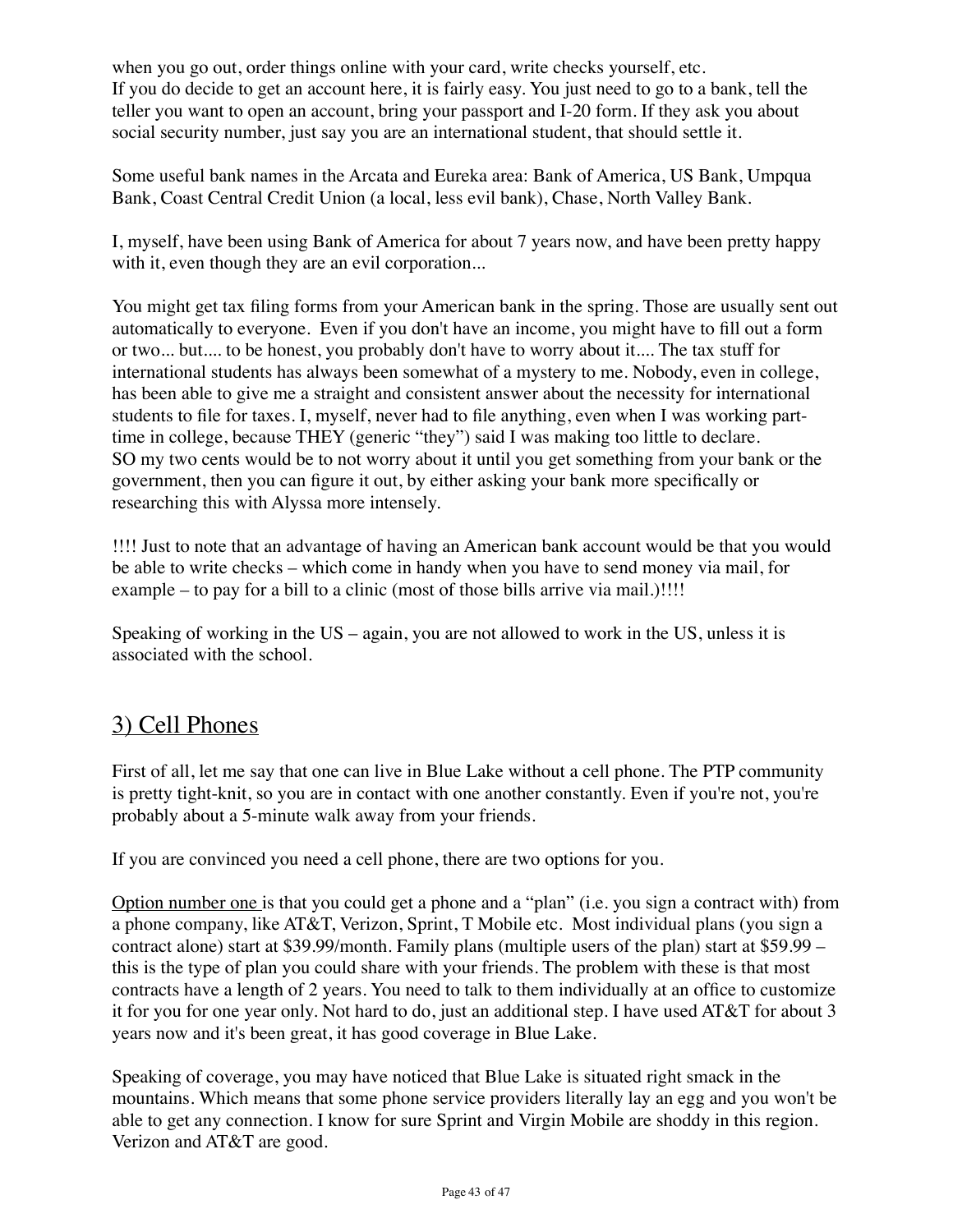Option number two is that you get a pre-paid or a pay-as-you-go phone. What this means is that you get a phone and then you buy your minutes, either online or from a store in the form of a card, you charge your phone and you talk and text as long as you have minutes, and then you can re-charge your account again. There are a number of companies that provide this service: Verizon has a few pre-paid options ([http://www.verizonwireless.com](http://www.verizonwireless.com/b2c/prepay/processPrePayRequest.do?type=ppmonthSP)), TracPhone (www.tracfone.com), Virgin Mobile (bad connection in Blue Lake) [http://www.virginmobileusa.com](http://www.virginmobileusa.com/), Boost Mobile [\(h](http://www.walmart.com/cp/cell-phones-accessories/542371)[ttp://www.boostmobile.com](http://www.boostmobile.com/)[\), Walmart \(http://www.walmart.com/cp/cell-phones-accessories/](http://www.walmart.com/cp/cell-phones-accessories/542371) 542371), and others. (if you need more companies, just type in "pre-paid phone company" into Google). Most companies normally sell cheap phones that go with this service, too.

I have never personally used any of these companies. What I hear is that they are ok for sending/ receiving texts and calls, but that minutes roll by quickly, and it's a drag to recharge often – you having a phone is not consistent then. Additionally, they are awful for calling overseas... Check out the websites above for their rates per minute and per text. Generally, I encourage you to talk to people at phone companies either face to face or at least over phone or internet.

You shouldn't use phones to call home anyway, unless it's your only option. I say this because you will go bankrupt.

If you must call home from a phone, seriously, for the love of God, go here [www.net2phone.com](http://www.net2phone.com/) and buy a prepaid international calling card. Minutes to international destinations can cost as low as a cent in some places.

Of course you know about Skype and Google Talk. Right? RIGHT? They are life-savers for keeping in contact with friends and family overseas. In the INCREDIBLE case in which you don't have one of these on your computer, install them now: [www.skype.com](http://www.skype.com/) for Skype and for Google Talk, make yourself a google account here [www.gmail.com](http://www.gmail.com/) and the Google talk option is to your left.

Here's a crash course on phone-ing in the US: when you phone someone from the US from a phone, you dial the 3-digit area code (in California, it's normally 707 or some variation on that) and then the 7-digit number. Boom.

# 4) Medical Insurance

You will need medical insurance for your stay in the US. Some students pull it off without one while they're in the States. I recommend having one – it puts your mind at ease if something unexpected happens during the year. Some countries, like Canada, may be able to transfer the medical insurance one has there to the medical system in the US. Great Britain, Australia, and/or the Scandinavian and European Union states are other countries where this may be possible. If you come from these countries, check with your provider to see if your insurance will be valid or transferable to the US.

For those of you who need and want to get medical insurance when you get to the US, IT IS SO EASY!

You can buy medical insurance by the month here<https://www.isoa.org/>. I have used this website for a number of years now and I've been happy with it. I've only had to use it a few times, and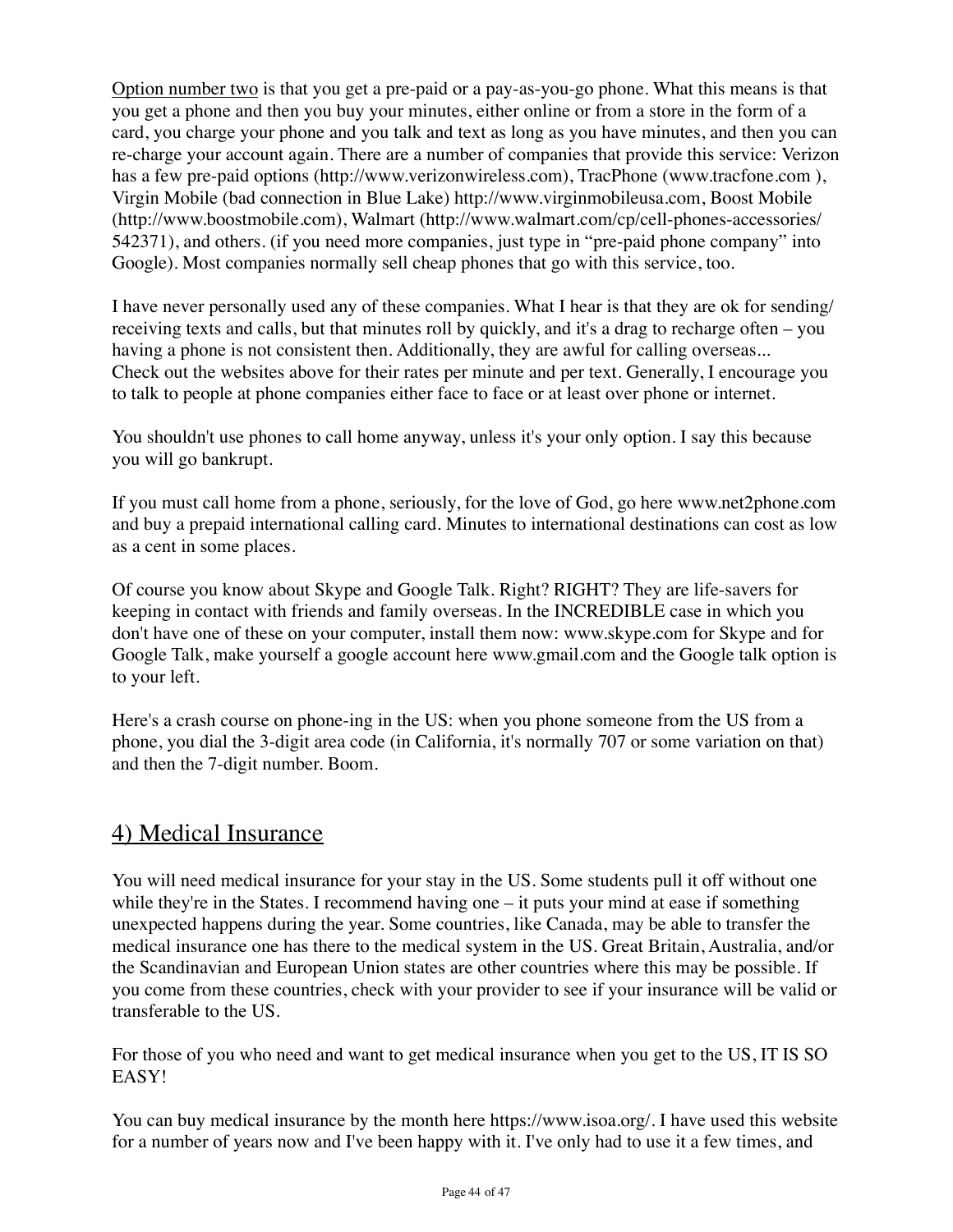when I did, the rates were okay, not ideal, but by American Medical Insurance standards, they are good. Now, you will see that this is a website ESPECIALLY for international students to buy medical insurance. They have good rates and a variety of options. On the website, too, they explain what a deductible is, and other insurance vocab. We can go over this in detail, if you get confused.

If you order insurance online from ISO, they will send you an insurance card in the mail and other useful documents. Keep the insurance card in your wallet.

If you choose not to get insurance, that's fine, too. Just know that if you go to the doctor without insurance, you will have to foot the entire bill. A good, cheap clinic to go to is the Open Door Clinic in Arcata. Website here:<http://www.opendoorhealth.com/opendoor/all-locations> They charge a set fee, if you tell them you are an international and poor student. It is affordable. The service is good. Call to make an appointment – 707.826.8610. Even if you have insurance, this is a good place to go to. Ladies, free gynecological consultations here, you just have to ask.

You can also get free gynecological consultations and other free services at Planned Parenthood. All you have to do is register with them. Their office is in Eureka. Great service. Website here: <http://www.plannedparenthood.org/health-center/centerDetails.asp?f=2301&a=90050&v=details>

Here's another scenario that might be useful:

Let's say you got an international student insurance. You made an appointment with Open Door Clinic to have something checked with a doctor. You went to your appointment, gave the clinic your information (i.e. name, insurance card number, date of birth, your address in the US, etc), you ran a few basic tests, then you left. Normally, here's what happens with billing and such: a few days after your doctor consultation, you will get a notice in the mail from your insurance company (ISO works with Klais Co. so don't be confused if that's what the envelope says). They will show you on the bill what service and percentage of the costs from Open Door they are covering as your insurance. They will also show you what part of the bill is your responsibility to pay. A few days later, Open Door Clinic will send you a bill with what you have to pay, they normally attach a self-addressed envelope, so all you have to do is send them a check in that envelope.

(this is a very specific scenario, but the process is normally the same or at least similar with other companies)

If you don't have insurance and you go to the doctor at, say again, Open Door Clinic in Arcata, the process is simpler, and you will basically just receive a bill from the clinic, which you will have to pay.

\*\*\*2016 Addendum on Insurance: Another option to take advantage of is MediCal. This is a state-run insurance program that is free. It takes at least an hour to sign up for it once you get here. Other international students say this is a good option for students and that the people are helpful and friendly, but also warn that the system is slow. MediCal's contact information will be shared when you arrive.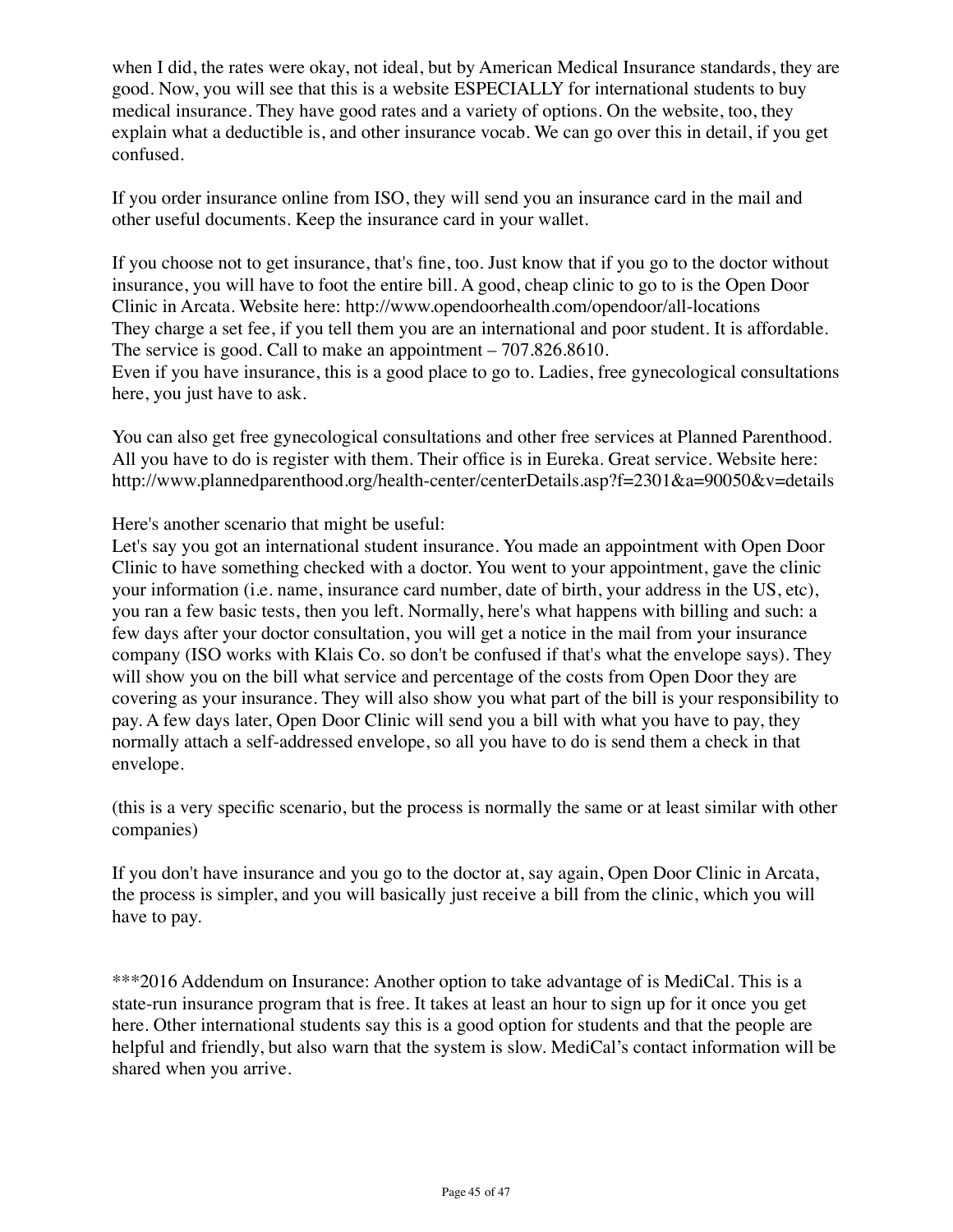# 5) Transportation

Okay, this was a huge deal for me when I first got to the States. At home, I was always able to go everywhere I wanted because of public transportation. In this area of California, there really isn't any. It was a huge adjustment for me, and you may experience the same.

People get around in cars here. It may feel like if you don't have a car, that you are stranded in Blue Lake. Certainly, there may be times when you feel you are stuck and can't even go to the grocery store on your own to get a freaking bottle of shampoo, or some chocolate to eat your feelings. And while all that may be true, it's really not that bad. Like I mentioned before, the Dell'Arte community is so tight, that you will rarely have trouble going to get the things you need. Many of the American students here bring their cars, and what happens every year is that people carpool to go grocery shopping, to go out, etc. It becomes an exciting adventure. Honestly.

There is ONE vehicle that is the closest resemblance to a public transportation service: it is the Blue Lake Rancheria bus. It goes as far as Arcata. There are specific times (in your student packet), pick up and drop-off is at Stardough's.

ALSO! And this is very important! If you need chocolate to eat your feelings, the Blue Lake Casino and the Gas station are within walking distance and they are open 24 hours a day. The food at the casino is awful, but that's what makes it good. Am I right?

FURTHERMORE! You should know that you can get free soda, coffee, tea, and hot chocolate at the Casino at the Lily Pad Cafe. You don't think you need this info right now, but you just wait – a few weeks into the program, you will kill for some sodium and fried food in you!

# 6) Culture Shock

Here's a thing: you will get tired. Fast. Your first few weeks here – you will be exhausted, and I'm not even talking about when school starts. I am just talking about adapting to a new language (for those for whom English is a second or third language) and living in a new country. Just... expect that.

Some of you may experience culture shock: like why do people drive on the wrong side of the road here or why do Americans take showers in the morning? Most of you will probably be a little confused about some aspects of the culture here. Indubitably, your habits will be a little odd to people here, too. Just take it day by day and be patient with yourself. Most importantly, have a sense of humor about it all. The process of discovering this new culture will be littered with hilarious confusions and events.

People will be curious to hear about your culture and your habits, and most Americans will be happy to show you around and explain all things American to you. The important thing here is to be open and ready to ask for help.

The first couple of weeks are very exciting – you meet everyone, you create your routine, etc. You're probably going to be too busy to even think about home. You might get homesick once you start to get more settled in. Know that that's normal and that it's okay to give vent to those feelings. You will probably get even more homesick when you are having a hard day, or a rough time in general. Talk to your friends and family from home, but make sure you don't close